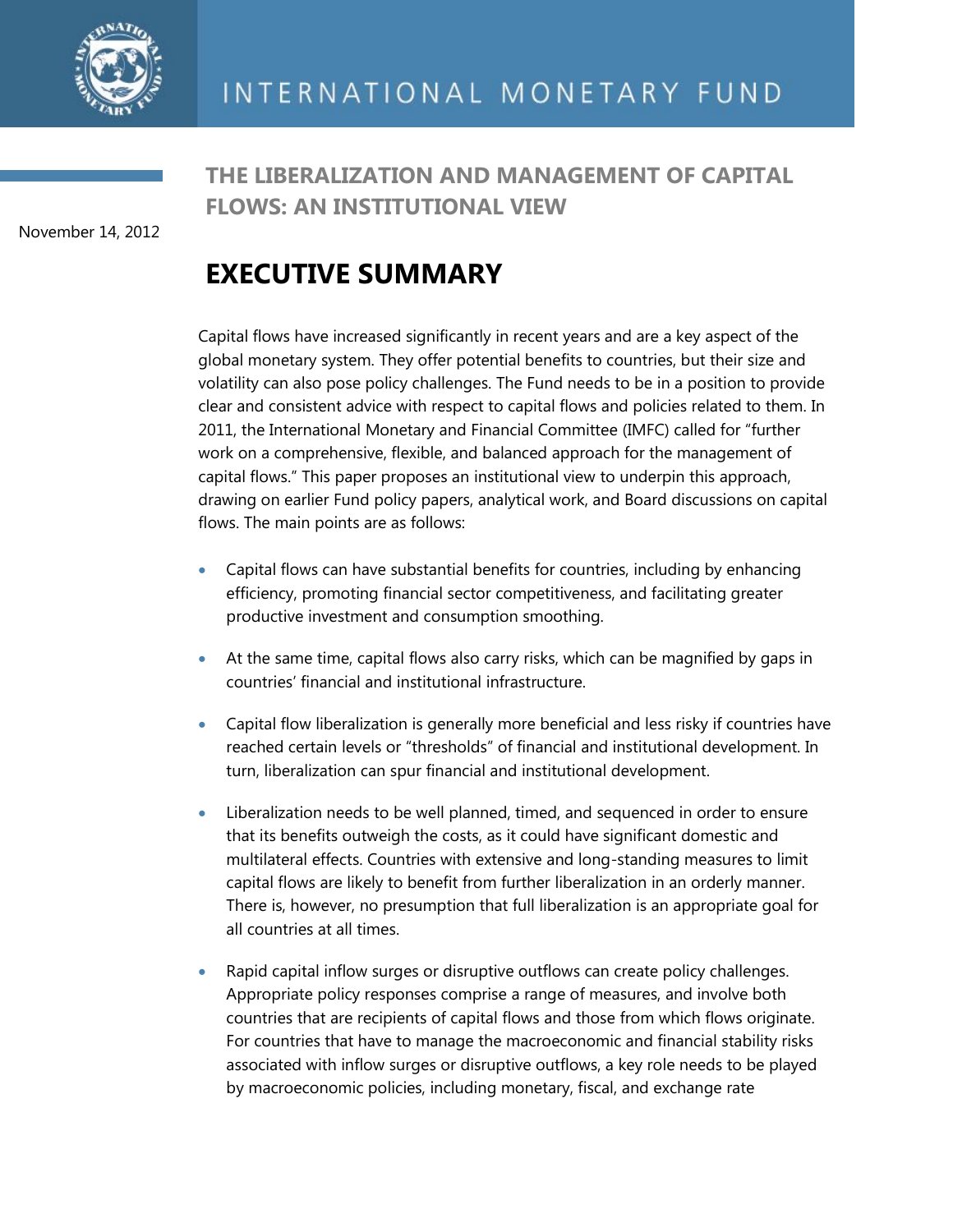management, as well as by sound financial supervision and regulation and strong institutions. In certain circumstances, capital flow management measures can be useful. They should not, however, substitute for warranted macroeconomic adjustment.

- Policymakers in all countries, including countries that generate large capital flows, should take into account how their policies may affect global economic and financial stability. Cross-border coordination of policies would help to mitigate the riskiness of capital flows.
- The Fund is well-placed to provide relevant advice and assessments to its members in close cooperation with country authorities and other international organizations. This paper clarifies the trade-offs between policy options for dealing with capital flows, harnessing the benefits of capital mobility, and addressing the implications of capital flow management for global economic and financial stability.
- The proposed view will guide Fund advice to members and, where relevant, Fund assessments in the context of surveillance. It does not, however, alter members' rights and obligations as this would require an amendment of the Articles of Agreement. Members' rights and obligations under other international agreements also remain unaffected.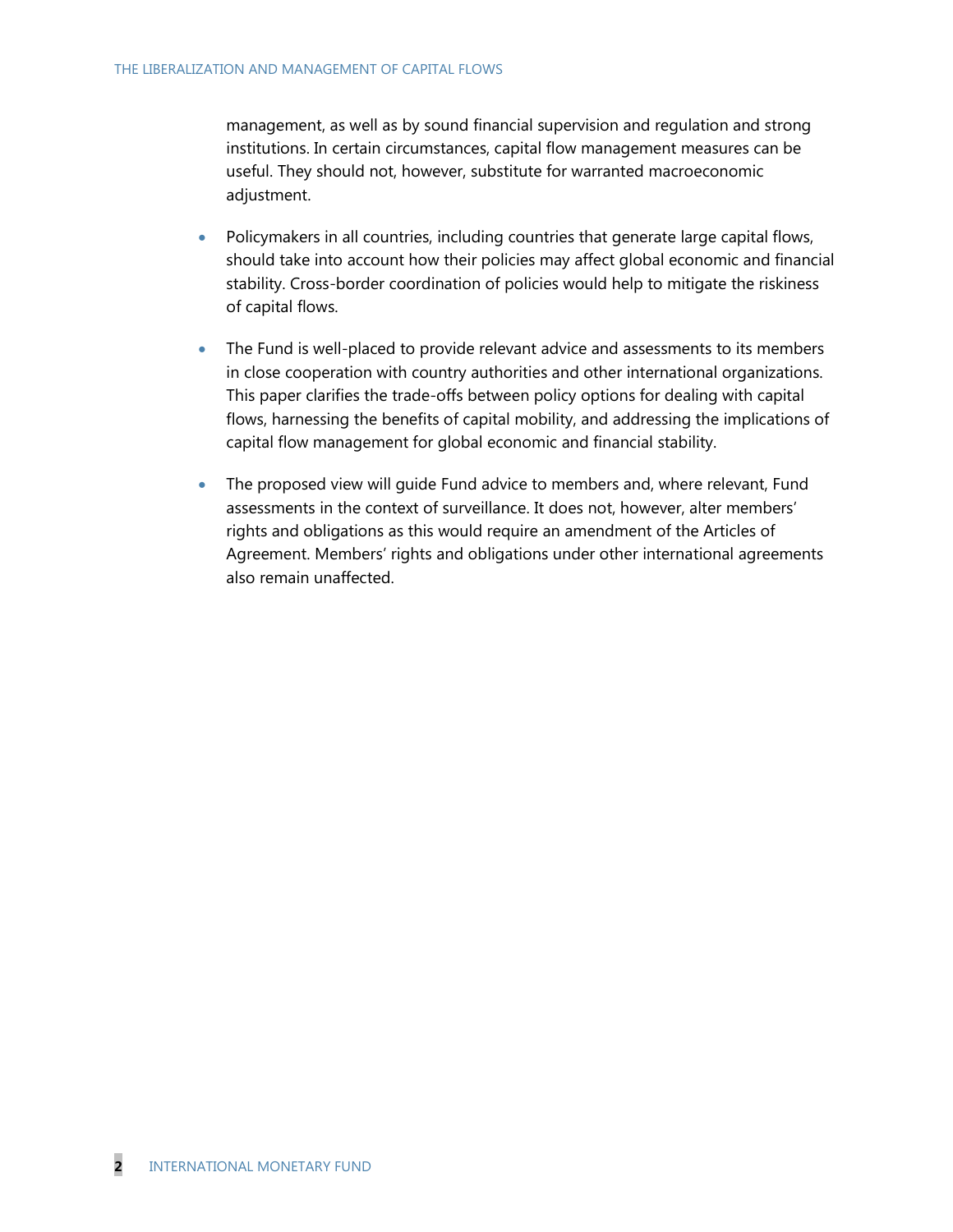Approved By **Olivier Blanchard, Sean Hagan, Siddharth Tiwari, and José Viñals**

Prepared by a staff team coordinated by Vivek Arora (SPR), Karl Habermeier (MCM), Jonathan D. Ostry (RES), and Rhoda Weeks-Brown (LEG) and comprising: Katharine Christopherson, Kyung Kwak, Nadia Rendak, Gabriela Rosenberg (LEG); Annamaria Kokenyne Ivanics, Jacek Osinski (MCM); Atish Rex Ghosh, Mahvash Saeed Qureshi (RES); Phil de Imus, Marshall Mills, Ceyda Oner, Nara Raman, Sarah Sanya, Shengzu Wang, and Hans Weisfeld (SPR).

## **CONTENTS**

**FIGURES**

| <b>BOXES</b>                                                                                     |  |
|--------------------------------------------------------------------------------------------------|--|
|                                                                                                  |  |
|                                                                                                  |  |
| 3. Institutional View on Liberalization and Management of Capital Flows: Key Elements _______ 35 |  |

## 1. IMF Members' De Jure Restrictiveness and De Facto Openness to Capital Flows\_\_\_\_\_\_\_\_\_\_\_\_\_\_ 11 2. Stylized Representation of a Broad Liberalization Plan \_\_\_\_\_\_\_\_\_\_\_\_\_\_\_\_\_\_\_\_\_\_\_\_\_\_\_\_\_\_\_\_\_\_\_\_\_\_\_\_ 14 3. Managing Capital Inflow Surges \_\_\_\_\_\_\_\_\_\_\_\_\_\_\_\_\_\_\_\_\_\_\_\_\_\_\_\_\_\_\_\_\_\_\_\_\_\_\_\_\_\_\_\_\_\_\_\_\_\_\_\_\_\_\_\_\_\_\_\_\_\_ 19 4. Gross Capital Inflows and Global Liquidity \_\_\_\_\_\_\_\_\_\_\_\_\_\_\_\_\_\_\_\_\_\_\_\_\_\_\_\_\_\_\_\_\_\_\_\_\_\_\_\_\_\_\_\_\_\_\_\_\_\_\_\_ 23 5. Net Flows to Advanced Economies and Reserve Accumulation in Emerging Markets \_\_\_\_\_\_\_\_\_ 24 6. Global Financial and Economic Stress Indicators \_\_\_\_\_\_\_\_\_\_\_\_\_\_\_\_\_\_\_\_\_\_\_\_\_\_\_\_\_\_\_\_\_\_\_\_\_\_\_\_\_\_\_\_\_\_ 27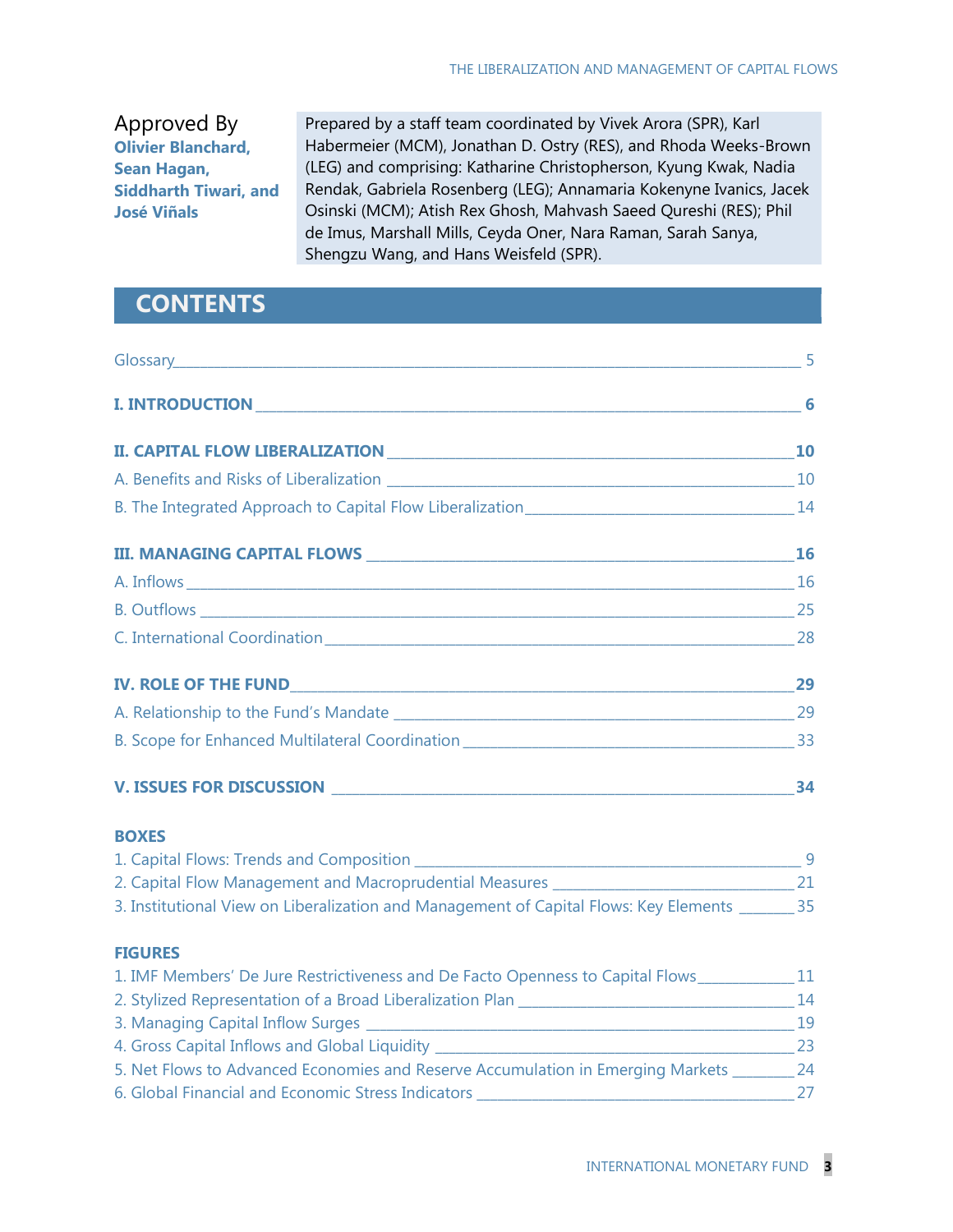#### **ANNEXES**

| 1. G20 Coherent Conclusions for the Management of Capital Flows Drawing on                 |    |
|--------------------------------------------------------------------------------------------|----|
| Country Experiences                                                                        | 37 |
| 2. Capital Flow Management Measures: Terminology                                           | 40 |
| 3. Implications of the Fund's Proposed Institutional View for Members' Other International |    |
| Obligations_                                                                               | 42 |
|                                                                                            |    |
| References                                                                                 | 43 |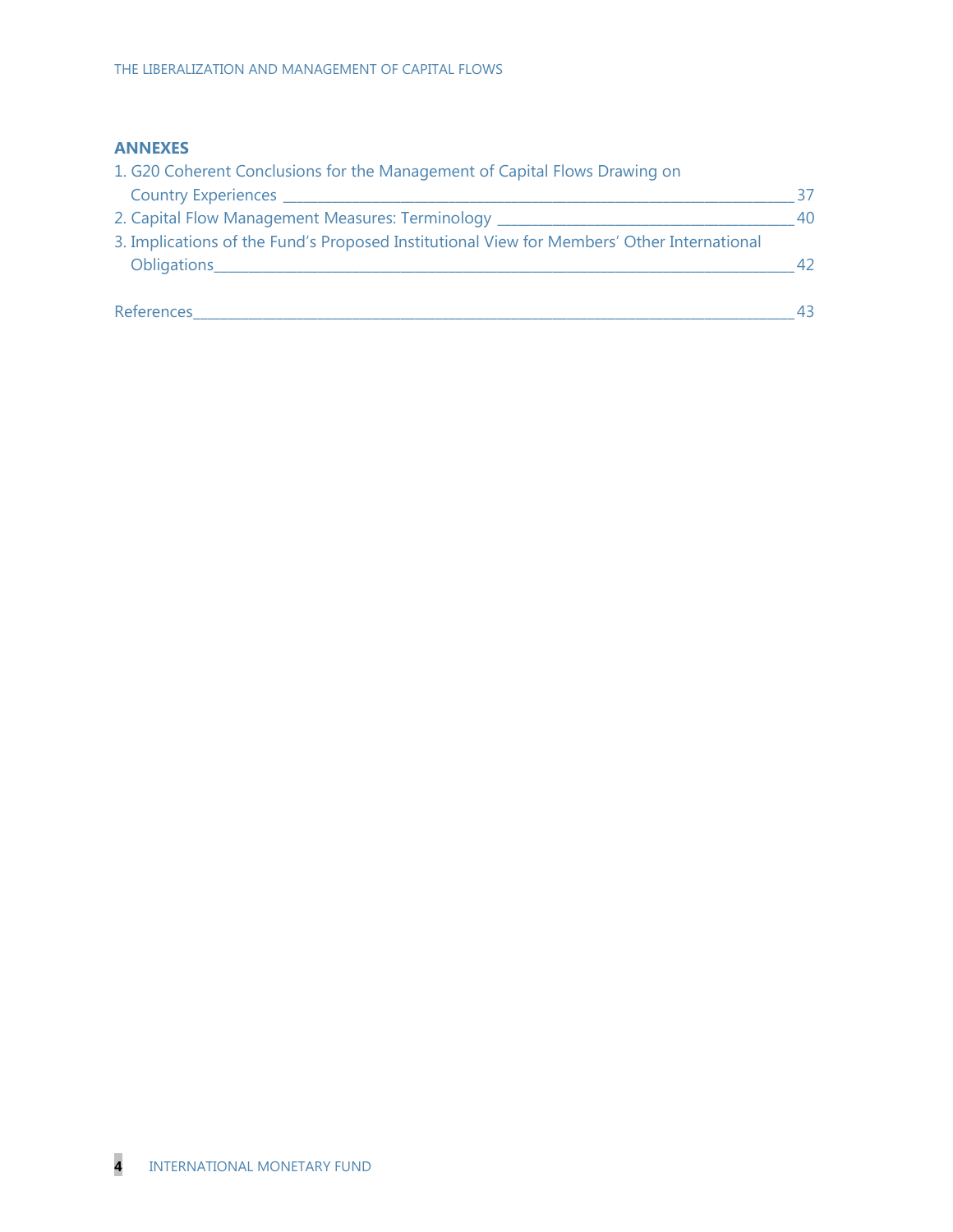# **Glossary**

| AEs         | <b>Advanced Economies</b>                                                                              |
|-------------|--------------------------------------------------------------------------------------------------------|
| BPM6        | Sixth edition of the Fund's Balance of Payments and International Investment<br><b>Position Manual</b> |
| <b>CEE</b>  | Central and Eastern Europe                                                                             |
| <b>CFMs</b> | <b>Capital Flow Management Measures</b>                                                                |
| <b>EMPI</b> | Exchange Market Pressure Index                                                                         |
| EU          | European Union                                                                                         |
| FDI         | Foreign Direct Investment                                                                              |
| <b>FSB</b>  | <b>Financial Stability Board</b>                                                                       |
| FSI         | <b>Financial Stress Index</b>                                                                          |
| IEO         | <b>Independent Evaluation Office</b>                                                                   |
| <b>IMFC</b> | International Monetary and Finance Committee                                                           |
| <b>IMS</b>  | <b>International Monetary System</b>                                                                   |
| <b>ISD</b>  | <b>Integrated Surveillance Decision</b>                                                                |
| <b>MPMs</b> | <b>Macro-Prudential Measures</b>                                                                       |
| OECD        | Organisation for Economic Co-operation and Development                                                 |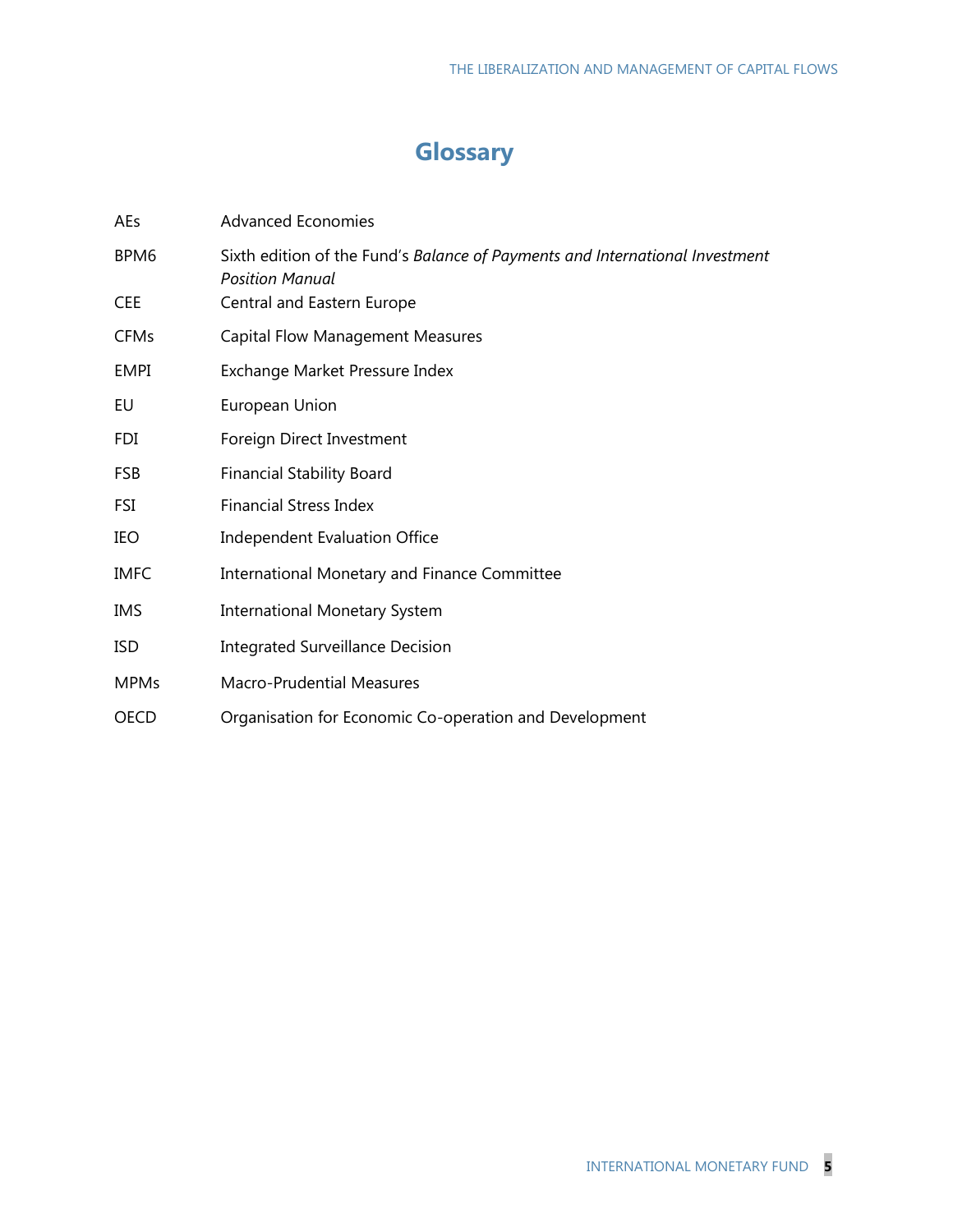# **I. INTRODUCTION**

#### **1. Cross-border capital flows are an increasingly important aspect of the global economy**.

Closer global integration in recent decades has comprised growing trade as well as capital flow linkages across countries. Global capital flows have historically comprised mainly flows among advanced economies (AEs), but flows to and from emerging and developing economies have increased in recent years (Box 1). Capital flow liberalization has been part of the development strategy in several countries, in recognition of the benefits that such flows can bring. At the same time, capital flows carry risks, as they can be volatile and their size can be large relative to domestic markets. Because capital flows have a bearing on economic and financial stability in both individual economies and globally, an important challenge for policymakers is to develop a coherent approach to capital flows and the policies that affect them.

**2. The International Monetary and Financial Committee (IMFC) called for "further work on a comprehensive, flexible, and balanced approach for the management of capital flows, drawing on country experiences."** The proposed institutional view is intended to underpin this approach. The IMF's Independent Evaluation Office (IEO) has also seen a need for a comprehensive and consistent Fund view on capital flows in order to ensure that policy advice is even-handed and appropriate for country circumstances. $2$ 

**3. This paper proposes an institutional view that builds on countries' experience in recent years, previous Fund policy papers and Board discussions on capital flows, and recent analytical research**. 3 The proposed institutional view laid out in this paper encompasses the liberalization and the management of capital flows, taking into account policy considerations for countries both when they receive and when they generate capital flows. The paper largely synthesizes the conclusions of previous policy papers, research, and Board discussions, and strengthens the consideration of issues in a few areas such as the role of source countries and the relationship between policies related to capital flows and macro-prudential measures. The proposed view aims to provide a consistent basis for Fund input to all members, while taking into account their specific circumstances and policy objectives. It would not, however, give rise to any new obligations for Fund members. The view would be flexible and seek to incorporate new experience, analysis, and empirical evidence going forward, in recognition of the fact that important policy lessons remain to be learned from countries' ongoing

<sup>&</sup>lt;sup>1</sup> See [Communiqué](http://www.imf.org/external/np/cm/2011/092411.htm) of the 24th Meeting of the IMFC, 9/24/2011, and IMF, 2010a. Unless otherwise specified, capital flows for the purposes of this paper refer to foreign direct investment, other investment (mainly bank-related flows), and portfolio flows. The Fund's Articles define as current certain transactions involving investment-related flows and other items that from an economic perspective may be considered as capital. The proposed institutional view would not alter the Fund's current account jurisdiction.

 $^{2}$  IEO, 2005.

 $3$  These Fund policy papers addressed: the role of the Fund (November 2010), managing capital inflows (April 2011) and outflows (April 2012), multilateral aspects (November 2011), and capital flow liberalization (April 2012). Analytical background for these papers includes Dell'Ariccia et al., 2008, Ghosh et al., 2012, Habermeier et al., 2011, and Ostry et al., 2010, 2011, 2012a, and 2012b.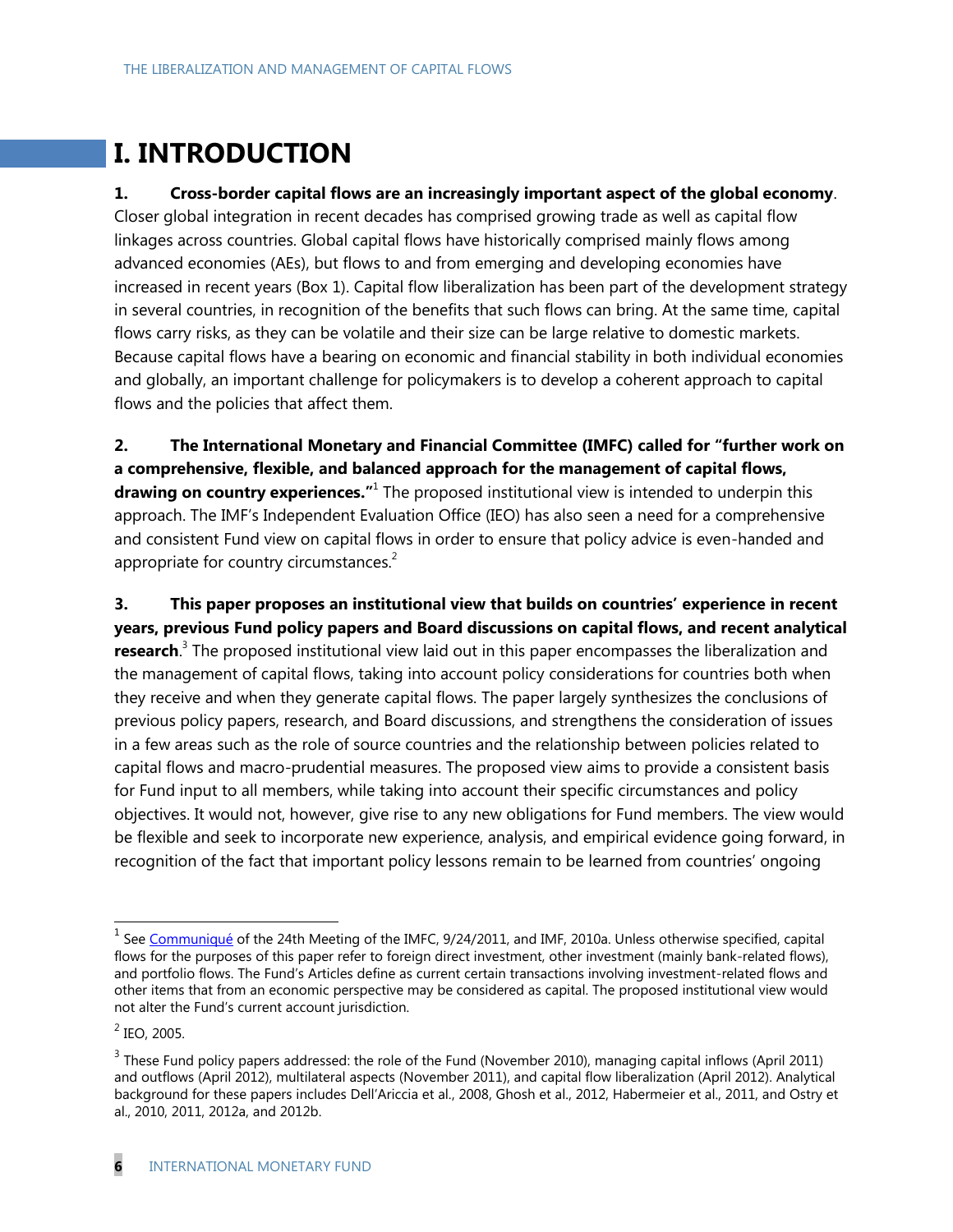experience with capital flows. In coming months, the staff would prepare a guidance note on the liberalization and management of capital flows on the basis of the proposed institutional view.

**4. The proposed institutional view on capital flows is informed by discussions among policymakers, the Fund, and other international institutions with the objective of strengthening the international monetary system**. 4 In light of the externalities and spillovers of national policies, international policy coordination can help to mitigate risks, improve the effectiveness of policy responses, strengthen welfare and stability, and enhance the effective operation of the international monetary system.<sup>5</sup> The proposed institutional view also takes into account the relationship between policies that affect capital flows and macro-prudential policies that aim to address systemic financial risk.

**5. The institutional view seeks to find common ground among the diverse views found in the international community with respect to capital flows and related policies**. To many observers, free capital mobility is beneficial and a worthwhile goal, provided that institutions and financial systems are strong, and, once achieved, should only be restricted in exceptional circumstances if at all.<sup>6</sup> In some cases, moreover, measures to limit capital flows could facilitate distortive policies such as undervalued exchange rates and have adverse global implications.<sup>7</sup> Others, meanwhile, are more skeptical about the benefits of free capital mobility and they view measures to impede capital flows, both in the long term and to manage cyclical volatility, as having benefits for growth and stability.<sup>8</sup>

**6. At the same time, some authorities are concerned about how their policy choices with respect to capital flows may be evaluated by the international community**. For example, they are concerned whether policies in response to capital flow volatility would give rise to punitive reactions by investors and be seen as unsound economic strategy. $9$  In responding to these concerns, assessments after the fact are less useful than guidance ahead of time. But no comprehensive global approach currently exists for such guidance.

**7. Some progress toward developing such a framework has been made in recent years**.

Notably, the G20's "Coherent Conclusions for the Management of Capital Flows" adopted in November 2011 represent a hard-won consensus on broad principles. Although these conclusions were agreed

 $<sup>4</sup>$  The Fund has been working with members in this regard, including through the Mutual Assessment Process of the</sup> G20, the spillovers reports, the Article IV process, and in other contexts.

 $<sup>5</sup>$  Ostry et al., 2012b.</sup>

 $<sup>6</sup>$  Yellen, 2011 provides a summary of official views in favor of open capital accounts, and Forbes, 2005, and Henry,</sup> 2007, discuss the microeconomic costs and distortions imposed by capital controls. OECD, 2012, notes that some restrictions, especially on short-term and volatile flows, can at times lower the risk of crises but that others, particularly on longer-term and FDI flows, can lower growth potential and raise crisis risks.

 $<sup>7</sup>$  Ostry et al., 2012b discuss this issue.</sup>

 $^8$  See, for example, Chowla, 2011, and Gallagher et al., 2012.

 $9$  Subramanian, 2012 develops this view as part of an argument for codifying an international regime for capital account transactions.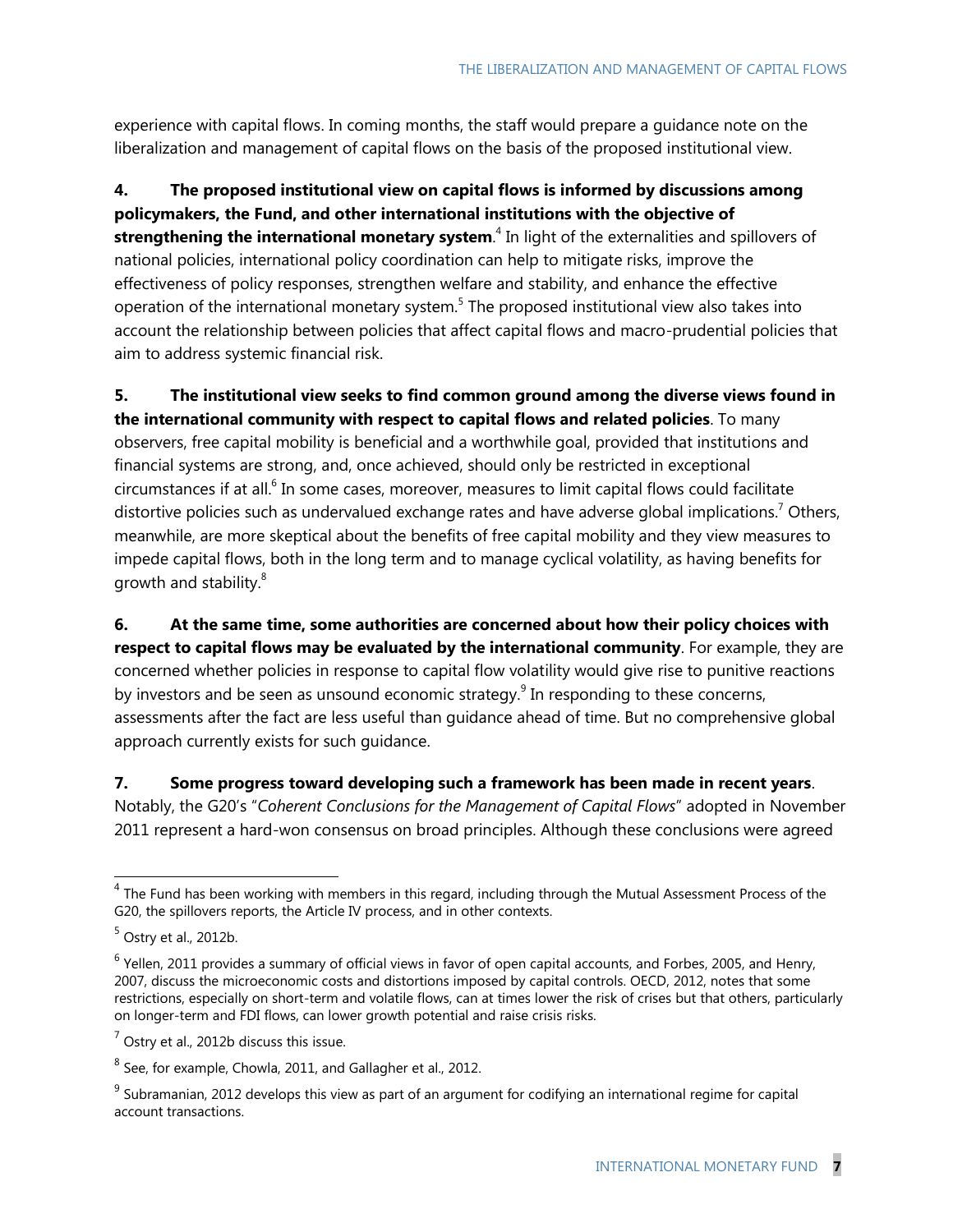among G20 members and not the whole Fund membership, and are general conclusions rather than a detailed proposal for developing an operational approach to managing capital flows, they do cover areas of major policy concern that apply across countries and provide a useful reference point for building an institutional view (Annex I). In order to make them operational for policy purposes, it would be important to reflect on additional considerations, such as the appropriate policy mix and conditions for capital flow measures, cross-country spillovers, and reforms to manage the risks associated with capital flows. The proposed institutional view takes into account and builds upon the G20's conclusions with respect to the liberalization and management of capital flows.

**8. A large number of bilateral and multilateral international agreements have established norms and rules applicable to their signatories with respect to capital flows**. <sup>10</sup> For example, the Organisation for Economic Co-operation and Development (OECD) Code of Liberalization of Capital Movements establishes obligations for high levels of openness.<sup>11</sup> Similarly, the Treaty on the Functioning of the European Union (EU) has established free capital movements as a binding obligation among EU members and between EU members and third countries. In addition, numerous bilateral and regional trade agreements and investment treaties also include provisions that give rise to obligations on capital flows.

**9. A broad range of policies in both recipient and source countries influence capital flows**. Such policies include macroeconomic and structural policies, supervisory and regulatory frameworks, and measures that are specifically designed to limit capital flows. The latter measures are referred to as capital flow management measures (CFMs) for the purposes of the institutional view proposed in this paper. The assessment of whether a measure is designed to limit capital flows would need to take into account country-specific circumstances, including the overall context in which the measure was introduced. (Annex II provides a further discussion of terminology and some examples of recent CFMs implemented by members.) Measures that are designed to limit capital flows can potentially be used to substitute for warranted macroeconomic, structural, and other policies and they can have multilateral effects. The proposed institutional view therefore considers their appropriate role in the overall economic policy framework.

**10. The paper is organized as follows**. Section II discusses capital flow liberalization, Section III the policy challenges involved in managing surges of inflows and disruptive outflows, Section IV the role of the Fund with regard to capital flows and related policies, and Section V raises issues for discussion. The institutional view is applicable to all members. In practice, the discussion in Section II is mainly relevant for the removal of long-standing CFMs (in other words, CFMs on portions of the capital account that have been restricted for a long period) and the discussion in Section III for newlyadopted measures (in other words, CFMs introduced to previously open portions of the capital account). The guidance on managing capital flows is in any case consistent across the two areas.

 $^{10}$  Such agreements are discussed in IMF, 2010a.

 $11$  The Code is the only legally binding instrument that focuses comprehensively and exclusively on international capital movements. It stipulates progressive, non-discriminatory liberalization of capital movements and the right of establishment. See OECD, 2011 for details.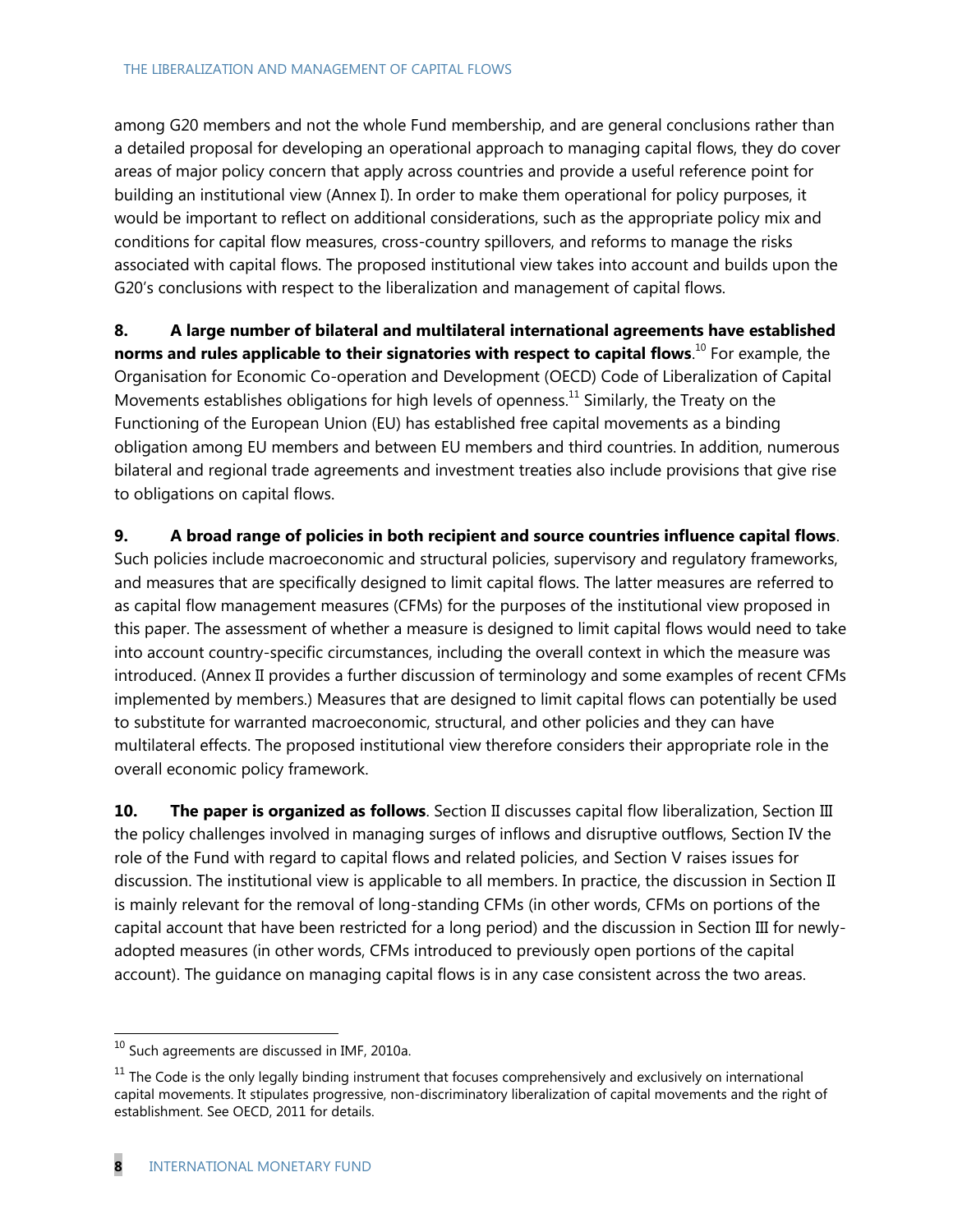#### **Box 1. Capital Flows: Trends and Composition**

**Capital flows have grown significantly over the last two decades in both size and volatility**. Gross capital flows have occurred predominantly among AEs, although net capital flows have been significant among both advanced and emerging economies. $<sup>1</sup>$  In particular, net flows to emerging economies are larger</sup> as a proportion of each economy's GDP than those to AEs. Global gross flows have increased dramatically, from an average of less than 5 percent of global GDP during 1980–99 to a peak of about 20 percent by 2007. Volatility has also grown, as flows dropped sharply in the aftermath of the global crisis, followed by a moderate recovery.

**Capital flows to emerging economies have historically mainly comprised foreign direct investment (FDI), although portfolio and "other investment" (mainly bank-related) have increased substantially since 2003.** Indeed, the bulk of the increase in global capital flows during 2003-2007 comprised short-term inflows, including both portfolio and other investment. Debt flows have historically proven more volatile and risky for the financial system than have FDI and portfolio equity flows.<sup>2</sup>



2/ IMF, 2011a and Ostry et al., 2012.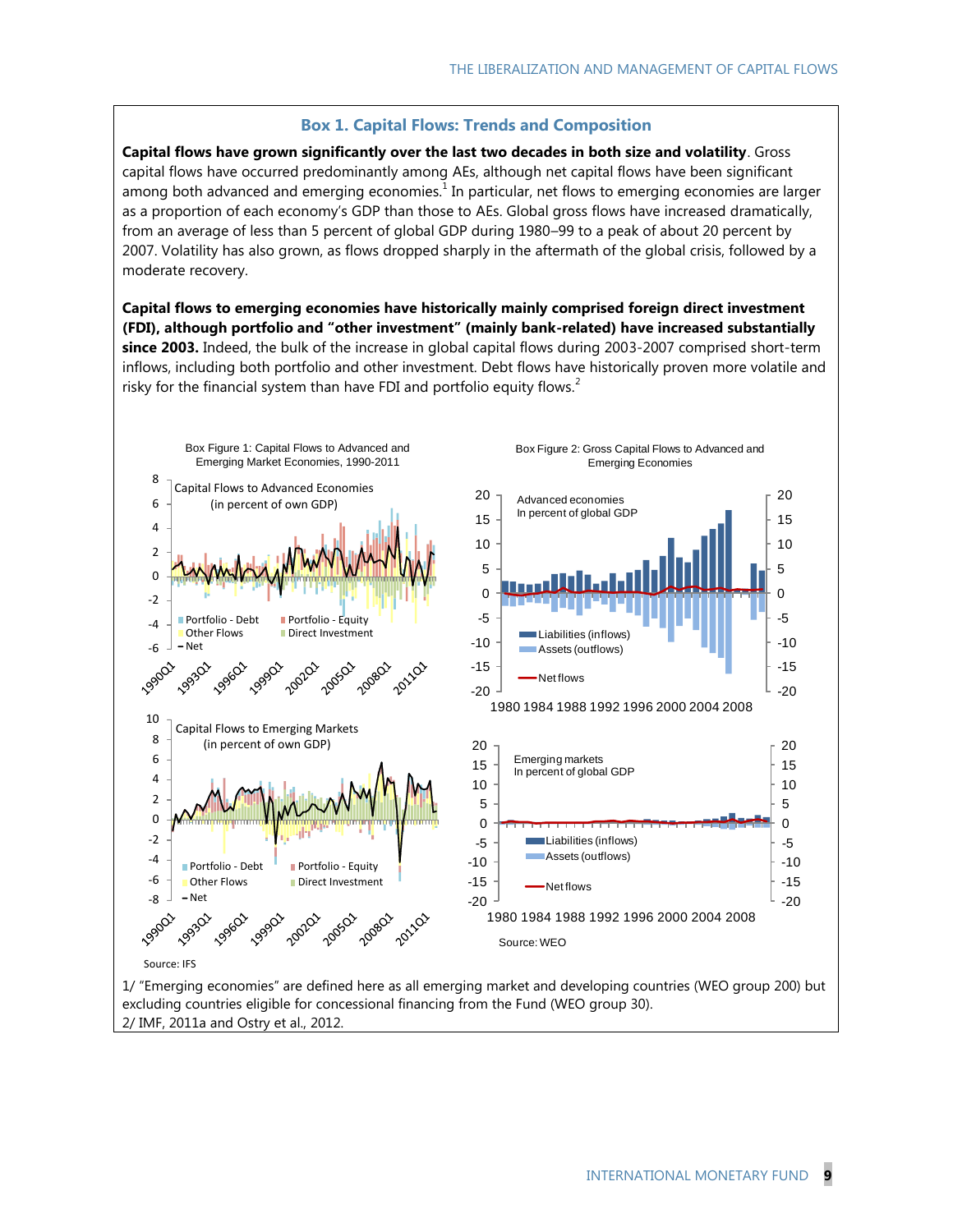# **II. CAPITAL FLOW LIBERALIZATION**

**11. "Capital flow liberalization" in this paper refers to the removal of measures that are**  designed to limit capital flows (that is, CFMs).<sup>12</sup> The concept includes the underlying capital transaction as well as the related payment or transfer, and it implies unrestricted convertibility of local currency in international financial transactions. Liberalization does not rule out the temporary re-imposition of such measures under certain circumstances. It also does not rule out the maintenance of prudential measures that, while CFMs, are needed for financial system stability or measures that members may maintain for reasons of national security.

## **A. Benefits and Risks of Liberalization**

**12. In recent decades, there has been a gradual trend toward liberalization of capital flows, both inward and outward, among member countries** (Figure 1). The trend has been particularly pronounced in emerging Europe, although systemically important emerging economies (including, for example, China and India) have also announced plans for further liberalization.<sup>13</sup> The pace of liberalization moderated slightly in the wake of the global crisis, but the general trend across the world remains one of increasing openness to cross-border capital flows. Where authorities have intervened to influence capital flows, they have generally done so not by re-regulating permanently significant parts of the capital account but by targeting temporarily specific types of flows.<sup>14</sup>

13. It is recognized that CFMs can impose costs on the economy. They can reduce discipline in financial markets and public finances, tighten financing constraints by restricting the availability of foreign capital, and limit residents' options for diversifying their assets.<sup>15</sup> They can also be costly to monitor and enforce, promote rent-seeking behavior and corruption, and facilitate repression of the financial sector, impeding financial development and distorting the allocation of capital.

**14. The move toward liberalization reflects countries' recognition of the benefits of capital flows under the right conditions.** At a microeconomic level, capital flows can enhance the efficiency of resource allocation and the competitiveness of the domestic financial sector. Moreover, as countries develop they require more advanced financial systems, which often go hand in hand with greater cross-border capital flows.<sup>16</sup> In addition, capital flows can facilitate the transfer of

 $12$  The concept of "capital flow liberalization" is used in this paper interchangeably with "capital account liberalization" and "financial account liberalization" that are used traditionally in the literature. In addition, the literature generally refers not to CFMs but to "capital controls", which is focused on residency-based measures.

 $^{13}$  See IMF, 2012a for a summary of recent reform plans and measures in China and India.

 $14$  For instance, they have attempted to redirect flows into longer maturity instruments (Brazil, Indonesia, Thailand, Uruguay).

<sup>&</sup>lt;sup>15</sup> See Aizenman and Glick, 2008, Forbes, 2005, 2007a, and 2007b, and Greenwood, 2008.

 $16$  Levine, 2005 presents empirical evidence of the relationship between financial development and growth. Obstfeld, 2009 argues that a plausible explanation for the general trend toward capital flow liberalization notwithstanding the uncertain empirical relationship between liberalization and growth is that financial development is a concomitant of growth, and a growing financial sector in an economy open to trade cannot long be insulated from cross-border financial flows.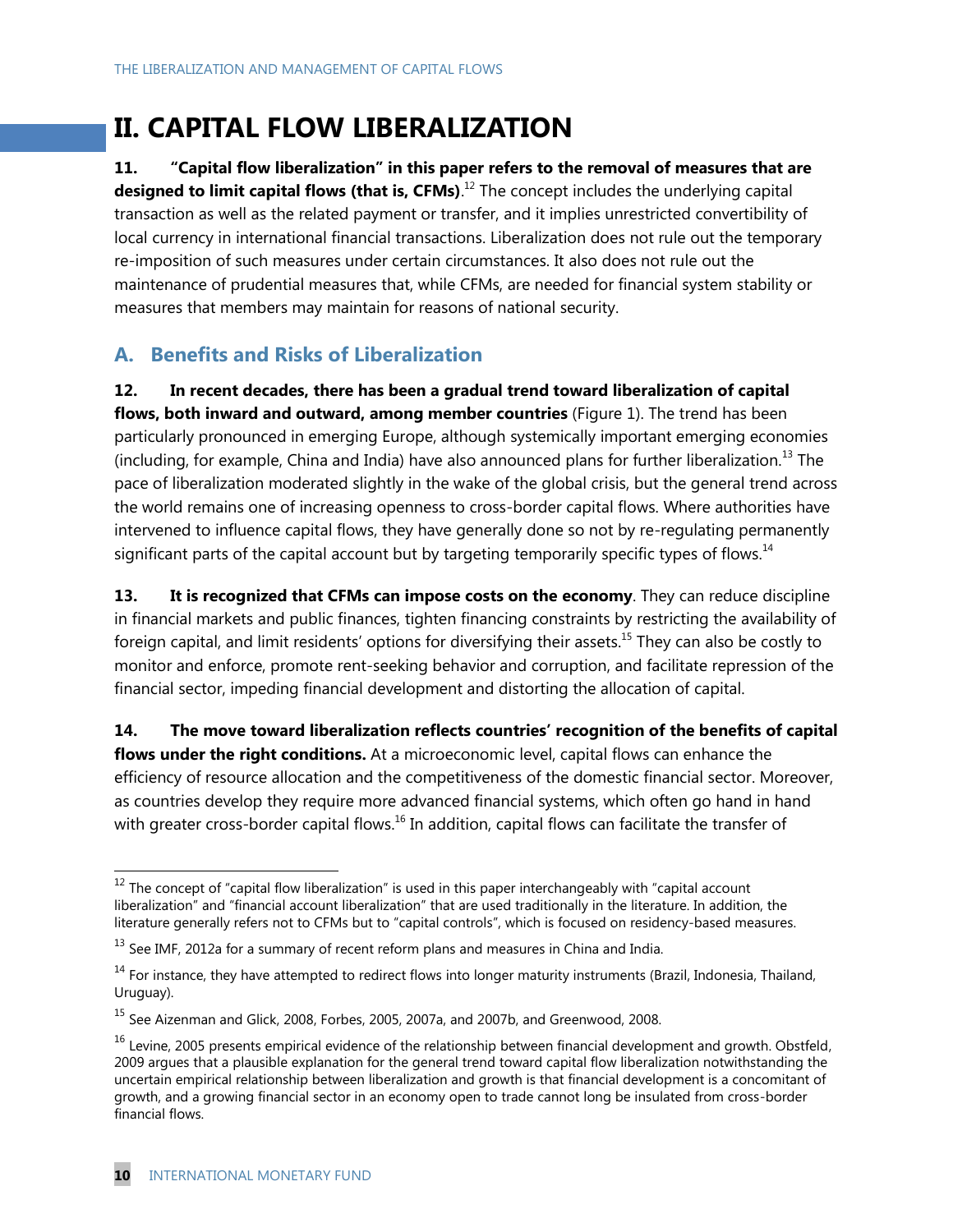technology and management practices, particularly through foreign direct investment (FDI). Capital flow liberalization can have indirect or "collateral" benefits for intermediate objectives, such as financial sector development, macroeconomic policy discipline, trade, and economic efficiency.<sup>17</sup> At a macroeconomic level, capital flows enable countries to fund welfare-enhancing current account imbalances (for example, for productive investment or consumption smoothing). Moreover, they can enable beneficial portfolio diversification.<sup>18</sup> The empirical relationship between capital flows and growth is well documented for FDI and other non-debt flows, including for low-income countries, but it is less clear cut for debt-creating flows.<sup>19</sup>



Sources: Annual Report on Exchange Arrangements and Exchange Restrictions; World Economic Outlook. Note: The de jure index is based on staff estimates of the average ratio of the number of restricted transaction categories in the capital account to the total number of transaction categories for which information is available in the AREAER. Thus, the index ranges from 0 to 1, and a decrease in the index indicates greater openness. The de facto index is based on the staff-updated Milesi-Ferretti de facto openness index. It is the sum of gross stocks of foreign assets and liabilities for each country in the group as a ratio of the group's total GDP. An increase in the de facto index thus indicates greater openness. Data for 2005 onward are affected by methodological changes implemented in 2005 that harmonized the AREAER capital control entries and the OECD Code of Liberalization of Capital Movements. Income definitions are based on the World Bank analytical classifications and the World Trade Organization as of 2008.

**15. Well-designed capital flow liberalization can help countries realize the benefits of capital flows, forgo the costs of CFMs, and support key economic objectives**. At the same time, some countries have sustained rapid growth rates notwithstanding relatively closed capital accounts, with China and India being notable examples. Capital flows have, nonetheless, played a role in

<sup>18</sup> See Chen et al., 2009, Dell'Arricia et al., 2008, Henry, 2007, Kose and Prasad, 2004, Ishii et al., 2002, and IMF, 2012a.

 $17$  See, for example, Kose et al., 2009, and Prasad et al., 2003.

<sup>&</sup>lt;sup>19</sup> See Aizenman and Sushko, 2011, Dabla-Norris et al., 2011, Edwards, 2007, Henry, 2007, and Kose et al., 2008 on the former point and Jeanne et al., 2012 on the latter point. The lack of a positive relationship between liberalization and growth in empirical studies could, however, stem from incorrect hypothesis specification (Henry 2007), lack of recognition of the indirect collateral benefits of financial openness on growth, such as through greater macroeconomic discipline and financial development (Kose et al., 2009), and lags in the effects of capital flow liberalization on growth.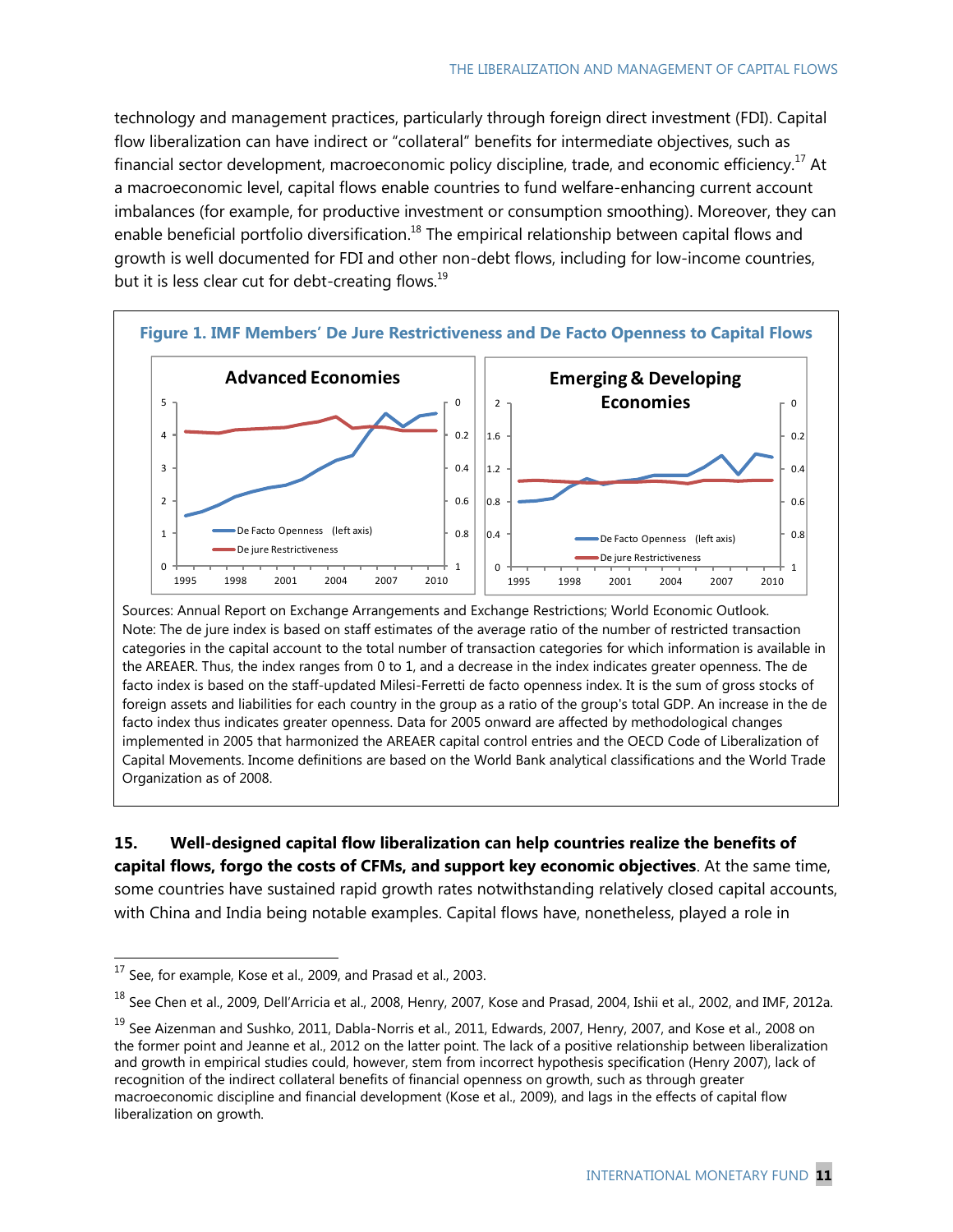growth in some cases; in China, for example, large inward FDI flows over several decades have contributed to capital, technology, and managerial expertise. In any event, building on their progress with respect to reforms (such as financial sector reform) that support liberalization, several large emerging economies are now moving in the direction of further capital flow liberalization.

**16. The benefits of capital flow liberalization are largest when countries have achieved certain levels of financial and institutional development**. <sup>20</sup> In particular, in order to strengthen countries' capacity to absorb and manage inflows and outflows, their financial systems need to be able to mediate flows safely, allow firms to access capital to finance productive investment, and give households and firms the ability to diversify their portfolios while managing the risks. Their institutions need to bolster the resilience of financial, corporate, and household balance sheets. Country experiences suggest that capital flow liberalization is more likely to be successful if it is supported by sound fiscal, monetary, and exchange rate policies, and exchange rate flexibility can help cushion the real economy against the effects of capital flow volatility. Greater trade openness can support capital flow liberalization by raising countries' ability to attract foreign capital and by supplementing domestic demand with external demand, which can mitigate the growth and financial effects of crises.

**17. At the same time, capital flow liberalization carries risks, which are magnified when countries have yet to attain sufficient levels of financial and institutional development**. The risks include heightened macroeconomic volatility and vulnerability to crises. In the absence of adequate financial regulation and supervision, financial openness can create incentives for financial institutions to take excessive risks, leading to more volatile flows that are prone to sudden reversal. Historically, capital flow liberalization has often been followed by financial crises, and, during the recent crisis, financially open economies experienced larger output losses.<sup>21</sup> While causality is difficult to ascertain owing to econometric concerns in estimation, these experiences highlight the risks associated with liberalization in advance of basic prerequisites being met. At the same time, countries where CFMs were already in place, or were re-imposed, have also experienced contagion.<sup>22</sup> Moreover, macroeconomic and financial policies could play a key role in precipitating crises.

 $^{20}$  See Dell'Arricia et al., 2008, IMF, 2012a, Prasad and Rajan, 2008, Kose et al., 2009, and Ishii et al., 2002, who discuss how factors such as macroeconomic stability and financial development, institutional quality, and trade openness serve as preconditions for successful capital flow liberalization. While the specific thresholds for these factors vary across studies, a general conclusion remains that countries that are advanced relative to the thresholds benefit relatively more from liberalization.

 $21$  Experiences include Mexico (1994-95 crisis), Turkey (1994 and 2000 crisis), Korea (1997 twin crisis), Russia (1998 crisis), the Asian crisis of 1997-1998, and Estonia, Iceland, Ireland, Latvia, Lithuania, and others during the recent global financial crisis. These experiences are discussed in IMF, 2011i, 2012a, Ishii et al., 2002, Demirgüç-Kunt and Detragiache, 1998, Kaminsky and Reinhart, 1999, Kose et al., 2009, Dell'Arricia et al., 2008, Edwards, 2007, and Pinto and Ulatov, 2010.

 $^{22}$  See Henry, 2007, and Ishii et al., 2002 for a more general discussion.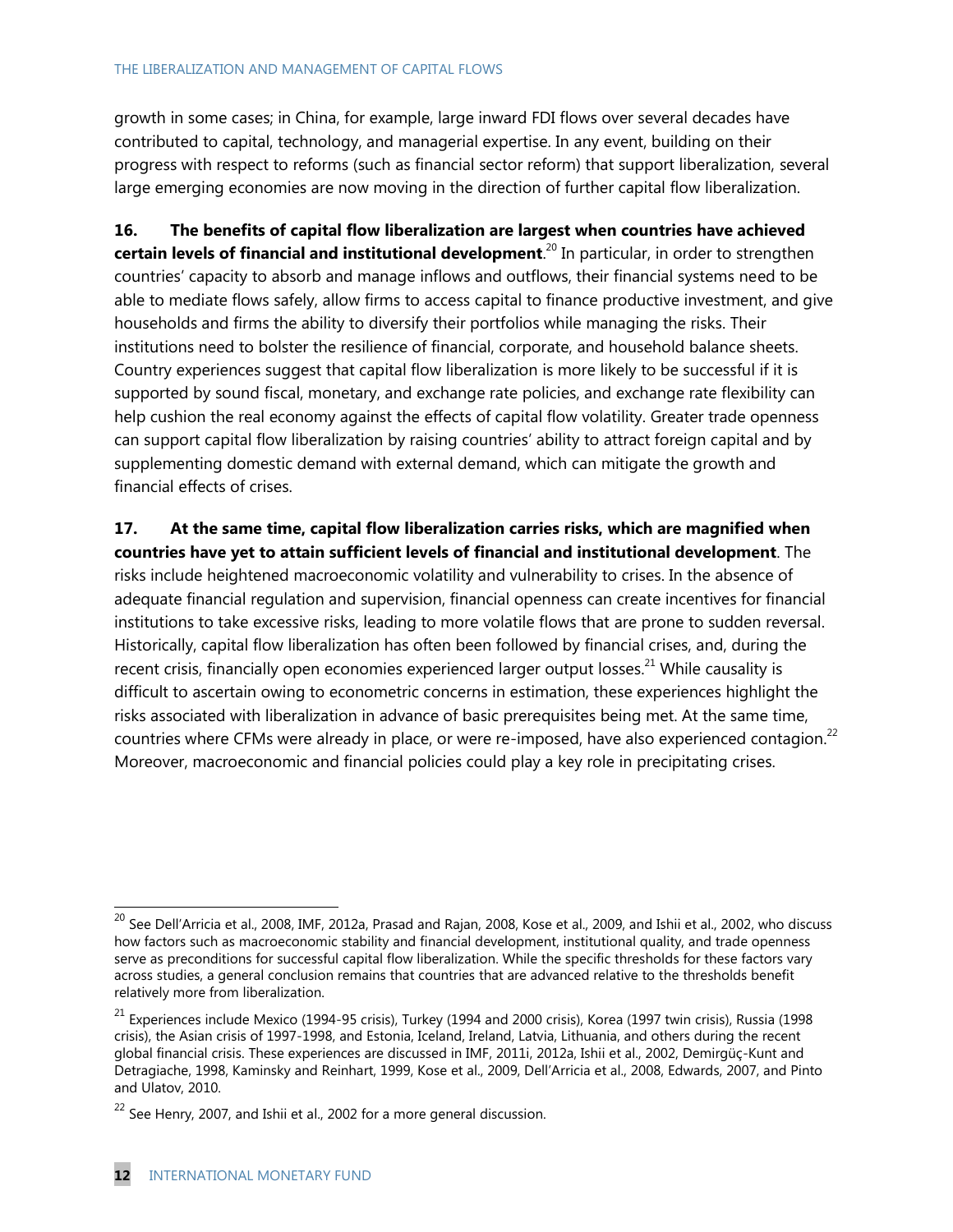#### **18. Against this background, there is no presumption that full liberalization is an**

**appropriate goal for all countries at all times**. The degree of liberalization appropriate for a country at a given time depends on its specific circumstances, notably its financial and institutional development. At the same time, careful liberalization of capital flows can provide significant benefits, which countries could usefully work toward realizing over the long run. Moreover, a country could make progress toward greater capital flow liberalization before reaching all of the necessary thresholds for financial and institutional development, and indeed doing so may itself spur progress in these dimensions.<sup>23</sup> At the same time, liberalization needs to be managed particularly cautiously if the threshold conditions are not yet met, as the risks are higher. $^{24}$ Nevertheless, exceeding key thresholds for financial and institutional development does not eliminate the risks associated with capital flows.

**19. Indeed, as the recent global financial crisis has shown, large and volatile capital flows can pose risks even for countries that have long been open and drawn benefits from capital flows and that have highly developed financial markets**. For example, in several advanced economies, financial supervision and regulation failed to prevent unsustainable asset bubbles and booms in domestic demand from developing that were partly fueled by cheap external financing. Rather than favoring closed capital accounts, these experiences highlight the need for policymakers to remain vigilant to the risks. In particular, there is a constant need for sound prudential frameworks to manage the risks that capital inflows can give rise to, which may be exacerbated by financial innovation.<sup>25</sup>

**20. Several countries with long-standing and extensive CFMs would, however, likely benefit from careful further liberalization**. Among emerging economies, for example, significant progress has been made with respect to the pre-conditions for liberalization. Macroeconomic cushions are ample with strong growth, low inflation, and high foreign reserves; the composition of external flows includes a relatively large share of FDI and equity flows; financial development is reflected in growing financial market depth and enhanced regulation and supervision; institutional quality and governance are deemed by investors to be improving; and trade openness has increased over time.<sup>26</sup> Liberalization by larger economies could substantially affect gross global capital flows, just as limited liberalization or new CFMs in some economies could divert flows toward those with more open markets.<sup>27</sup> Evidence on the magnitude of these multilateral effects is, however, unclear.<sup>28</sup>

 $^{23}$  Several countries with less developed financial markets have safely benefited from liberalization (such as Kenya). Mishkin, 2009 argues that financial globalization indirectly fosters financial development by reducing the incentives for financial repression, enhancing financial sector efficiency owing to competition from foreign banks, and encouraging institutional reforms such as better accounting standards and disclosure requirements. Some support for this conjecture is also provided in the studies of the Czech Republic, Estonia, and Lithuania by Dell' Ariccia et al., 2008.

 $24$  Kose et al., 2009.

 $^{25}$  Aspachs-Bracons et. al, 2009, IMF, 2009, IMF, 2012b.

 $^{26}$  See, for example, IMF, 2012b, IMF 2011b, and IMF 2012c for discussions of macroeconomic conditions, financial development, and external buffers in emerging economies, and World Bank and IFC (2012) for a discussion of their institutional development.

 $27$  See IMF, 2012b, paragraph 19.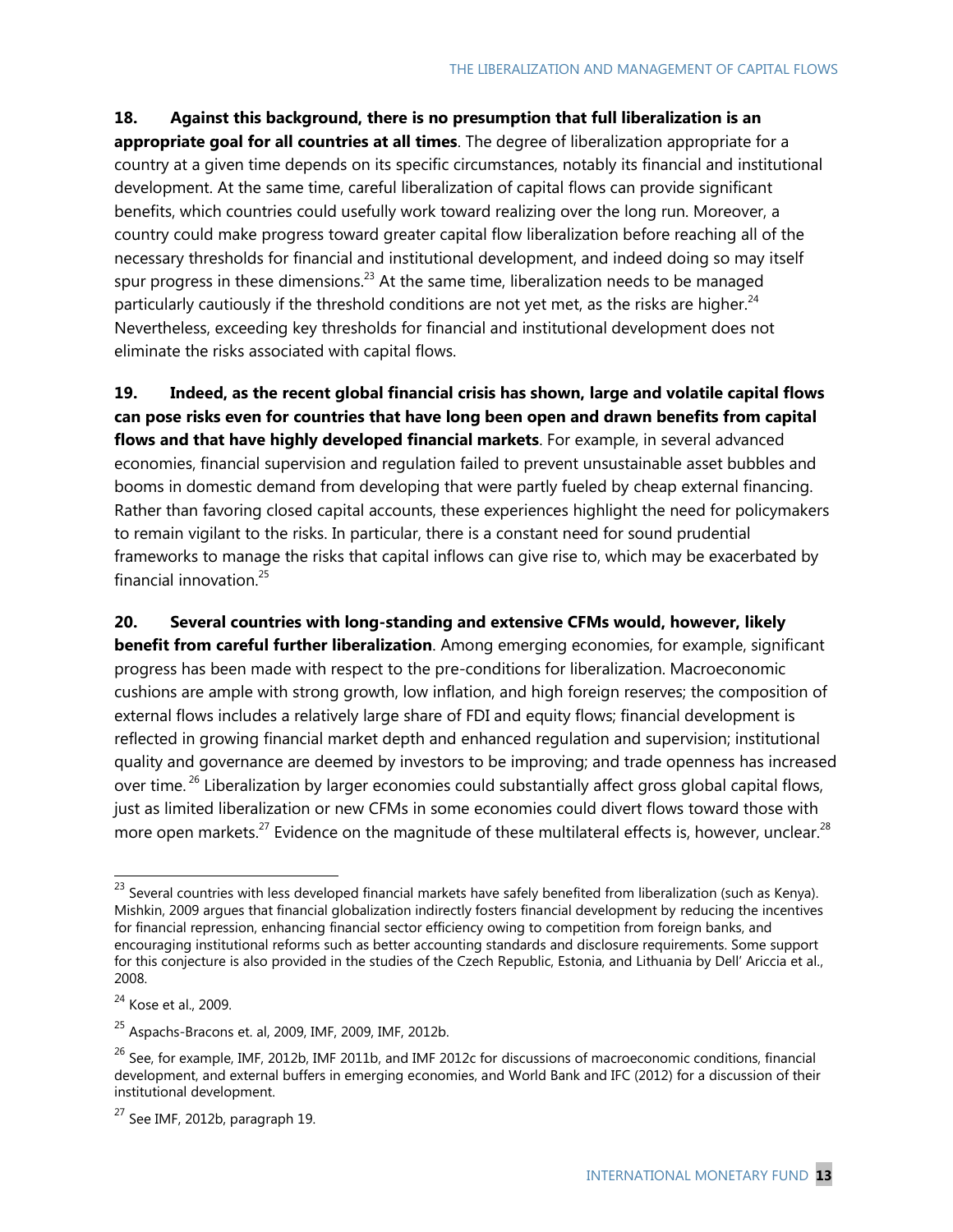## **B. The Integrated Approach to Capital Flow Liberalization**

**21. In order to harness the benefits of liberalization while managing the risks, a systematic process and pace of liberalization is needed that is also consistent with each country's institutional and financial development**. The "integrated approach" as discussed in previous papers seeks to outline such a process and pace (Figure 2). It suggests the removal of CFMs in a manner that is properly timed and sequenced taking into account other policies and conditions, notably macroeconomic and financial sector prudential policies.<sup>29</sup> The path toward and extent of liberalization needs to be tailored to countries' particular circumstances and objectives. For example, liberalization could take advantage of periods of lower external vulnerability.



**22. For countries that seek to liberalize capital flows, the integrated approach envisions proceeding through successive, and often overlapping, phases**. The phases comprise: first, the liberalization of FDI inflows, which are more stable than other flows and more closely correlated with growth; second, the liberalization of FDI outflows and long-term portfolio flows; and, finally, the liberalization of short-term portfolio flows. The phases require a range of progressively deeper and broader supporting reforms to the legal, accounting, financial, and corporate frameworks.

 $^{28}$  See IMF, 2011a for further discussion. While capital flow liberalization would affect the volume of gross capital flows, the impact on net flows is ambiguous because outflows of savings from countries with few domestic investment choices could exceed the presumed body of capital waiting to pour in. Also, controls themselves create some opacity about how much capital is dammed up behind the wall of capital controls.

<sup>&</sup>lt;sup>29</sup> Sequencing should be based on individual country circumstances, such as macroeconomic and financial sector vulnerabilities, institutional and market development, design and effectiveness of existing controls, ability of the financial and nonfinancial sectors to deal with large and volatile capital flows and manage the risks related to international capital flows and exchange rate flexibility, and authorities' capacity to efficiently administer and enforce controls.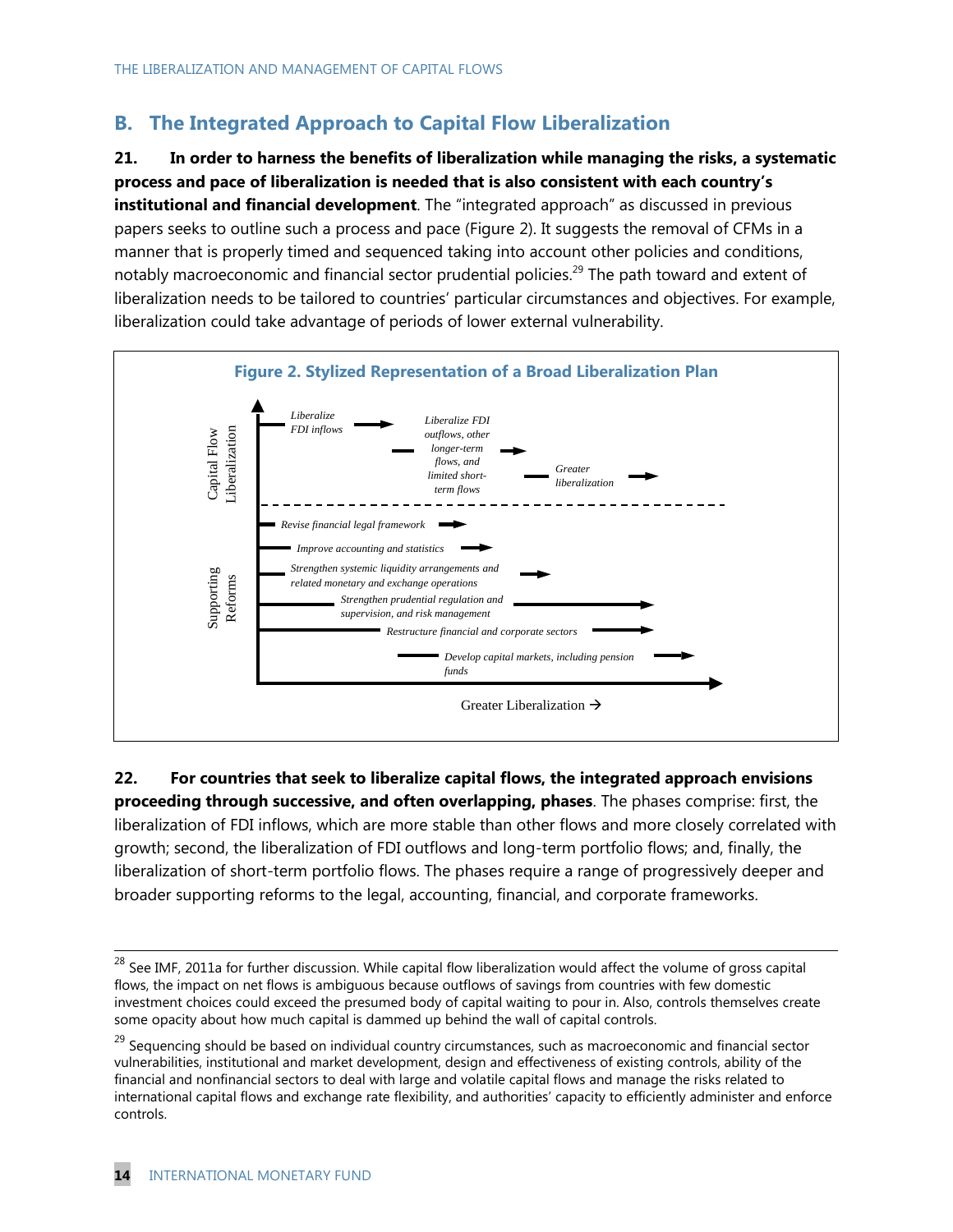It is important continually to strengthen financial markets to bolster their ability to deal with capital flows, improve prudential regulations and supervision to ensure adequate risk management, and assess the role that existing CFMs play in the financial system and the potential effects of relaxing them.<sup>30</sup>

**23. The temporary re-imposition of CFMs under certain circumstances is consistent with an overall strategy of capital flow liberalization**. <sup>31</sup> In particular, when a country faces an inflow surge or an outflow crisis introducing CFMs may be appropriate under certain circumstances (discussed in Section III below) in order to manage the risks associated with such volatility. As also discussed in Section III, in most circumstances such use of CFMs should be limited and temporary; in the liberalization context, this is important so as to not give rise to moral hazard, undermine market discipline by weakening financial institutions' incentives to develop proper risk management because they expect to be shielded by CFMs, and adversely affect investor confidence.<sup>32</sup> In addition, however, if liberalization has outpaced the capacity of the economy to safely handle the resulting flows, the re-imposition of CFMs may be warranted until sufficient progress has been made with respect to the macroeconomic, financial, and governance policies that the integrated approach recommends.

**24. Countries whose liberalization strategies mirrored the integrated approach generally were able to withstand external shocks better during and after liberalization**. Capital flow liberalization in Korea over the past decade or so corresponds in key respects to the integrated approach, with a well-considered sequence of financial reforms being set in train against the background of sound and stable macroeconomic policies. Korea achieved a high degree of financial integration, even though it did experience bouts of capital flow volatility and Korean banks experienced rollover difficulties during the global financial crisis owing to substantial foreigncurrency short-term debt accumulation. Among Nordic countries, strong legal institutions, bankruptcy procedures, and macroeconomic policy transparency helped restore growth relatively quickly after those countries experienced a financial crisis during the 1990s.<sup>33</sup> Most countries, however, have only partly followed the integrated approach, which contributed to adverse outcomes in some cases. Although countries that liberalized over the past decade sequenced the lifting of CFMs by and large in an appropriate manner, liberalization was not always supported by financial sector and macroeconomic policies.<sup>34</sup>

 $30$  The sequence is sometimes loosely summarized as "long term before short term, FDI (and non-debt) before debt, and inflows before outflows."

 $31$  The experiences of Spain and Indonesia, as well as Brazil and Korea during the global crisis, highlight how regulations or re-imposition of restrictions on certain transactions can mitigate the build-up of vulnerabilities. (See Dell'Arricia et al., 2008, for a discussion of the experience in Spain and Indonesia.)

 $32$  IMF, 2012a. Damage to investor confidence is not inevitable, particularly if the basis for the policy is well communicated and widely understood. The imposition of the IOF tax in Brazil, for example, did not cause capital outflows because investors remained confident of the authorities' general commitment to openness (Forbes et al., 2012).

 $33$  Vastrup, 2009, and Jonung, 2010.

 $34$  See IMF, 2012a for further discussion of country cases.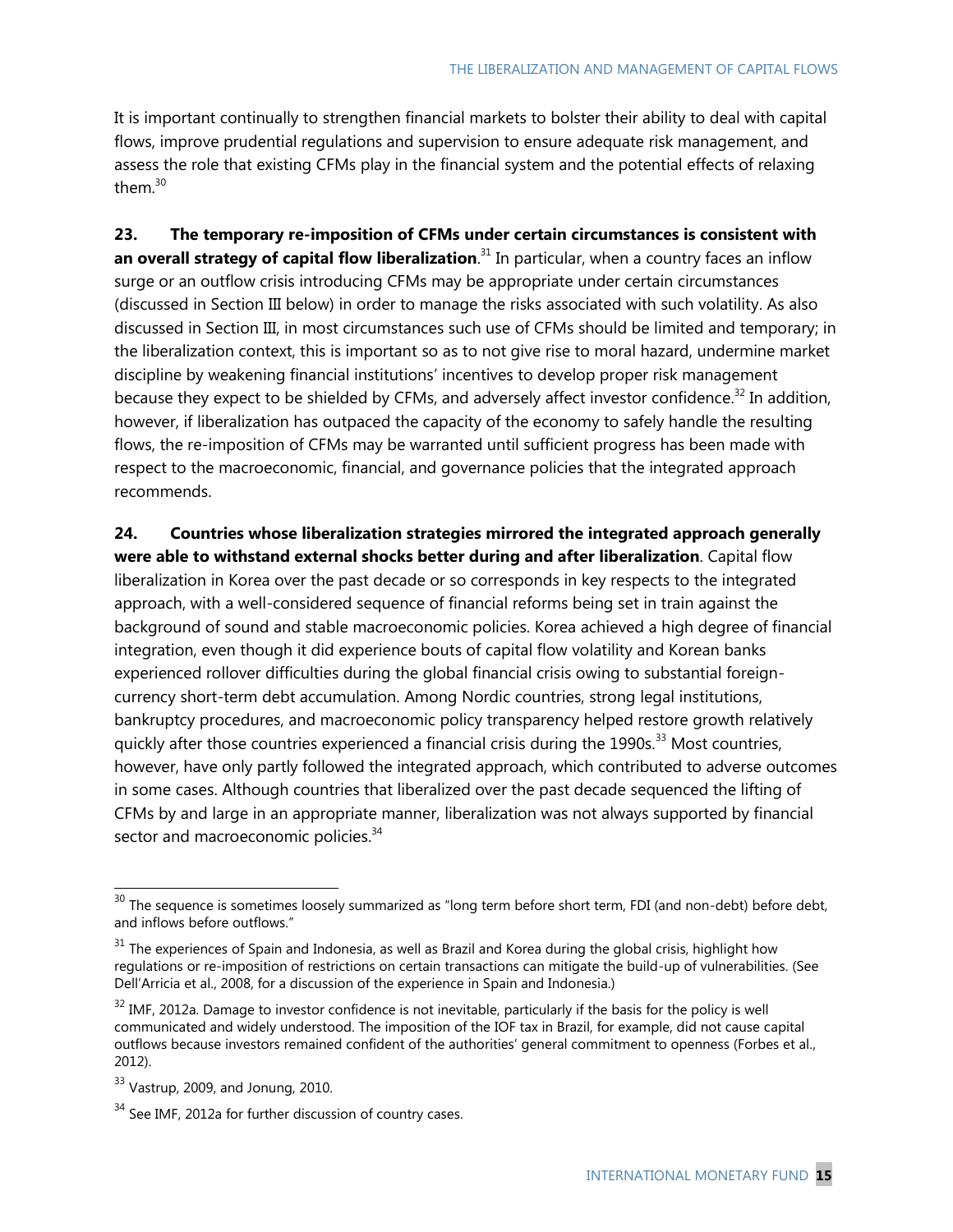# **III. MANAGING CAPITAL FLOWS**

### **25. A range of policies is needed to reap the benefits of more open capital flows while**

**managing the risks**. Strengthening and deepening financial markets, and improving countries' institutional capacity, would help improve their ability to handle capital flows. Capital flows, both inward and outward, generally warrant adjustments in macroeconomic variables, including the real exchange rate, and policies need to facilitate these adjustments. Volatile capital flows can give rise to macroeconomic and financial stability risks. The appropriate combination of policies for addressing these risks would depend upon country circumstances, and the toolkit would include macroeconomic and financial policies. Capital flow measures are a part of the toolkit and their use is appropriate under certain conditions, but they should not substitute for warranted macroeconomic adjustment. When capital flows contribute to systemic financial risks, CFMs in combination with macro-prudential measures more broadly can help to safeguard financial stability, although their costs need also to be taken into account.

**26. Policies of countries from which capital flows originate are also relevant, since flows are influenced by both push and pull factors**. <sup>35</sup> Push factors include monetary and prudential policies in systemically large economies and global risk appetite; while pull factors include institutions, policies, and macroeconomic fundamentals, including growth prospects, in recipient countries. Empirically, push factors seem to influence whether inflow surges occur and the riskiness of flows, while pull factors determine the direction and magnitude of such surges.<sup>36</sup>

### **A. Inflows**

**27. A key challenge for many economies is to have in place the policies and institutional setup to effectively absorb inflows and channel them toward productive investment**. Inflows can help supplement domestic saving to finance domestic investment, entail technological spillovers (particularly through green-field FDI), and expand trade finance. Structural reforms that can help economies to better absorb capital inflows include steps to deepen domestic bond and equity markets, develop financial products in a safe manner, and strengthen financial regulation and supervision while streamlining rigidities.<sup>37</sup> Infrastructure investment, for example, requires long-term and large scale funds that non-resident investment can help to supplement. Local bond markets that are well developed and integrated can facilitate the raising and intermediation of such resources.<sup>38</sup>

<sup>&</sup>lt;sup>35</sup> IMF, 2011a and 2012b. See, for example, Arora and Cerisola, 2001, Cardarelli et al., 2009, Ghosh et al, 2012, and Reinhart and Reinhart, 2008, for empirical evidence on the impact of U.S. monetary policy on capital flows to emerging economies.

 $36$  Ghosh et al., 2012.

 $37$  See IMF, 2010b and 2011c.

 $38$  Developing local bond markets in turn requires the development of a benchmark yield curve, and reforms would also be useful to introduce or strengthen third-party credit monitoring (such as bond insurance and credit bureaus), hedging tools for investors, and effective systems for new debt offerings.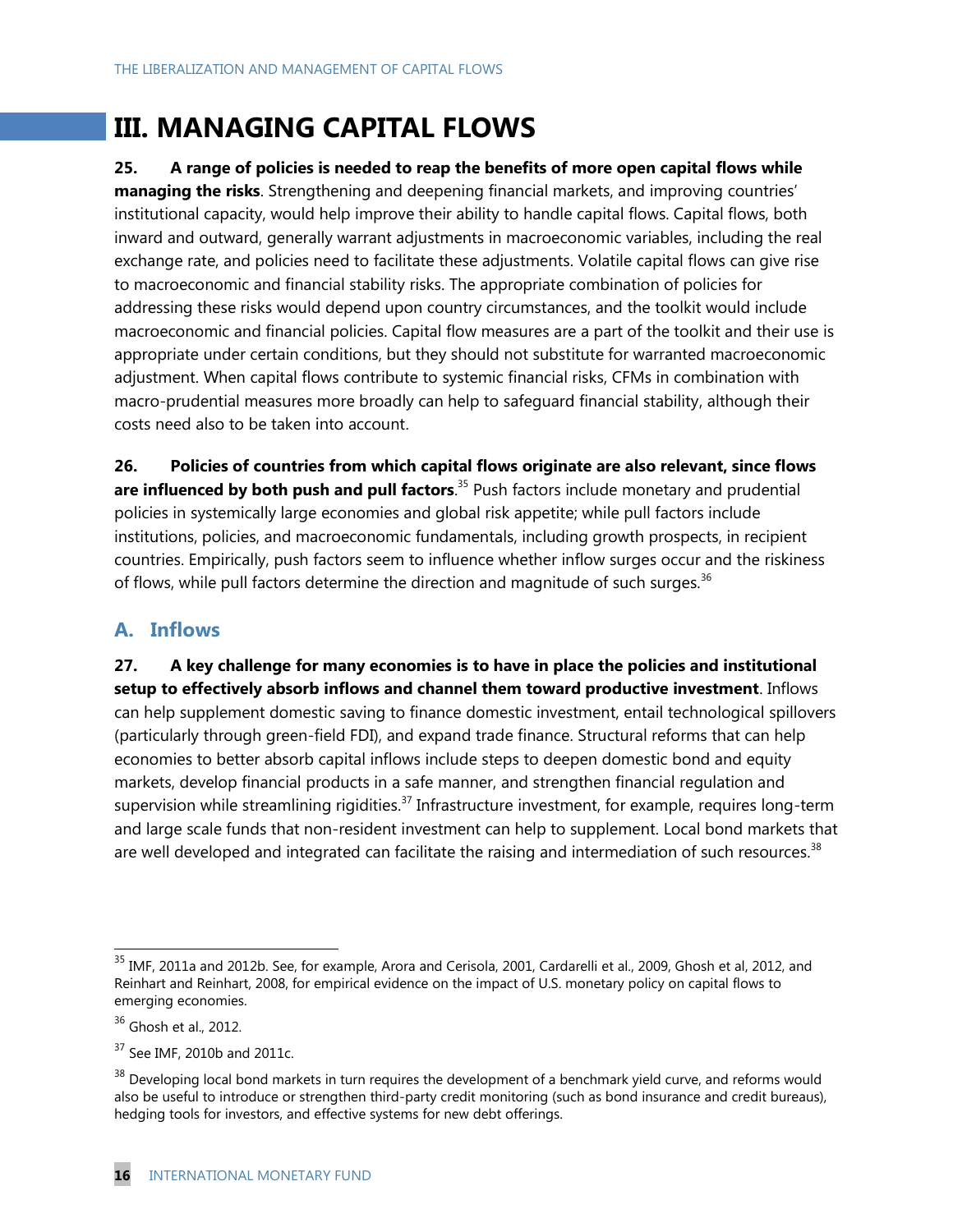More generally deeper capital markets would also increase the absorptive capacity of capitalrecipient countries when faced with inflow surges, reducing the volatility caused by such surges.<sup>39</sup>

28. Surges of inflows can pose problems for policymakers.<sup>40</sup> Surges can lead to financial and macroeconomic volatility by overwhelming domestic financial markets and stretching the capacity of macroeconomic policies to adjust.<sup>41</sup> They can lead to asset price volatility and bubbles, rapid exchange rate appreciation, credit booms and unsustainable drops in risk premia, distortions in money markets, and disruptions in monetary policy transmission. Over time, these problems can lead to a build-up in balance sheet and other vulnerabilities (as seen during the recent crisis, for example, as discussed above). Surges can also be followed by sudden stops or reversals of capital inflows.

### **Policy Options for Responding to Capital Inflow Surges**

**29. Countries have responded in a variety of ways to rapid large inflows**. Some have relied almost exclusively on macroeconomic policies, such as the maintenance of a low policy rate in Turkey, foreign exchange market intervention in Japan and Switzerland, and currency appreciation in South Africa. In other cases, macroeconomic policies have been accompanied by CFMs and prudential measures, such as Brazil's tax on certain types of inflows, Indonesia's holding period on central bank bond purchases, and Korea's leverage caps on banks' derivatives positions.

**30. The appropriate policy mix for addressing the macroeconomic and financial stability risks to which inflow surges can give rise depends on a variety of country-specific considerations**. Appropriate macroeconomic policies to respond to inflow surges would include rebalancing the monetary and fiscal policy mix consistent with inflation and growth objectives, allowing the currency to strengthen if it is not overvalued, and building foreign reserves if these are not more than adequate. Building on the analysis in IMF 2011d, Ostry et al. (2010, 2011, 2012a), and BIS 2008, such policies would include:

 *Lowering interest rates in the absence of overheating or asset price inflation*. Lower policy rates or, if the scope for monetary easing is limited owing to say inflation pressures, fiscal tightening would reduce the interest differential between domestic and foreign assets (a pull factor).

 *Allowing the currency to strengthen if it is not overvalued relative to fundamentals*. Currency appreciation would facilitate external adjustment. It would also help to counter inflation pressures by tightening monetary conditions. Some temporary overshooting relative to fundamentals may even be warranted to reflect the fact that foreign exchange markets typically adjust faster than

  $39$  For example, Burger and Warnock, 2006 provide evidence that deeper bond markets are associated with lower volatility.

 $40$  See IMF, 2011d, and BIS, 2008.

 $41$  For the purpose of the analysis in this paper, a "surge" is broadly defined as rapid capital inflows beyond historical trends. A precise definition is not warranted here but, for example, Ghosh et al., 2012 define a surge as an episode where net capital inflows to a country exceed the 30th percentile of the historical trend in the country as well as in a cross-country sample. In IMF, 2011d, a surge is identified a period when net inflows exceed the historical trend by one standard deviation and are larger than 1½ percent of GDP.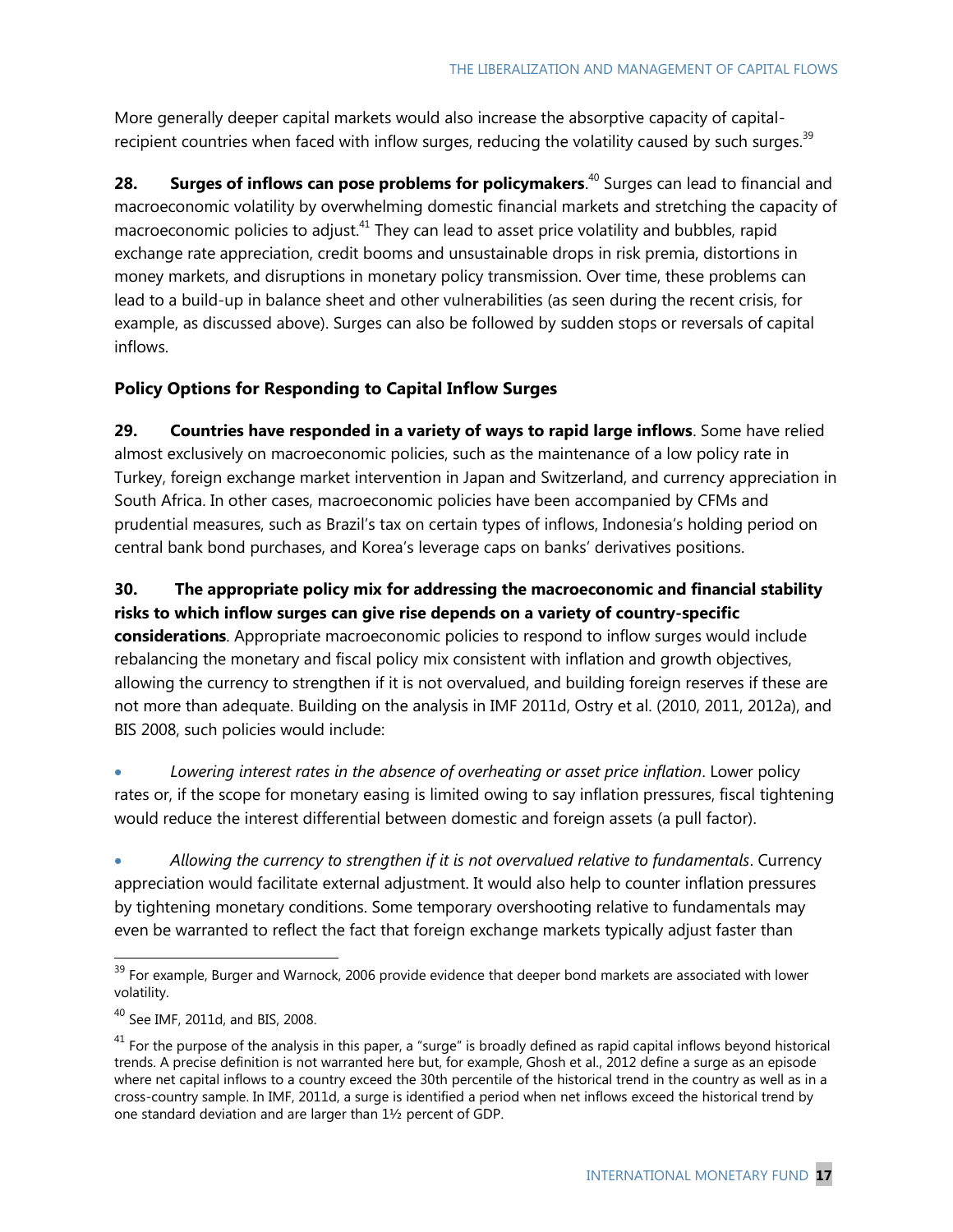goods markets and to help prevent destabilizing one-way bets for future appreciation. If capital inflows are likely to be sustained over the medium term, currency appreciation is needed to keep the exchange rate in line with evolving fundamentals.

 *Intervening in the foreign exchange market to accumulate international reserves if reserves are not more than adequate*. Inflow surges provide an opportunity to build reserves for countries whose reserves are lower than levels required for precautionary purposes. Reserve accumulation can also help to limit excess exchange rate volatility in the short term and smooth the impact on balance sheets.<sup>42</sup> However, when reserves are already relatively high, intervention costs such as sterilization costs and valuation losses on foreign assets can outweigh the benefits. Moreover, heavy intervention during sustained inflows can exacerbate the inflows by fueling expectations of further appreciation.

**31. In certain circumstances, introducing CFMs can be useful for supporting macroeconomic policy adjustment and safeguarding financial system stability**. <sup>43</sup> It may be difficult at times to assess quickly the appropriate macroeconomic stance owing to rapidly changing underlying economic conditions, and CFMs can help gain time to make such assessments. CFMs can also have a role in circumstances such as the following:

 *When the room for adjusting macroeconomic policies is limited* (as illustrated in Figure 3). For example, if the economy is overheating or showing signs of asset bubbles, the exchange rate is overvalued, and further reserve accumulation would be inappropriate or unduly costly.

 *When the needed policy steps require time, or when the macroeconomic adjustments require time to take effect*. For example, fiscal policy changes often take relatively long to approve, implement, and finally affect the real economy. Monetary policy effectiveness may be delayed if monetary transmission channels are weak or inflation expectations have inertia. In such cases, CFMs can be temporarily useful while the necessary policies are being implemented and their effects have yet to be realized.

 *When an inflow surge raises risks of financial system instability*. Systemic financial risks that are unrelated to capital flows are better addressed by macro-prudential measures (MPMs), which are targeted specifically to deal with such challenges.<sup>44</sup> However, if an inflow surge contributes to systemic financial instability risks, then MPMs designed to limit these inflows (and therefore considered also to be CFMs) may be useful provided that they accompany needed macroeconomic policy adjustment and financial sector regulations, and do not divert flows in such a way as to exacerbate vulnerabilities in particular segments of the economy.

 $42$  Neely, 2008 and IMF, 2011f.

 $43$  BIS, 2008 discusses experience with the use of CFMs in a number of advanced and emerging economies. IMF, 2011d reviews measures implemented in key emerging economies during 2010-2011. Ostry et al., 2010 and Habermeier et al., 2011 survey the effectiveness of CFMs.

<sup>&</sup>lt;sup>44</sup> Brockmeijer et al., 2011 provide a discussion of such policies, and Nier et al., 2011 discuss some of the institutional considerations in determining country-specific policy choices.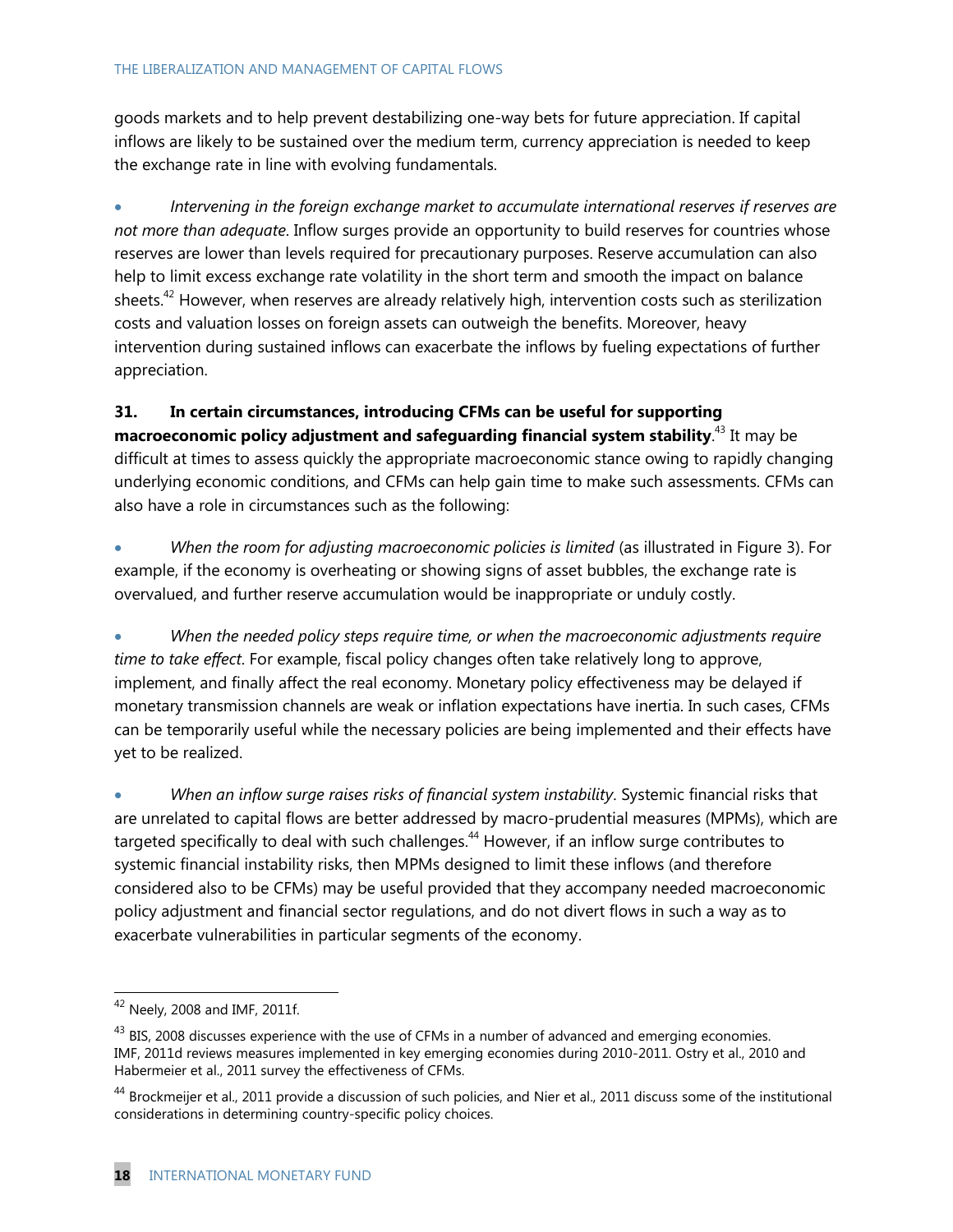

#### **32. In several circumstances, however, the use of CFMs is not recommended**. In particular:

 *CFMs should not substitute for macroeconomic policies* that are needed for warranted external adjustment, domestic macroeconomic stability, and effective operation of the international monetary system. For example, using CFMs to influence exchange rates in order to gain unfair competitive advantage would not be appropriate; it could also be inconsistent with countries' exchange rate obligations under Article IV.<sup>45</sup>

 *From a practical standpoint, experience suggests that in most cases there will be a need (as well as room) to adjust macroeconomic and structural policies*. Only rarely would CFMs be the sole warranted policy response to an inflow surge. Surges are usually driven by a variety of pull and push factors that indicate a need for adjustment in a range of policies on the part of both recipient and source countries.

 *Even when CFMs are desirable, their likely effectiveness remains a key consideration*. CFMs' effectiveness may be limited, especially if they are not accompanied by the needed macroeconomic adjustment. In some countries, measures in response to the 2009-2010 surge episode helped to reduce external vulnerabilities in the financial system, but they were insufficient to achieve external

 $^{45}$  See IMF, 2012b Box 2. This principle also applies to conventional policies to deal with inflows, such as foreign exchange market intervention. Ostry et al., 2012b, discuss the "equivalence" between CFMs and foreign exchange intervention policies.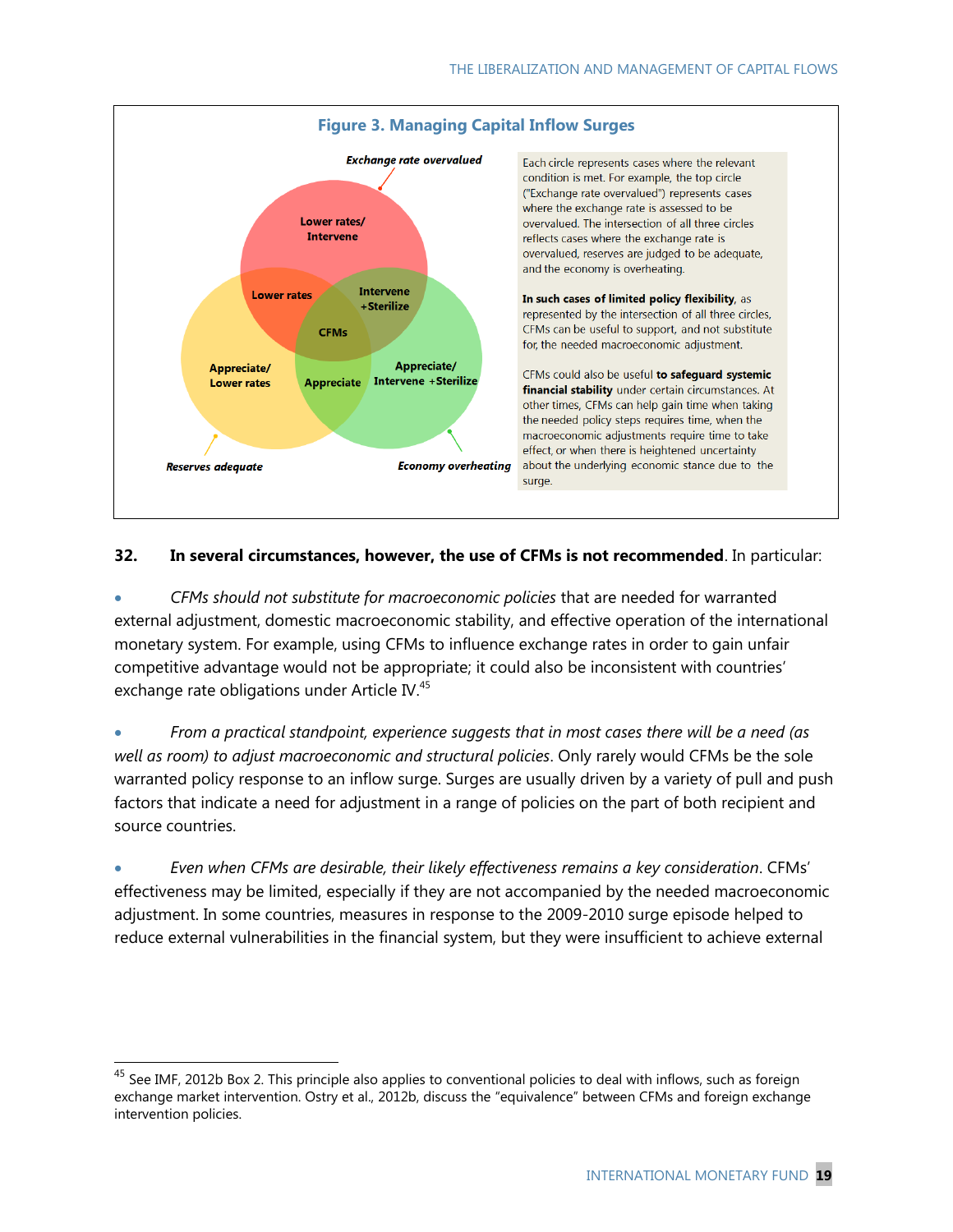adjustment or significantly influence capital flows, in part owing to insufficient exchange rate adjustment.<sup>46</sup> In addition, the efficacy of measures has sometimes eroded over time owing to incentives for circumvention that can persist despite efforts to close loopholes. $47$ 

### **33. While the choice of which CFM to use would depend on the expected effectiveness and efficiency, the design and implementation of CFMs should be transparent, targeted, temporary, and preferably non-discriminatory**. <sup>48</sup> More specifically:

 *Transparent and targeted*: transparent communication of the policy objectives and specific CFM being used would help to avoid unduly disrupting market and public expectations. CFMs that address the sources of instability as directly as possible may be least costly and most effective for dealing with specific risks. Broader measures are more suitable for addressing overall macroeconomic concerns. The balance among the scope, cost, and effectiveness of measures needs to be evaluated in a country-specific context, as measures that are too broad may be unnecessarily costly while those that are too narrow may be easy to circumvent and therefore ineffective.

 *Temporary*: If CFMs are adopted, they should be scaled back when capital inflow pressures abate in order to minimize their distortions (although certain special considerations apply to overlapping CFMs/MPMs, as discussed in paragraph 34 below). Certain CFMs, including residencyor nationality-based measures, may be maintained over the longer term, provided that they are imposed for reasons other than balance of payments purposes (such as financial stability risks) and, therefore, by design, could not substitute for macroeconomic adjustment—and that no less discriminatory measure is available that is effective. <sup>49</sup>

 *Non-discriminatory*: It is generally preferable that CFMs not discriminate between residents and non-residents, and that the least discriminatory measure that is effective be preferred. However, when failure to discriminate between residents and non-residents would render the policy ineffective, this may provide a justification for using residency-based measures. The preference for non-discriminatory measures mainly reflects a regard for the general standard of fairness and equal treatment that Fund members expect their nationals will enjoy as a result of members' participation in a multilateral framework like the Fund. $50$ 

 $\overline{a}$ 

<sup>49</sup> Similarly, measures put in place for national security purposes, while they may be designed to limit capital flows, may remain warranted for a longer period, given their inherently non-balance of payments purposes.

<sup>50</sup> For example, where currency-based measures are available and would be effective, they should be preferred to residency-based measures. The avoidance of discrimination *among* Fund members would also parallel with the Fund's approach with respect to payments and transfers for current international transactions. See also IMF, 2011d, paragraph 53, and IMF, 2012a, paragraph 27 for an elaboration of these points. In addition, the focus on residency (rather than, for example, citizenship) is particularly appropriate given the Fund's mandate to promote the effective

 $^{46}$  See IMF, 2011f for the case of Korea.

<sup>47</sup> Ostry et al., 2010.

<sup>&</sup>lt;sup>48</sup> IMF, 2011d and Ostry et al., 2011. The choice between price and quantity based measures, or a combination of measures, is influenced by a host of factors (Korinek, 2011). Habermeier et al., 2011 find, however, that the form of inflow controls does not affect their effectiveness.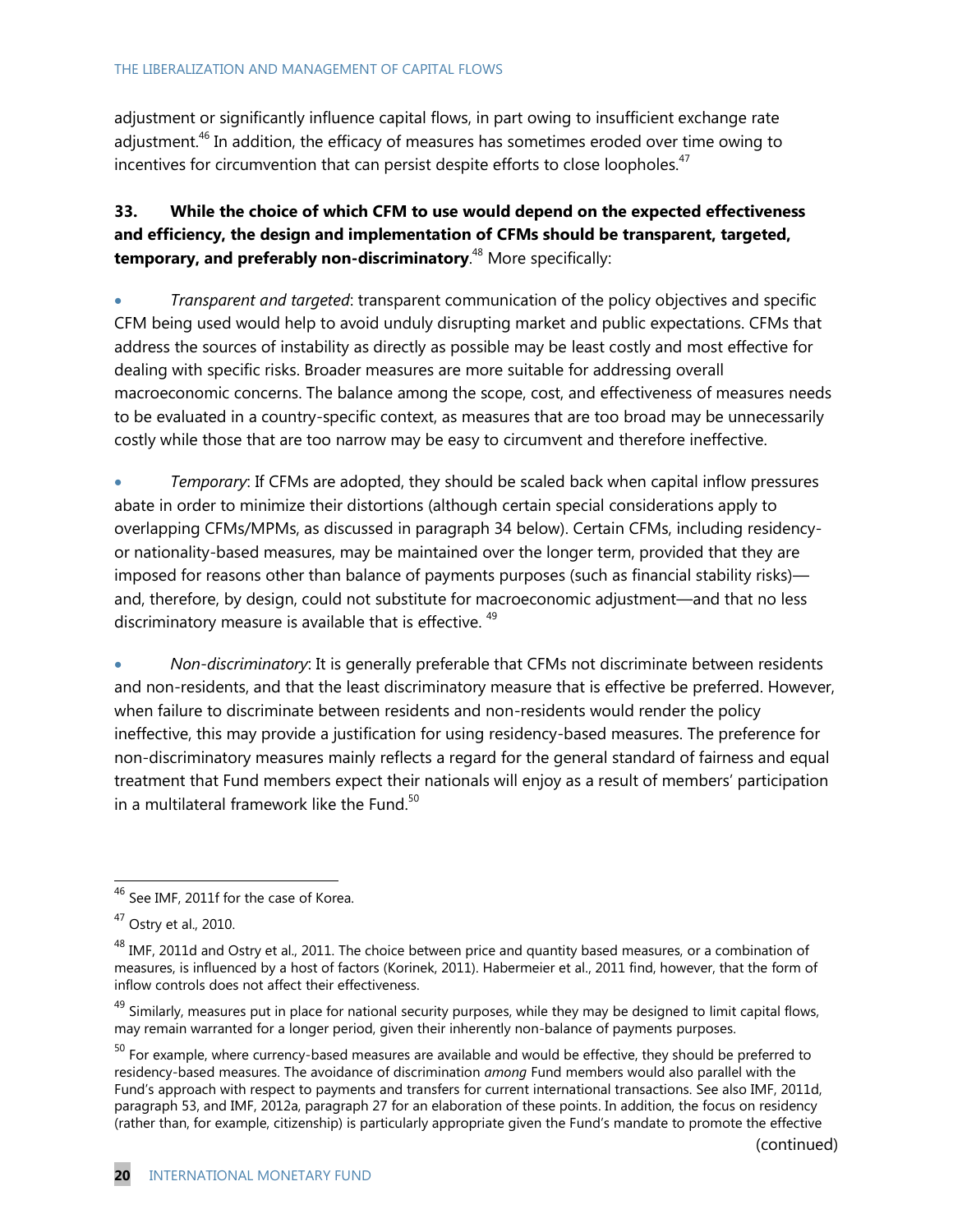**34. When capital inflow surges contribute to both macroeconomic and systemic financial sector risks, the policy approach would draw on both the proposed institutional view on capital flows and the policy toolkit for MPMs**. <sup>51</sup> In such circumstances, a particular measure that is designed to limit capital inflows in order to address these risks could be seen as being both an MPM and a CFM (Box 2). The key principles, which are consistent between the institutional view and the MPM policy toolkit, are to: (i) avoid using CFMs/MPMs as a substitute for necessary macroeconomic adjustment; (ii) subject to the above, use the policy instruments that are the most effective, efficient, and direct, and the least distortive, in addressing the policy objective; and (iii) seek to treat residents and nonresidents in an even-handed manner.

**35. An important consideration is how and when to exit from CFM/MPMs**. When inflows are no longer unduly large or volatile, CFMs could impose unnecessary costs on the economy or at best be ineffective. Some prudential measures, on the other hand, may continue to be useful for managing systemic financial risks after the surge is over, and their usefulness relative to their costs needs to be evaluated on an ongoing basis. A key part of the assessment would be whether there is an alternative way to address the prudential concern that is not designed to limit capital flows.<sup>52</sup> Moreover, if the previous surge reveals that liberalization has outpaced the capacity of the economy to safely handle the resulting flows, further reforms to improve institutional and financial development may need to be implemented before CFMs can safely be lifted.

#### **Box 2. Capital Flow Management and Macroprudential Measures**

**CFMs and MPMs are often perceived as similar, but their primary objectives do not necessarily overlap**. CFMs are measures (often price-based or administrative) that are designed to limit capital flows, while MPMs are prudential tools that are primarily designed to limit systemic financial risk and maintain financial system stability. While CFMs aim to contain the scale or influence the composition of capital flows, MPMs seek to contain the buildup of systemic financial risks, irrespective of whether the origin of the risk is domestic or cross-border. For example, a tax on specific cross-border inflows is a CFM and may only indirectly affect financial stability. On the other hand, a capital surcharge on systemically important financial institutions or counter-cyclical provisioning is an MPM that has only an indirect impact on capital flows.

**There are situations, however, when CFMs and MPMs overlap**. To the extent that capital flows are the source of systemic financial sector risks, the tools used to address those risks can be seen as both CFMs and MPMs. An example could be when capital inflows into the banking sector contribute to a boom in domestic credit and asset prices. A restriction on banks' foreign borrowing, for example through a levy on bank foreign exchange inflows or required reserves on banks' foreign exchange liabilities would aim to limit capital inflows, slow down domestic credit and asset price increases, and reduce banks' liquidity and exchange rate risks. In such cases, the measures are designed to limit capital inflows as well as reduce systemic financial risk and would be considered both CFMs and MPMs.

operation of the international monetary system, which comprises the official arrangements governing transactions between residents and non-residents.

 $51$  See IMF, 2011d and 2011g.

-

 $52$  In Brazil, for example, the IOF tax rate on inflows was adjusted after the inflows slowed in 2011. In Korea, on the other hand, the measures that were introduced in response to the surge in 2010 were kept in place on macroprudential grounds even after inflows abated. There is some evidence that countercyclical macro-prudential policies can help to lower the risks of macroeconomic and financial instability (N'Diaye, 2009).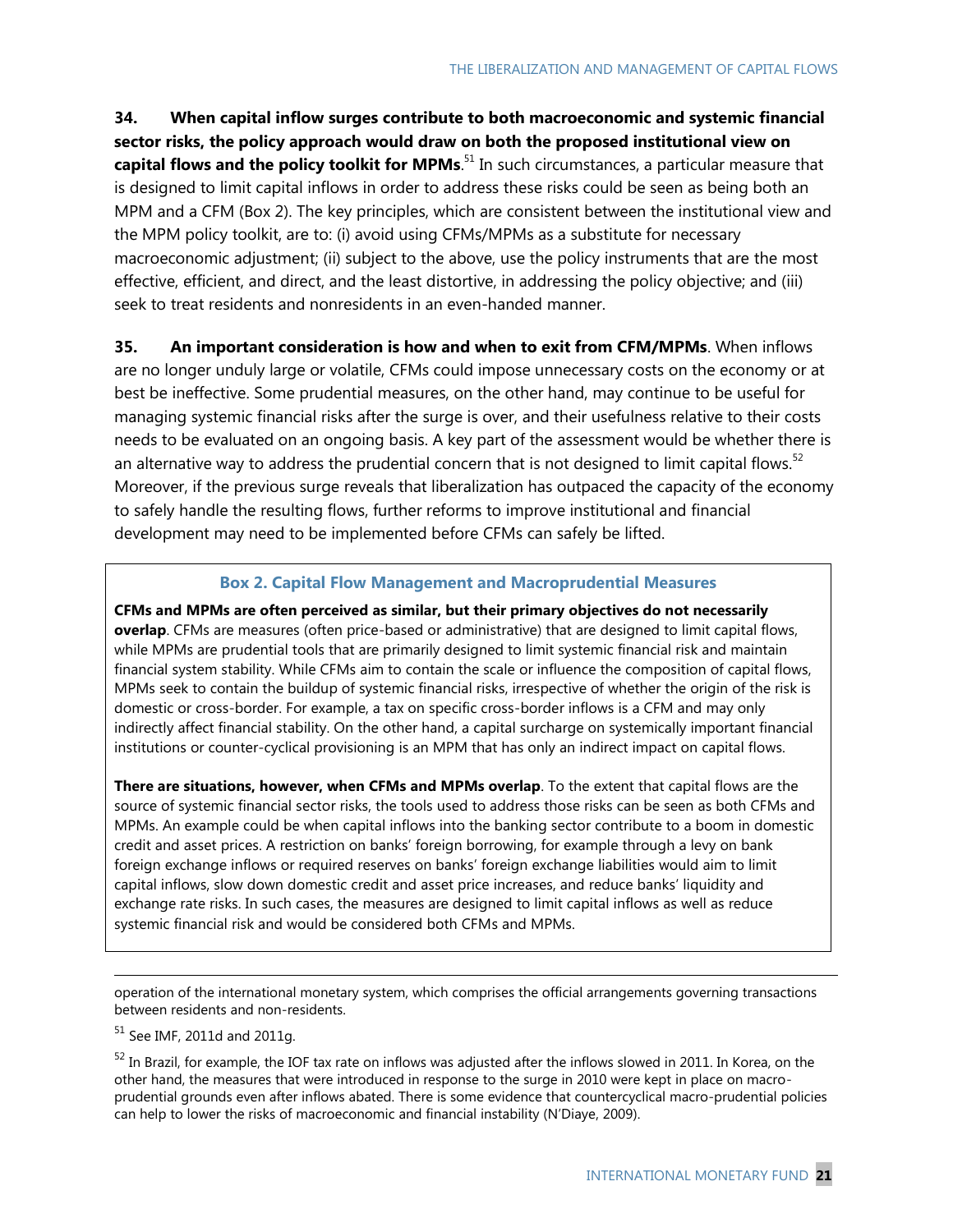### **36. In general, policy options for managing inflow surges depend upon country-specific**

**factors, which determine what options are feasible and effective**. For example, larger economies with more developed financial markets may find that foreign exchange intervention or administrative controls that are effective in other settings are ineffective for them. Countries' international obligations would also limit the available options; for instance, within the EU full capital mobility is generally required.

**37. All policy options involve costs and trade-offs**. Macroeconomic policies, structural policies, and CFMs can help to deal with capital inflow surges, but they can entail both short and long term costs. If exchange market intervention and CFMs "over-smooth" volatility, they can create incentives for one way bets and stifle market development. Keeping interest rates too low for too long can create overheating pressures or asset bubbles, while sustained intervention can add to sterilization costs that weaken central bank capital. CFMs can generate negative market reactions if they are costly for investors or are misconstrued, affecting future willingness to invest. CFMs can also lead to distortions and divert flows to particular segments of the economy, creating new vulnerabilities, and can entail administrative costs. Overall, therefore, while each of these policies may have a role to play, each should only be used to the extent that the benefits outweigh the costs.

#### **Policy Options for Countries from which Flows Originate**

**38.** Push factors have been well documented to contribute to capital flows.<sup>53</sup> Funds originating in advanced economies dominate capital flows to large emerging economies.<sup>54</sup> These flows are influenced by advanced economy policies, including monetary policy as well as financial supervision and regulation. These policies can contribute to both the volume of cross-border capital flows and their riskiness. Moreover, developments in financial markets over the last two decades have expanded the role of large cross border financial intermediaries and liquidity-creating instruments in global capital flows. The increasing resort by internationally active financial institutions to collateralized capital market funding has changed the relationship between monetary policy and market liquidity, and in the run-up to the crisis it contributed to an endogenous expansion in global liquidity, which comprises flows generated by both the official and the private sector. Since the onset of the crisis, advanced country central banks have injected substantial official liquidity as market-generated liquidity has declined. These developments in official and private liquidity have likely affected the volume and volatility of capital flows to both advanced and emerging market economies (Figure 4).<sup>55</sup>

 $53$  Committee on the Global Financial System, 2009, IMF, 2010a, 2010f, 2011d. In these analyses, it is recognized that expansionary monetary policy in advanced economies', which has been necessary for fighting the risks of a prolonged global slump, played a role in pushing net capital flows to emerging economies.

<sup>54</sup> IMF, 2011a and 2012b, and BIS, 2008.

<sup>55</sup> Chen et al., 2012.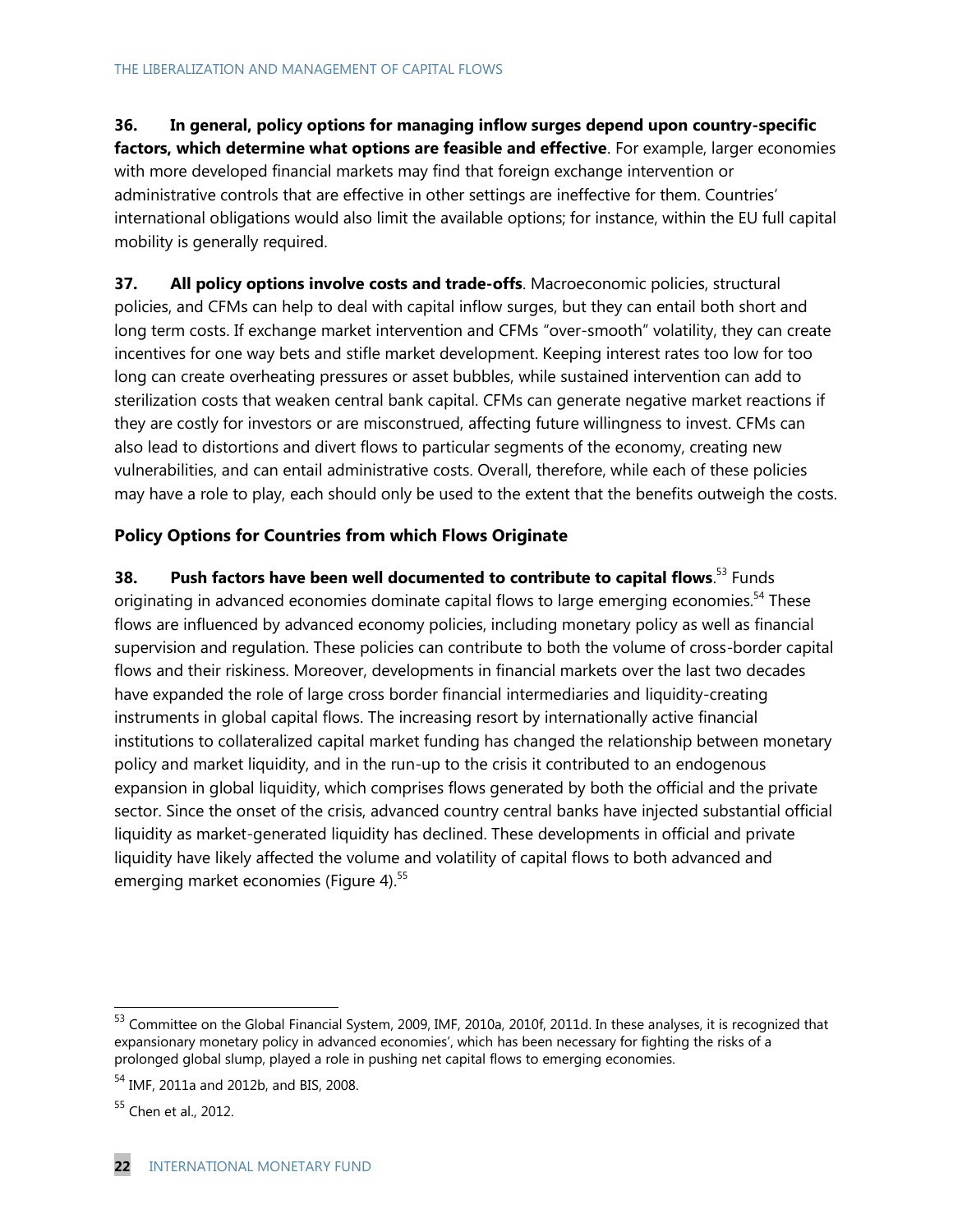

**39. While capital flows largely reflect private transactions, official flows related to reserve accumulation by central banks and foreign asset purchases by governments, including sovereign wealth funds, have become increasingly important** (Figure 5). At the same time, a majority of emerging economies still have negative net international investment positions and remain net debtors.<sup>56</sup> These official flows, including reserve-related flows, may partly reflect intervention policies that limit adjustment to global imbalances and contribute to an inefficient global allocation of saving and investment. Furthermore, since reserve holdings largely comprise government securities issued by a small number of reserve currency issuers, the increase in reserves can unduly influence prices in these securities markets.<sup>57</sup>

**40. Countries should consider measures to address the macroeconomic and financial stability risks associated with cross-border activities of markets and institutions in their jurisdictions**. National and international financial regulatory and supervisory reforms are underway, and completion of key aspects of the agenda is important for mitigating cross-border risks.<sup>58</sup>

<sup>56</sup> IMF 2011h.

<sup>57</sup> See IMF, 2010c and 2010d.

<sup>&</sup>lt;sup>58</sup> The focus of these improvements has been on enhancing capital and liquidity quality and standards, adopting additional capital requirements for global systemically important banks, strengthening the infrastructure of OTC derivatives markets, expanding the regulatory perimeter to shadow banks, improving the intensiveness and effectiveness of supervision and functioning of supervisory colleges, and strengthening adherence to international standards by members of global standard setting bodies like the Basel Committee on Banking Supervision and Financial Stability Board (FSB).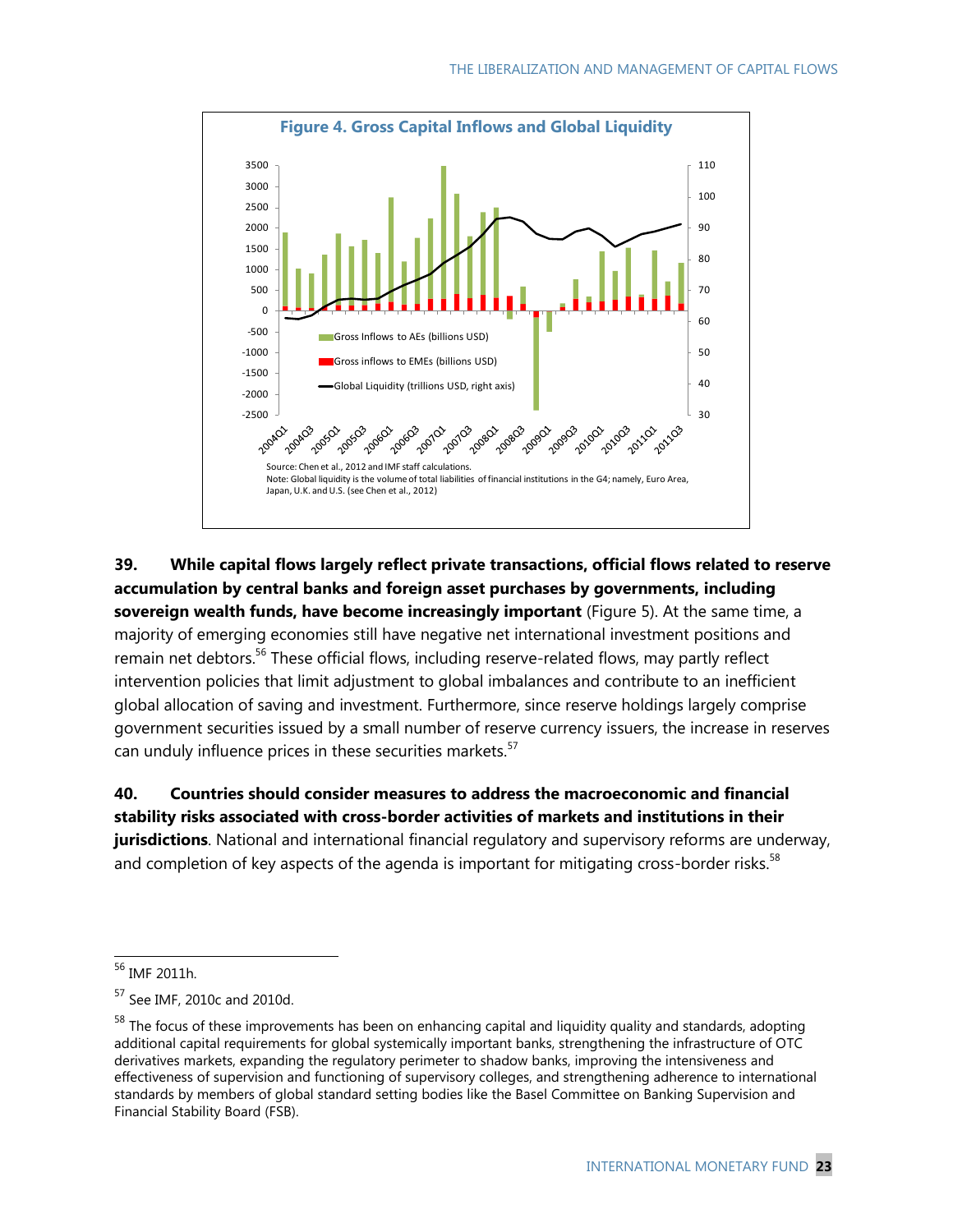

Progress has been made on reforming international standards for minimum bank capital and liquidity, but progress in other areas has been uneven. As of end-May 2012, 20 of 27 members of the Basel Committee on Banking Supervision had implemented Basel rules related to strengthening capital charges and issued drafts or final Basel III regulations.<sup>59</sup>

**41. Refining and completing the reform agenda can have a direct impact on the riskiness of global capital flows**. Financial institutions and markets are still extremely complex, with strong interbank linkages, and some institutions remain highly concentrated and "too-important-to-fail."<sup>60</sup> The latter concerns relate, for example, to the global systemically important financial institutions whose business models contributed to the increase in global liquidity that coincided with the rise in capital flows, as discussed above.<sup>61</sup> The robustness of the infrastructure for intermediating capital flows would benefit from further progress on the ongoing reforms of capital, liquidity, and supervisory standards; a consideration of the benefits of restrictions on business models; careful monitoring of systemic nonbank financial institutions within the so-called shadow banking sector; and further progress on recovery and resolution planning for large institutions, including crossborder resolution. Members with global systemically important financial institutions and systemic nonbank financial institutions in their jurisdictions would play an important role in this effort.

<sup>&</sup>lt;sup>59</sup> Financial Stability Board, 2012.

<sup>60</sup> IMF, 2012c.

 $61$  IMF, 2011a.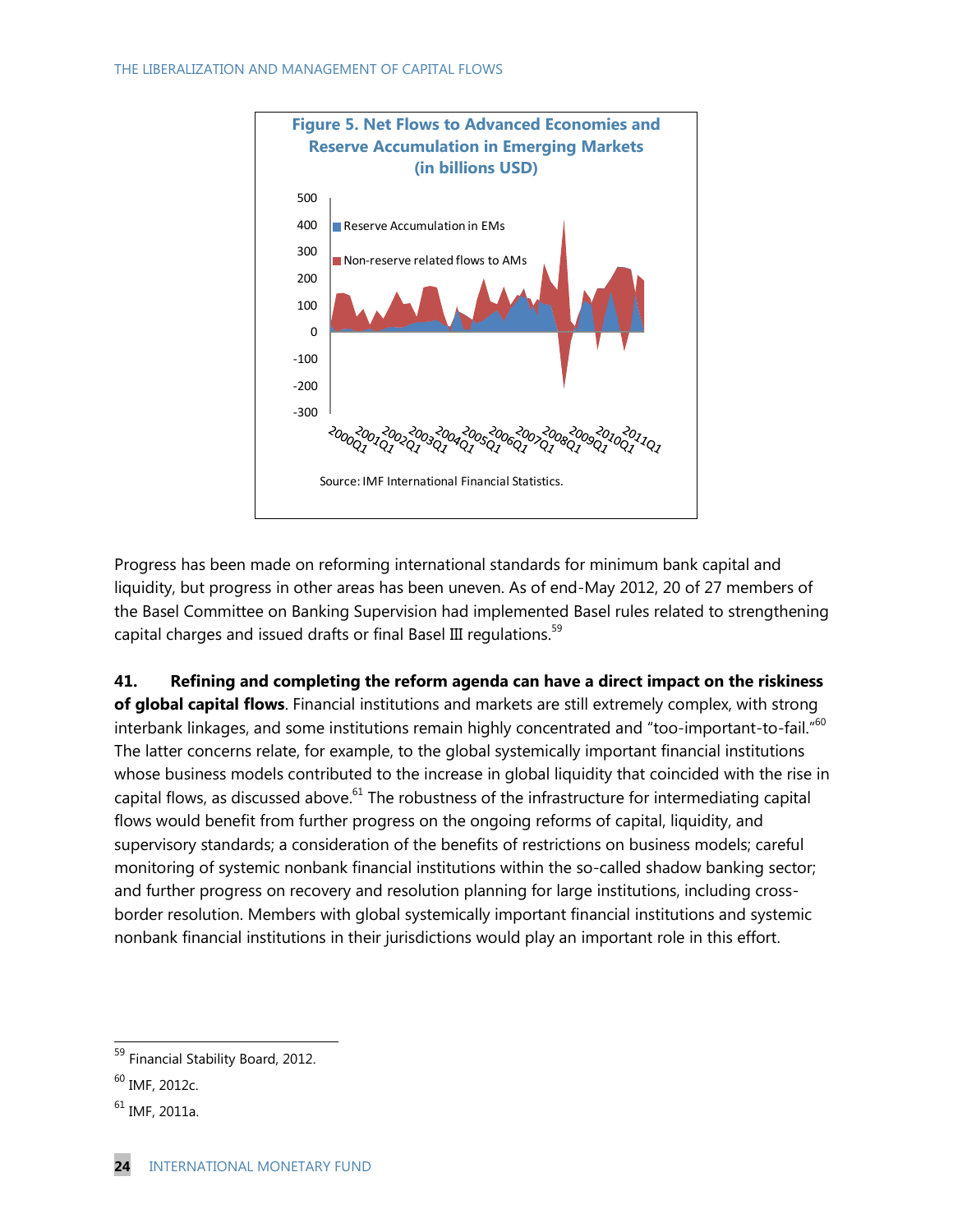### **B. Outflows**

### **42. Capital outflows that are large, sustained, or sudden can pose significant policy**

**challenges**. Some capital outflows are a natural consequence of openness, as foreign investors recoup their investments and domestic investors diversify their portfolios and expand business operations abroad. Outflows can, however, become disruptive in some circumstances, which are usually associated with economic crises. Such disruptive outflows can be driven by domestic factors but they can also be driven by international factors such as global risk appetite, liquidity, interest rates, and global growth, and by contagion effects through trade and financial linkages and investor confidence.<sup>62</sup> Disruptive outflows can lead to reserve depletion, currency collapse, financial system stress, and output losses. Even short of crisis, large or sustained outflows can pose challenges through their effects on exchange rates, availability of financing, and interest rates.<sup>63</sup>

**43. Building economic and financial resilience is important for withstanding and managing capital outflows safely**. Macroeconomic and structural policies and MPMs should aim to increase countries' resilience to capital flow volatility. Experience with crises highlights the importance of sound macroeconomic policy to avoid large flow imbalances and heavy dependence on foreign financing. At the same time, large stock imbalances can exacerbate balance sheet vulnerabilities and raise crisis risks, as evidenced for example by the sharp deterioration of international investment positions in several CEE and southern European countries during the buildup to the global crisis.

**44. Outflows should usually be handled primarily with macroeconomic, structural, and financial policies**. When there are capital outflows but there is no immediate threat of a crisis, there would usually be scope to adjust macroeconomic and financial sector policies to address the implications, as Korea, Russia, and South Africa did during 2009-2011.<sup>64</sup> Such policies are needed in order to facilitate external adjustment and, moreover, they forgo the potential domestic and multilateral costs of CFMs and avoid damaging market perceptions.

**45. In crisis situations, or when a crisis may be imminent, there could be a temporary role for the introduction of CFMs on outflows**. <sup>65</sup> For example, when countries face domestic or external shocks that are large relative to the ability of macroeconomic adjustment or financial sector policies alone to handle, or when the size or duration of the shocks are highly uncertain, CFMs may help to prevent a free fall of the exchange rate and depletion of international reserves. When a crisis is considered imminent, CFMs may be desirable if they can help to prevent a full-blown crisis.

 $62$  Claessens and Forbes, 2004, Fratzscher, 2002, and Kaminsky and Reinhart, 1999 analyze such effects during the Asian and Russian crises of the 1990s; Ishii et al., 2002 and IMF, 2012a and 2012d do so for subsequent experience; and IMF, 2011d analyzes sudden stops in inflow surges owing to global events.

 $63$  Magud et al., 2011.

<sup>&</sup>lt;sup>64</sup> See IMF, 2012a.

<sup>&</sup>lt;sup>65</sup> See IMF, 2012a.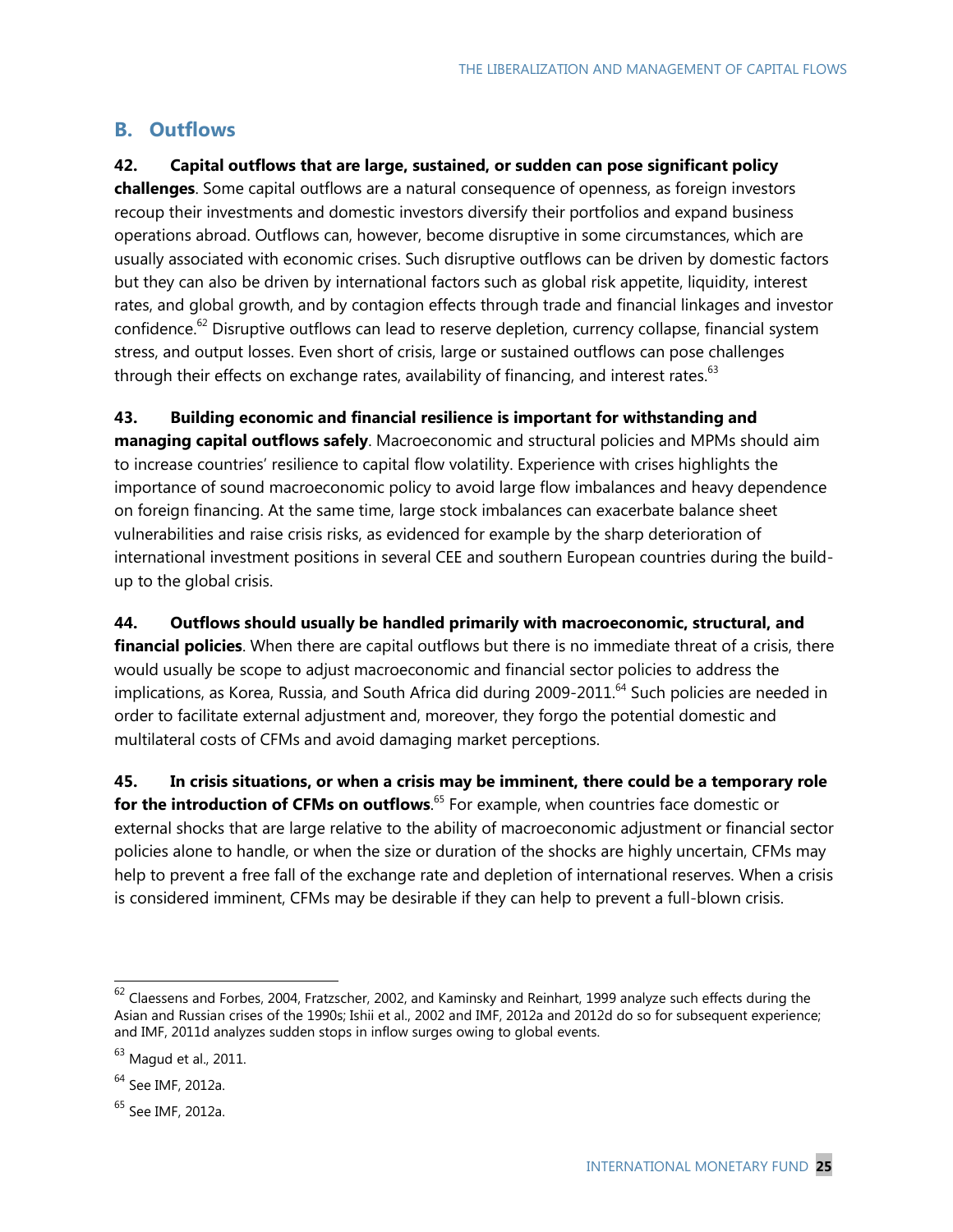#### **46. Introducing outflow CFMs should always be part of a broader policy package that also includes macroeconomic, financial sector, and structural adjustment to address the**

**fundamental causes of the crisis**. They should not be used as a substitute for policy adjustment. In a classic balance of payments crisis, for example, fiscal and exchange rate adjustment are an essential part of the policy solution. As some of these other policies could take time to implement or have an impact, CFMs can be used to provide breathing space. CFMs should avoid leading to external payment arrears or default, particularly on sovereign debt, which can undermine relations with creditors and damage the international trade and payments system. Fairness and international monetary system considerations would suggest that members should give precedence to outflow CFMs that do not discriminate on the basis of residency, and, as in the case for inflows, that the least discriminatory measure that is effective should be preferred. It is recognized, however, that residency-based measures may be hard to avoid in crisis-type situations. CFMs should be implemented in a transparent manner.

**47. It is difficult to define precisely crisis or imminent crisis conditions, although country experiences and the literature provide a guide**. Disruptive capital outflows are usually associated with currency, sovereign debt, and banking and financial crises, and are characterized by corporate and financial distress, depressed asset prices, sharply higher interest rates, significant exchange rate depreciation, and lower output. The Fund's efforts to monitor crisis risks and vulnerabilities include an array of models and indicators, supplemented by market intelligence and staff judgment. These efforts are amalgamated into the Fund's early warning and vulnerability exercises.<sup>66</sup> For example, a global financial and economic stress indicator identifies periods of severe stress and contagion across countries (Figure 6).<sup>67</sup> The index maps historical and periods of systemic stress relatively well.

**48. Over the past decade, only a few countries have tightened CFMs on outflows to address large or sudden capital outflows as part of crisis responses**. These countries, comprising mainly Argentina (2001-2002 and since 2011), Iceland (2008), and Ukraine (2008), include both emerging and AEs. Large outflows in these cases were driven mainly by unsustainable macroeconomic policies that triggered a currency crisis (Argentina), the collapse of the banking sector in the early stages of the global financial crisis (Iceland), and a banking and currency crisis deepened by insufficient macroeconomic adjustment (Ukraine). In contrast, Russia experienced large capital outflows at the beginning of the recent global financial crisis but did not tighten its CFMs.<sup>68</sup>

 $^{66}$  The early warning and vulnerability exercises generate weighted measures of vulnerabilities based on certain thresholds, followed by crisis risk ratings for countries over the next twelve months (low, medium, and high) that take into account the WEO/GFSR baseline, country-specific risk factors, market indicators and perspectives, and staff judgment.

 $67$  The indicator incorporates a financial stress index introduced in the World Economic Outlook, an exchange market pressure index built upon a construct by Frankel and Rose, 1996, and a global economic stress index that is a PPPweighted average of country-level quarterly real GDP growth over a 30-year period.

 $^{68}$  IMF, 2012a, Table 1, provides details on the measures taken and its background paper discusses the experiences of Iceland, Russia and Ukraine. Among the countries implementing broad based measures, only Iceland's controls appear to have been effective.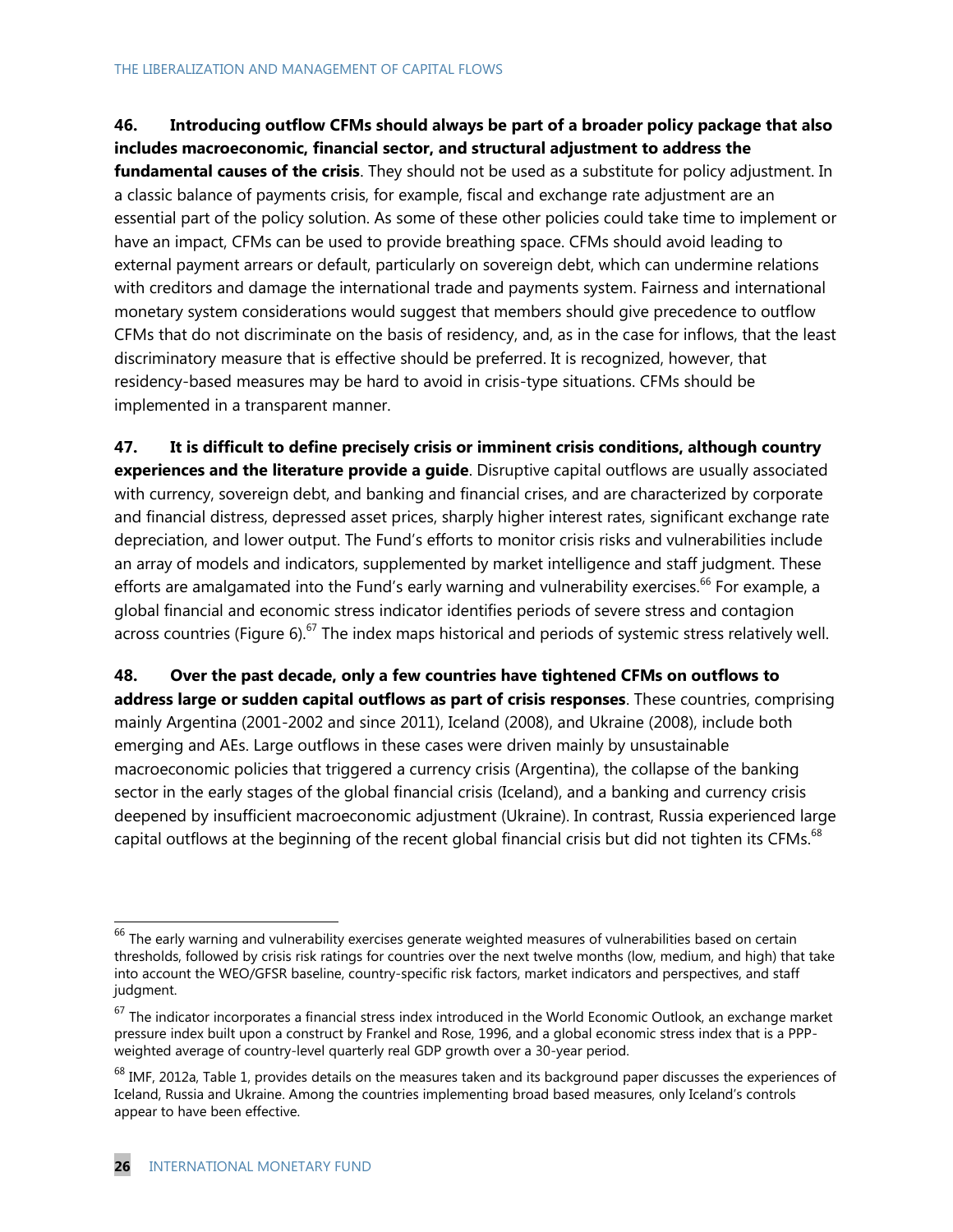

**49. CFMs on outflows have included a wide range of measures**. <sup>69</sup> Residency-based CFMs on capital outflows include measures on: (i) residents' investments and transfers abroad, such as limits on residents' investments in financial instruments abroad (Iceland); and (ii) the sale and repatriation of nonresidents' investments in the country in foreign currency, such as waiting periods for nonresidents to transfer proceeds from domestic securities (Ukraine), minimum holding periods (Chile in the 1990s), and taxes on the transfer of proceeds (Malaysia). Non-residency-based CFMs, for their part, have included prohibitions on the conversion and transfer of domestic currency assets (Iceland) and limits on deposit withdrawals (Argentina). Restrictions on nonresidents' access to funding in local currency can at times make currency speculation more difficult.<sup>70</sup>

 $^{69}$  Some of these measures would also be classified as payments and transfers for "current" international transactions under the Articles, and would therefore be subject to the Fund's jurisdiction on current account transactions.

 $^{70}$  While originally a blanket prohibition, Iceland's ban on the conversion and transfer of domestic currency assets no longer applies to assets that were acquired post-November 2009, financed with foreign currency that was exchanged into domestic currency in the onshore market, and registered as new investment with the Central Bank.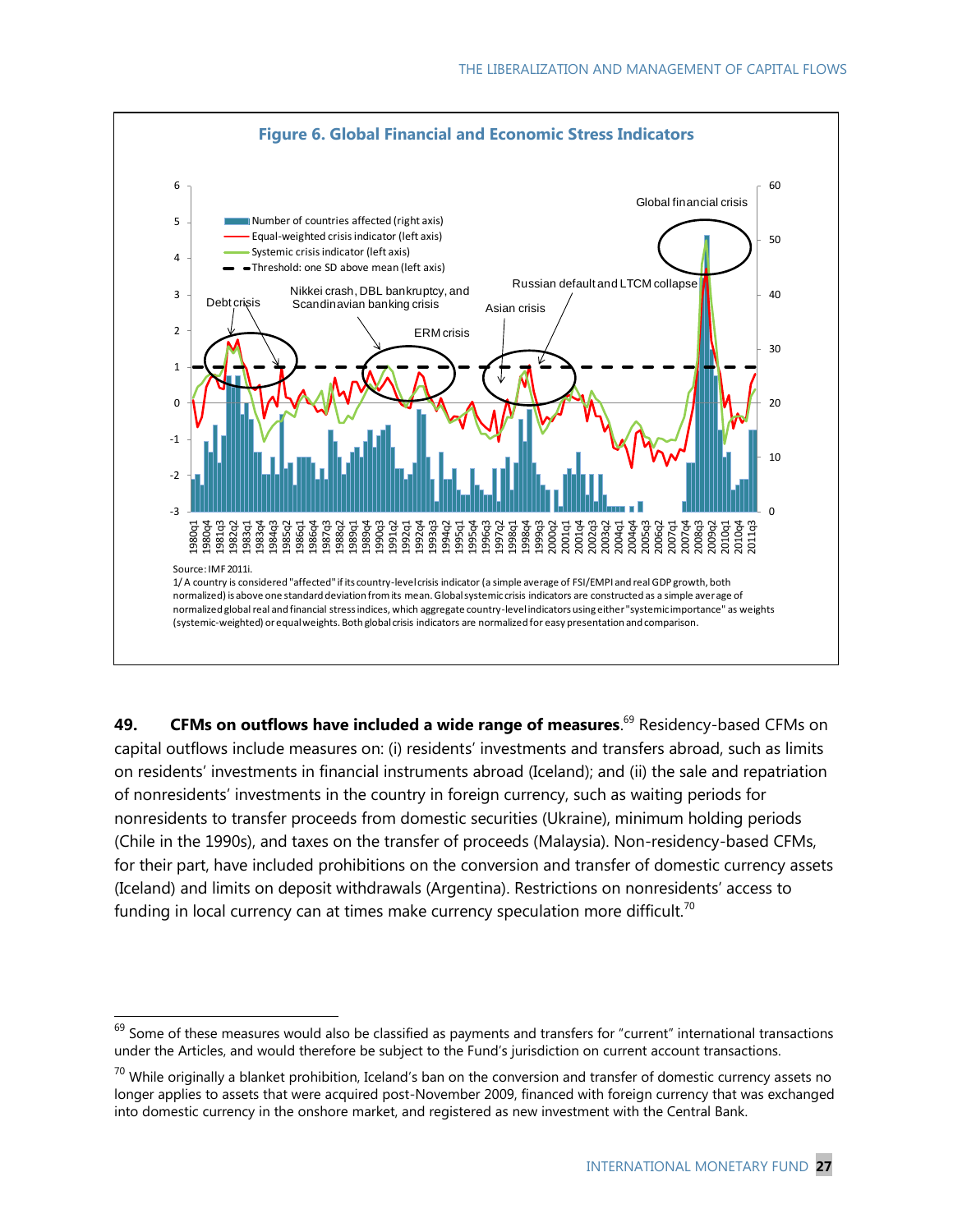## **50. The effectiveness of outflow CFMs is likely to be greater if they are part of a broad**

**policy framework and supported by a sound institutional and regulatory system**. <sup>71</sup> Outflow CFMs appear more likely to be effective if they accompany sound macroeconomic policies, are well designed and enforced, and are part of a comprehensive policy package, as they were in Iceland and in some other countries with strong fundamentals.<sup>72</sup> In order to avoid circumvention and remain effective, CFMs also need to be comprehensive and to be adjusted on an ongoing basis.

**51. CFMs in response to disruptive outflows, while they need to be comprehensive, should be temporary**. The right time to lift outflow CFMs will depend on specific country circumstances. In general, outflow CFMs should be lifted when macroeconomic stability, particularly with respect to the exchange rate, debt sustainability, and financial stability are restored, confidence is regained in domestic assets, access is resumed to international capital markets, and foreign reserves climb above critical levels.

### **C. International Coordination**

**52. Cross-border policy coordination among recipient countries, and between source and recipient countries, would help to mitigate undesired spillover effects of policies and achieve globally efficient outcomes**. <sup>73</sup> If CFMs or other policies amplify macroeconomic or financial stability risks in other countries, and it is costly for those other countries to take counter-measures to manage those risks, coordination may be desirable whereby countries partially internalize the spillovers from their policies. This may require source countries to better internalize the spillovers from their monetary and prudential policies, as well as recipient countries to moderate their use of CFMs if these lead to costly spillovers (such as deflection of flows) to other recipient countries.

**53. Much further work remains to be done to improve policy coordination in the financial sector**. As discussed above, further progress on reforms in financial regulation and supervision would contribute to the robustness of the infrastructure for intermediating capital flows; in particular, cross-border cooperation on resolution plans and on the treatment of global systemically important financial institutions is at an early stage and many jurisdictions still need to address weaknesses in supervision. The European Coordination "Vienna Initiative" is an important effort at multilateral and public-private sector coordination to guard against disorderly deleveraging in Central and Eastern Europe (CEE) that could provide lessons on cross-border collaboration and coordination.<sup>74</sup>

 $^{71}$  Binici et al., 2010.

 $72$  The high effectiveness of the controls in Iceland may also reflect the small size of the country and highly restrictive nature of its measures. See Section V of the background paper to IMF, 2012a for an empirical discussion of the effectiveness of outflow controls.

 $^{73}$  These issues are discussed in more detail in Ostry et al., 2012b.

 $74$  The first effort in 2009 led to commitments by multilateral banks to maintain their cross-border exposure to five CEE countries that received macro-financial support programs from the IMF and EU. The second effort, called "Vienna 2.0," in 2012 seeks to encourage home-host authority cooperation, avoid disorderly deleveraging, resolve potential cross-border financial stability issues, and take policy actions (mainly in the supervisory area) that are in the best interest of both home and host countries. See De Haas et al., 2012 and Vienna Initiative, 2012.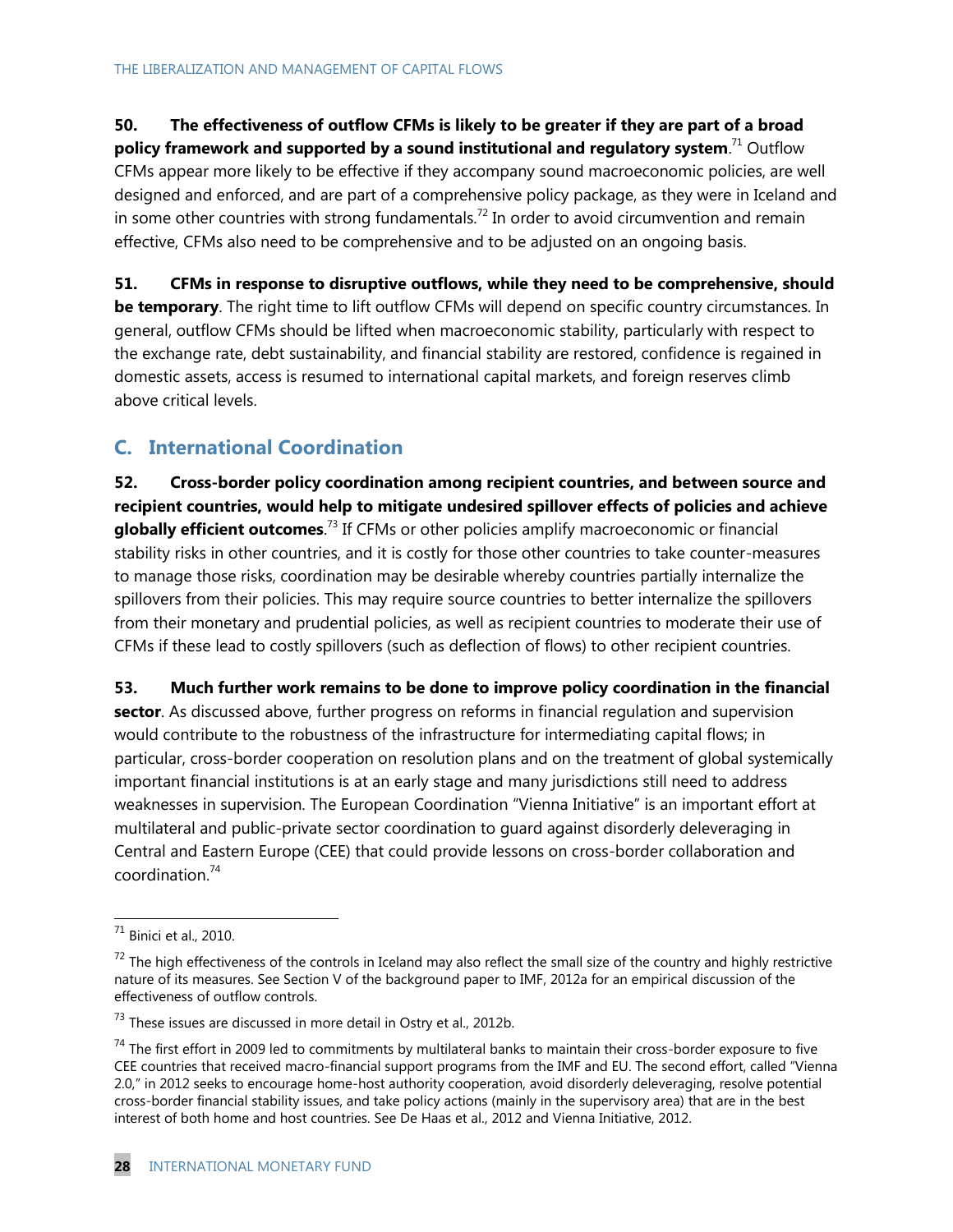**54. The design and implementation of new MPM frameworks in member countries will also be important in managing the multilateral aspects of capital flows**. A macroprudential perspective would help authorities better assess and address cross border risks, including systemic risks posed by capital flows. Coordination is important among domestic policymakers as well as between domestic policymakers and foreign macroprudential authorities and international bodies. Such collaboration could help to narrow the data gaps in systemic risk monitoring and improve the awareness of multilateral effects of country policies that may have systemic consequences. Crossborder coordination of macroprudential measures may take time as national frameworks are in many cases still in early stages of development.

**55. International policy coordination and collaboration is needed in order to mitigate the multilateral risks associated with capital outflows**. Outflows from a country in crisis or near-crisis could have spillover effects to countries that are perceived or treated by investors as similar. Contagion could spread if outflows lead to financial instability in large interconnected institutions, such as globally systemic financial institutions, or if they are perceived to have global stability implications. The imposition of outflow CFMs by a country may lead other countries to take similar actions or have contagion effects by fueling such expectations among market participants. Stronger global and regional financial safety nets could reduce the need for CFMs by providing temporary liquidity, reducing contagion concerns, and bolstering market confidence. In the course of the global crises since mid-2007, such actions have been taken by groups of central banks, international and regional institutions, and various coordinated efforts.<sup>75</sup>

# **IV. ROLE OF THE FUND**

 $\overline{a}$ 

## **A. Relationship to the Fund's Mandate**

**56. The Fund's mandate with respect to international capital movements is more limited than its mandate on payments and transfers for current international transactions**. The latter is based on Article VIII, Section 2(a), which generally prohibits members from imposing restrictions on the making of payments and transfers for current international transactions unless they are authorized by the Fund.<sup>76</sup> In contrast, Article VI, Section 3, recognizes the right of members to "exercise such controls as are necessary to regulate international capital movements." This asymmetry reflects a number of historical factors, including the overriding emphasis on international

 $^{75}$  For example, in October 2008, the U.S. Federal Reserve approved bilateral currency swap arrangements with 14 foreign central banks. Under these swap arrangements, in exchange for their own currencies, foreign central banks obtained dollars from the Federal Reserve to lend to financial institutions in their jurisdictions. In May 2012, the regional safety net among several Asian countries was strengthened by multi-lateralization of the Chiang Mai initiative among ASEAN+3 economies.

 $^{76}$  Article VIII, Section 2(a) is in turn grounded in the purposes of the Fund, one of which is "to assist in the establishment of a multilateral system of payments in respect of current transactions between members and in the elimination of foreign exchange restrictions which hamper the growth of world trade."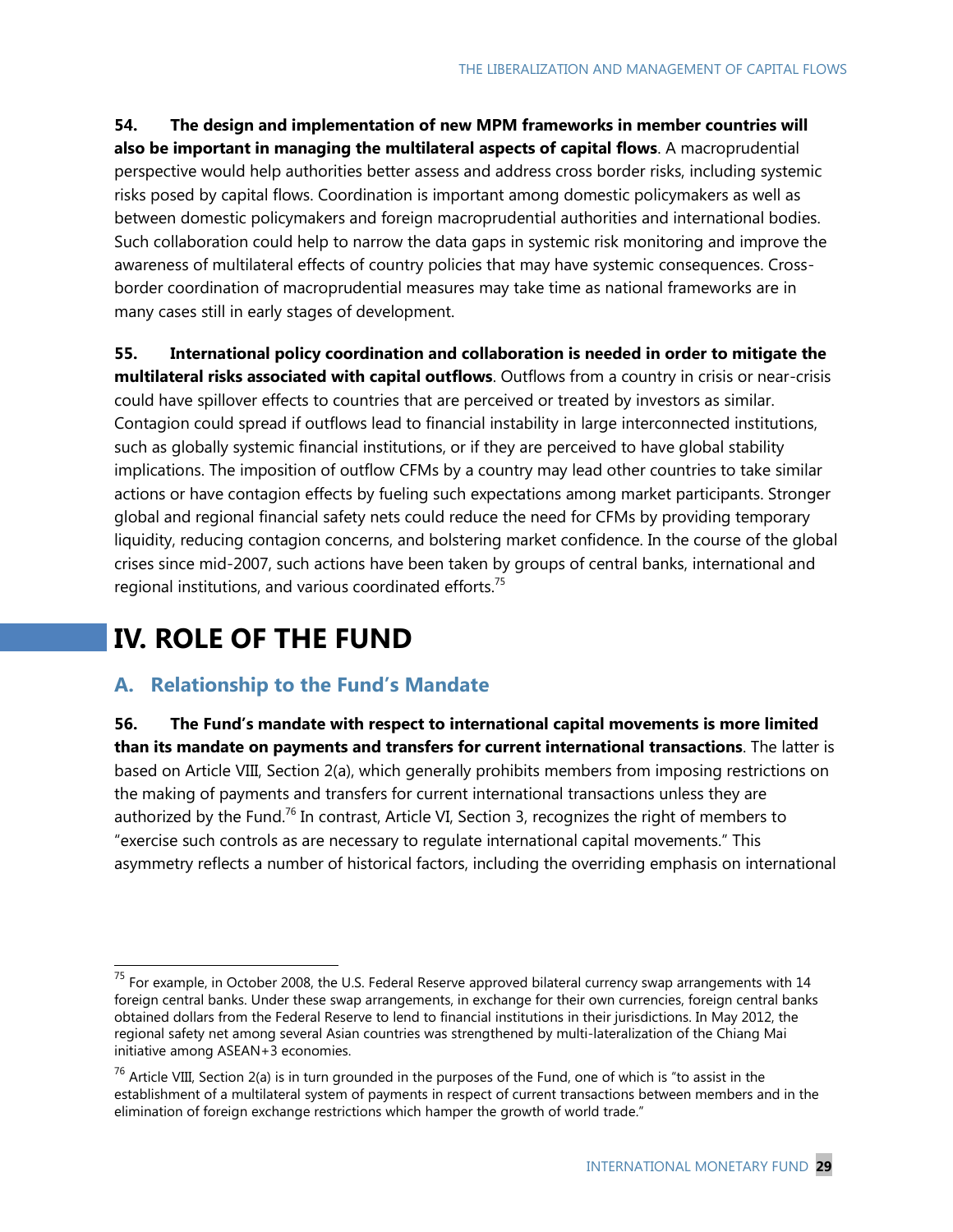trade in goods and services that existed when the Fund was established and, conversely, the negative perception of capital flows that prevailed at that time, based on the belief that speculative capital movements had contributed to the instability of the prewar system and needed to be controlled.

**57. Notwithstanding this asymmetry, and as discussed in the earlier papers, members' right to regulate international capital movements is not unlimited**. <sup>77</sup> In particular, with the introduction of Article IV at the time of the Second Amendment, the Fund adopted policies recognizing that the right to regulate capital flows under Article VI was now qualified by members' newly established obligations under Article IV, Section 1 relating to the stability of the system of exchange rates.<sup>78</sup> Further, it has always been recognized that the arrangements in place regarding international capital flows comprise an important element of the international monetary system.

**58. Indeed, the Fund's legal framework for surveillance has long recognized the importance of capital flows and policies to manage them**. The recently adopted Integrated Surveillance Decision (ISD)<sup>79</sup> reaffirms the importance of capital flows for individual countries' and global stability:

 With respect to *bilateral surveillance*, the ISD maintained the requirement set forth under previous surveillance decisions that the Fund should include capital flows in its analysis while evaluating members' economic policies. For example, in its assessments and advice in bilateral surveillance, the Fund must evaluate developments in the member's balance of payments, including the size and sustainability of capital flows. Also, the introduction or substantial modification by a member for balance of payments purposes of restrictions on, or incentives for, the inflow or outflow of capital is included in the list of indicators that could trigger the need for discussion with a member about the observance of the guiding principles for economic, financial and exchange rate policies.<sup>80</sup>

 With respect to *multilateral surveillance*, the ISD has introduced a detailed framework for the Fund's multilateral surveillance. It reaffirms that arrangements respecting the regulation of international capital movements are an element of the international monetary system (IMS), and that volatile capital flows may be a symptom of its malfunction. The ISD further provides that in its multilateral surveillance the Fund will focus on issues that may affect the operation of the IMS, including spillovers arising from policies of individual members that may significantly influence the effective operation of the system, which in turn includes policies related to capital flows.<sup>81</sup> While

 $^{77}$  See, for example, IMF, 2010a, 2010e, and 2012a.

 $78$  For example, the 1977 Surveillance Decision recognized that members' use of capital controls could give rise to a breach of their obligations under Article IV, Section 1(iii) to avoid manipulating exchange rates in order to prevent effective balance of payments adjustment or to gain an unfair comparative advantage. Other provisions of the Articles that further qualify members' right to regulate capital movements include Article VI, Section 1 and Article VIII, Section 2(a). See IMF, 2012a, page 7.

<sup>&</sup>lt;sup>79</sup> See Decision No. 15203-(12/72), 07/18/12 and IMF, 2012d.

<sup>80</sup> IMF, 2012d, paragraphs 18 and 22.

 $81$  IMF, 2012d, paragraphs 9-11.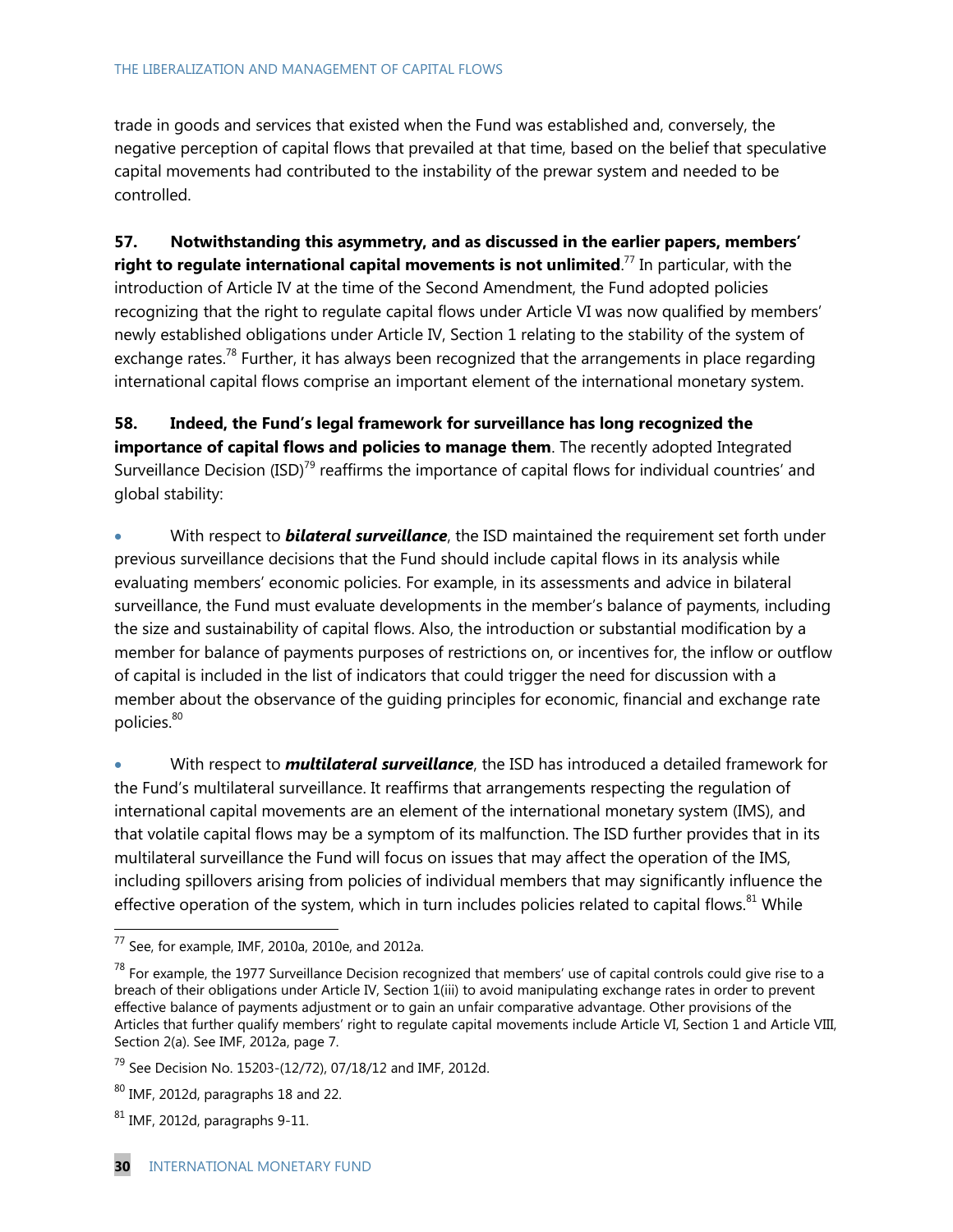members have an obligation to consult with the Fund with respect to these spillovers, multilateral surveillance imposes no substantive obligations with respect to those policies that cause such spillovers – including policies regarding capital flows. However, recognizing the potential impact of spillovers from member's policies on other members and on global stability, the ISD encourages members, beyond their obligations under Article IV, Section 1, to implement exchange rate and domestic economic and financial policies that, in themselves or in combination with the policies of other members, are conducive to the effective operation of the IMS (ISD paragraph 23).

**59. Separately, the Fund is increasingly being called on to provide policy advice on policies related to capital flows, including by member countries**. First, in the context of bilateral engagement, member authorities have turned to the Fund for policy advice in this area, and continue to do so. $82$  Second, the growth in global financial flows has direct implications for economic stability at the country and global level and needs to be a part of the Fund's overall surveillance framework. As countries wrestle with the design and implementation of policies in this area, the Fund is being requested to provide an objective and informed assessment of their aims, trade-offs, and multilateral implications. In particular, it is helpful to identify policy actions taken in the face of imminent risks to financial and macroeconomic stability that are welfare-enhancing from a global perspective, which can help de-stigmatize these actions.

### **60. Taking into account these considerations, the proposed institutional view discussed above and summarized in Box 3 would be used in the following contexts**:

 *Policy Advice*. When requested by a member, the Fund would rely upon the proposed institutional view as a basis for its policy advice to that member. While this advice is often sought and provided during the Article IV consultation process, it is legally distinct from the Fund's surveillance function, and does not impose an obligation on members to accept it. The benefit of an institutional view in this context is that it ensures that policy advice provided to members in this important area is consistent, even-handed, flexible, and takes into account country circumstances.

 *Bilateral Surveillance*. The proposed institutional view would not be systematically used to assess member's compliance with their obligations under Article IV, Section 1. Accordingly, there would no expectation that all Article IV consultations would include an analysis of whether member's policies are consistent with this institutional view. However, in circumstances where a judgment is made that capital flow management policies are having a significant impact on a member's domestic or balance of payments stability, the Fund is required to assess those policies under the ISD (paragraph 6). More specifically, as explicitly recognized in the indicators set forth in the ISD, capital flow policies may trigger an indicator that is relevant to a member's observance of the Principles for the Guidance of Member's Policies (ISD paragraph 22(iii)(b), 22(iv), 22 (vii)). When making an assessment in these circumstances, the Fund would take into account the proposed institutional view.

 $\overline{a}$ <sup>82</sup> IEO, 2005.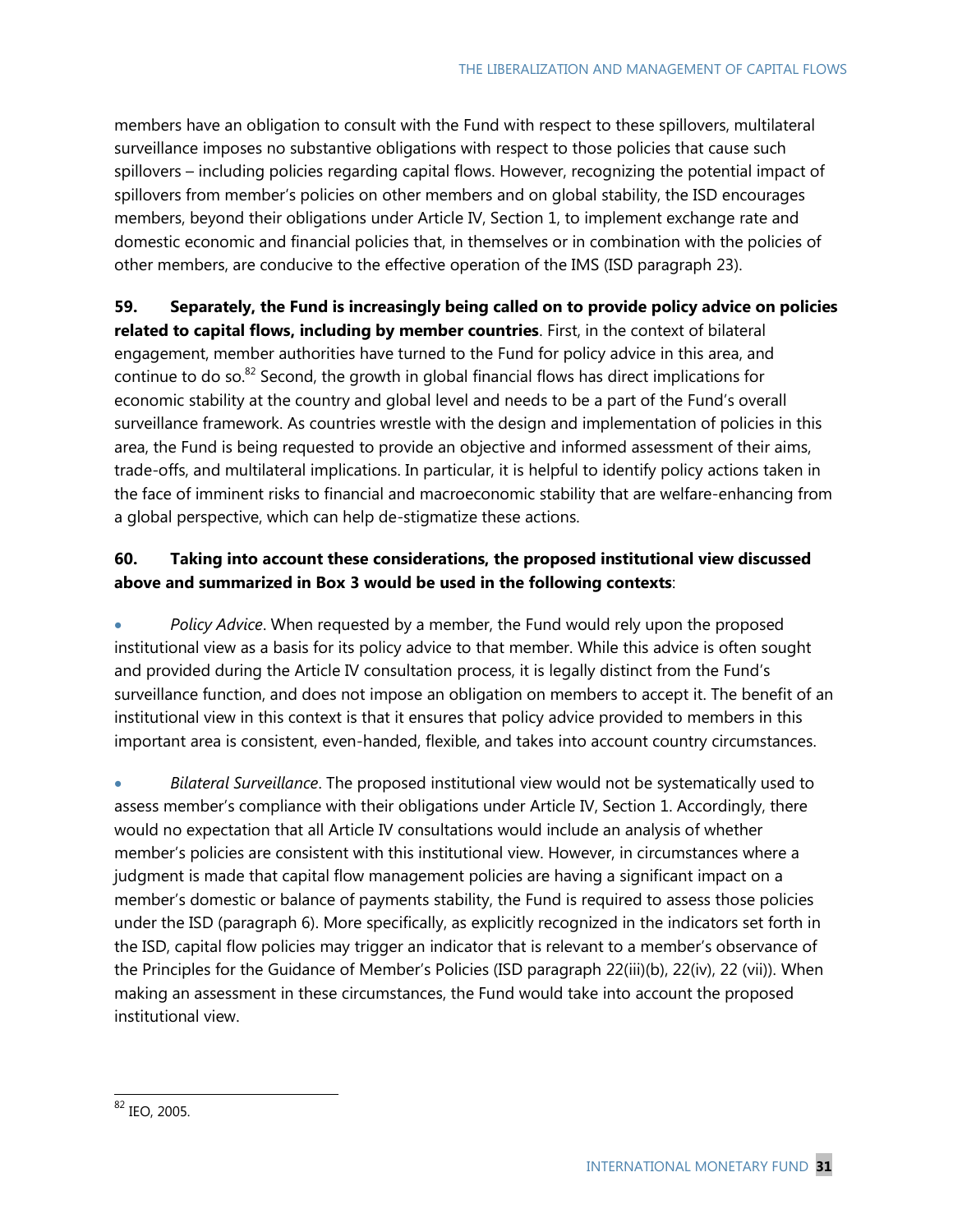*Multilateral Surveillance*. Under the ISD, if spillovers from a member's policies are considered to significantly influence the effective operation of the international monetary system, for example by undermining global economic and financial stability, these policies would also be required to be discussed with that member during the Article IV consultation. In that context, the Fund could also recommend alternative adjustments to members' policies that would be more conductive to the IMS stability. It is envisaged that, in these circumstances, the Fund's recommendations would be informed by the proposed institutional view. As noted above, however, there is no obligation for a member to follow recommendations made in that context. $83$ 

**61. Looking beyond surveillance and policy advice, the institutional view would have no mandatory implications for the Fund's financing role**. For example, CFMs maintained consistently with the proposed institutional view would not on this basis be considered measures "requested" by the Fund pursuant to Article VI, Section 1. Nor would CFMs maintained outside of the proposed institutional view be considered measures that the Fund could require members to eliminate as a condition for the use of Fund resources.<sup>84</sup> As in the surveillance context, however, an analysis under the institutional view could, where relevant, be taken into account as input for the assessment in a UFR context of whether a member's policies are appropriate to help the member resolve its balance of payments difficulties and regain external viability.

**62. Similarly, the institutional view would not alter the Fund's jurisdiction or policies under Article VIII, Section 2(a) and 3**. This includes the Fund's jurisdiction over restrictions on the making of payments and transfers for current international transactions, and regarding multiple currency practices. For example, as the Articles define "payments for current transactions" to include certain items that, from an economic perspective, are capital in nature, $85$  CFMs on outflows that restricted the making of payments and transfers for any of these transactions would continue to be subject to the Fund's Article VIII jurisdiction and prior approval as they are at present.<sup>86</sup> They would also be approved under Article VIII, Section 2 (a) only if this were warranted under the Fund's policies on approval of exchange restrictions.<sup>87</sup>

 $83$  IMF, 2012d, paragraphs 9 and 12, and IMF, 2012d, paragraph 4.

 $84$  The right of members to control capital movements under Article VI, Section 3 has been interpreted as generally precluding the Fund from requiring the removal of capital controls as a condition for access to the Fund's resources. A limited exception to this principle is the Fund's policy on non-accumulation, reduction or elimination of external payments arrears, including arrears evidencing capital restrictions. See Annex 3 of IMF, 2010a.

 $85$  Specifically, "payments for current transactions" is defined in Article XXX(d) to include (i) payments of moderate amounts for amortization of loans or for depreciation of direct investments, (ii) moderate remittances for family living expenses, and (iii) normal short-term banking and credit facilities.

 $86$  CFMs that give rise to exchange restrictions could also give rise to the non-observance of the standard performance criterion under Fund arrangements that call for the avoidance of new/intensified exchange restrictions.

<sup>&</sup>lt;sup>87</sup> CFMs giving rise to multiple currency practices (MCPs) would similarly be subject to the Fund's policies on approval of MCPs, except for MCPs relating solely to capital transactions which would not be subject to Fund approval as the Fund has declined to assert jurisdiction over these measures.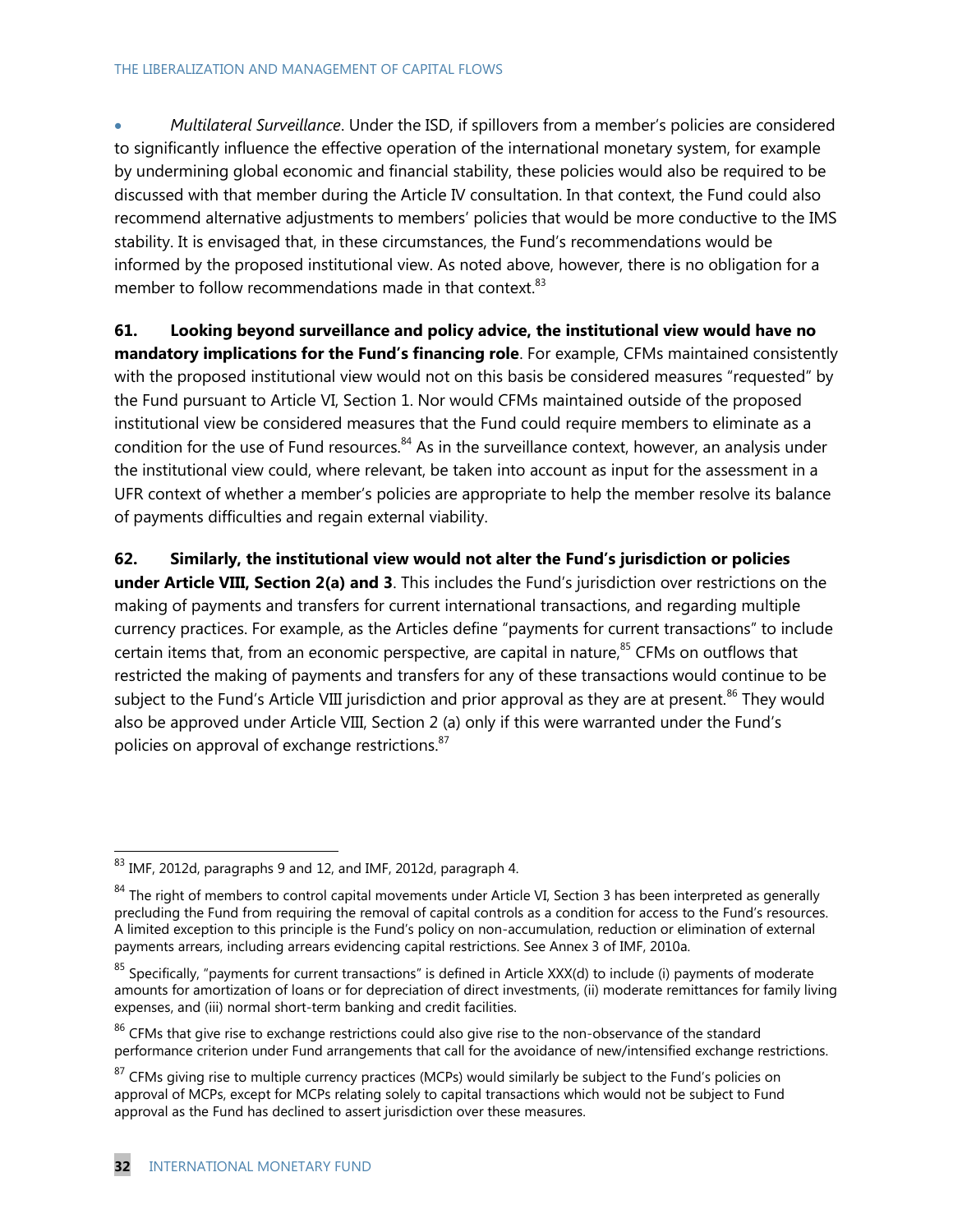**63. Progress in ongoing data initiatives will support the Fund's bilateral and multilateral surveillance activities**. Progress in addressing data gaps is partly being addressed through existing data initiatives, such as the joint IMF-Financial Stability Board (FSB) work requested by the G-20 on identifying data gaps that masked key vulnerabilities in the run-up to the financial crisis. New standards, including the implementation of the Balance of Payments and International Investment Position Manual (sixth edition, BPM6), entail significant new reporting of cross-border activities of nonbank financial institutions, the currency composition of assets and liabilities, and, on an encouraged basis, the remaining maturity of debt. Nevertheless, gaps remain, including with respect to timeliness of data, analytical coverage (such as gross balance sheet positions), and country coverage.<sup>88</sup>

## **B. Scope for Enhanced Multilateral Coordination**

**64. The Fund's institutional view would not (and legally could not) alter members' rights and obligations under other international agreements.** Rather conformity with obligations under other agreements would continue to be determined solely by the existing provisions of those agreements (see Annex III for more detail).

**65. The proposed institutional view could, however, play a vital role in promoting a more consistent approach towards the treatment of CFMs under other international agreements**. As discussed in previous papers,<sup>89</sup> most of the current bilateral and regional agreements addressing capital flow liberalization do not take into account macroeconomic and financial stability. The patchwork they form for the regulation of international capital movements is thus generally less conducive to supporting IMS stability or a multilateral approach than a consistent approach would be.<sup>90</sup> As the institutional view is intended to be broadly accepted by the membership, it could be used to foster a global dialogue on the management of capital flows to promote macroeconomic and financial system stability. This dialogue could eventually contribute to reducing the potential volatility and distortions that could result from the current complex patchwork of bilateral, regional and multilateral agreements.

**66. In particular, the proposed institutional view could help foster a more consistent approach to the design of policy space for CFMs under bilateral and regional agreements**. **91**

Recognizing the macroeconomic, IMS, and global stability goals that underpin the institutional view, members drafting such agreements in the future, as well as the various international bodies that promote these agreements, could take into account this view in designing the circumstances under

<sup>89</sup> See IMF, 2010a.

<sup>88</sup> The [G-20 Data Gaps Initiative](http://www.imf.org/external/np/g20/pdf/093012.pdf) (Progress Report on the G-20 Data Gaps Initiative: Status, Action Plans, and Timetables) has underpinned the 2011 Triennial Surveillance Review and the strengthening of the Fund's Data Standards Initiative. It entails enhancements to the frequency, timeliness, and scope of the Fund's Coordinated Portfolio Investment Survey (CPIS), as well as the reporting of quarterly international investment position data based on BPM6.

 $90$  See IMF, 2010a, paragraph 33.

 $91$  This policy space is created under the so-called "safeguard clauses" in these agreements. Others have also argued along these lines (Gallagher et al., 2012). The issue was also raised in IMF, 2010a.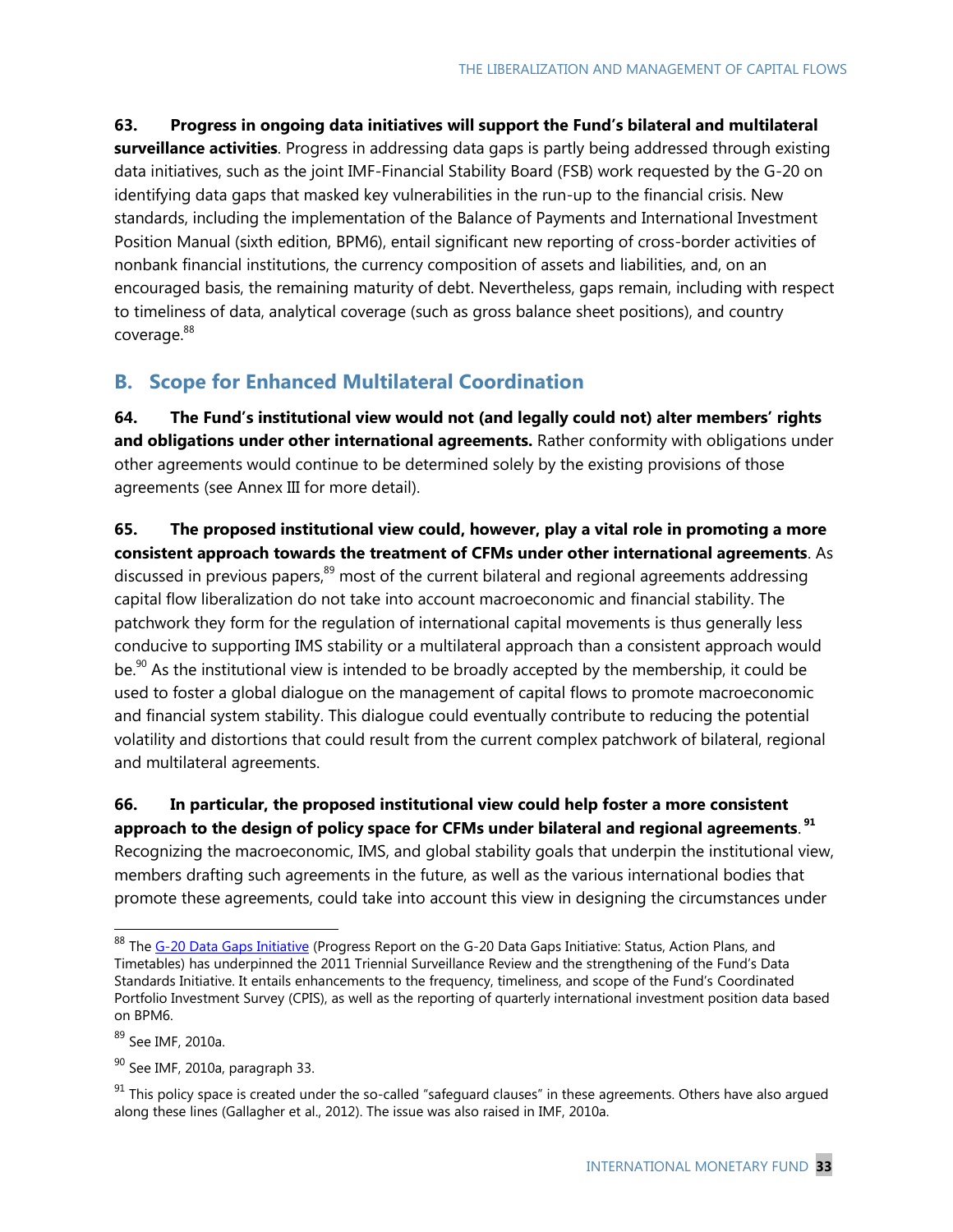#### THE LIBERALIZATION AND MANAGEMENT OF CAPITAL FLOWS

which both inflows and outflows CFMs may be imposed within the scope of their agreements. Similarly—and depending on the stages of development of the relevant signatories—the sequenced approach to liberalization under the integrated approach could be taken into account to guide the pace and sequencing of liberalization obligations, and the re-imposition of CFMs due to institutional considerations.<sup>92</sup>

**67. The Fund could also strengthen collaboration with other institutions involved in the design and promotion of international frameworks in this area**. Different forms of multilateral coordination of policies affecting capital flows could be envisaged, including:

 *The Fund could work together with the OECD and other relevant international organizations to coordinate their positions on capital flows*.

 *Enhanced collaboration with the FSB could be particularly useful given the overlaps between prudential and capital account policies*, as could multilateral consultations or "working groups" organized by the Fund, which could include country representatives.

• More generally, previous papers have noted areas for collaboration,<sup>93</sup> including sharing experiences, assessment of externalities, the measurement and monitoring of global liquidity, multilateral dialogue and policy coordination, and structural reforms. In some of these areas, the Fund, in collaboration with the G20, has been instrumental in supporting the discussions.

# **V. ISSUES FOR DISCUSSION**

**68.** Do Directors (i) endorse the proposed institutional view on capital flows and policies related to them, whose key elements are summarized in Box 3, and (ii) agree that this institutional view should be the basis for Fund advice and, where relevant, assessments on issues of liberalization and management of capital flows?

 $^{92}$  A more formal variant of this approach exists under some agreements that specifically defer to Fund members' rights and obligations under the Fund's Articles. For example, both the GATS and the ASEAN Comprehensive Investment Agreement specify that nothing in these agreements will "affect the rights and obligations" of Fund members under the Fund's Articles, including the use of exchange actions that are in conformity with the Fund's Articles]. Accordingly, under these two agreements, exchange restrictions maintained by a signatory that have been approved by the Fund under Article VIII or that are protected under the transitional provisions of Article XIV cannot give rise to a violation of the signatory's obligations; conversely, under these agreements, signatories are precluded from imposing exchange restrictions that are not consistent with the Fund's Articles.

<sup>&</sup>lt;sup>93</sup> See IMF, 2010a.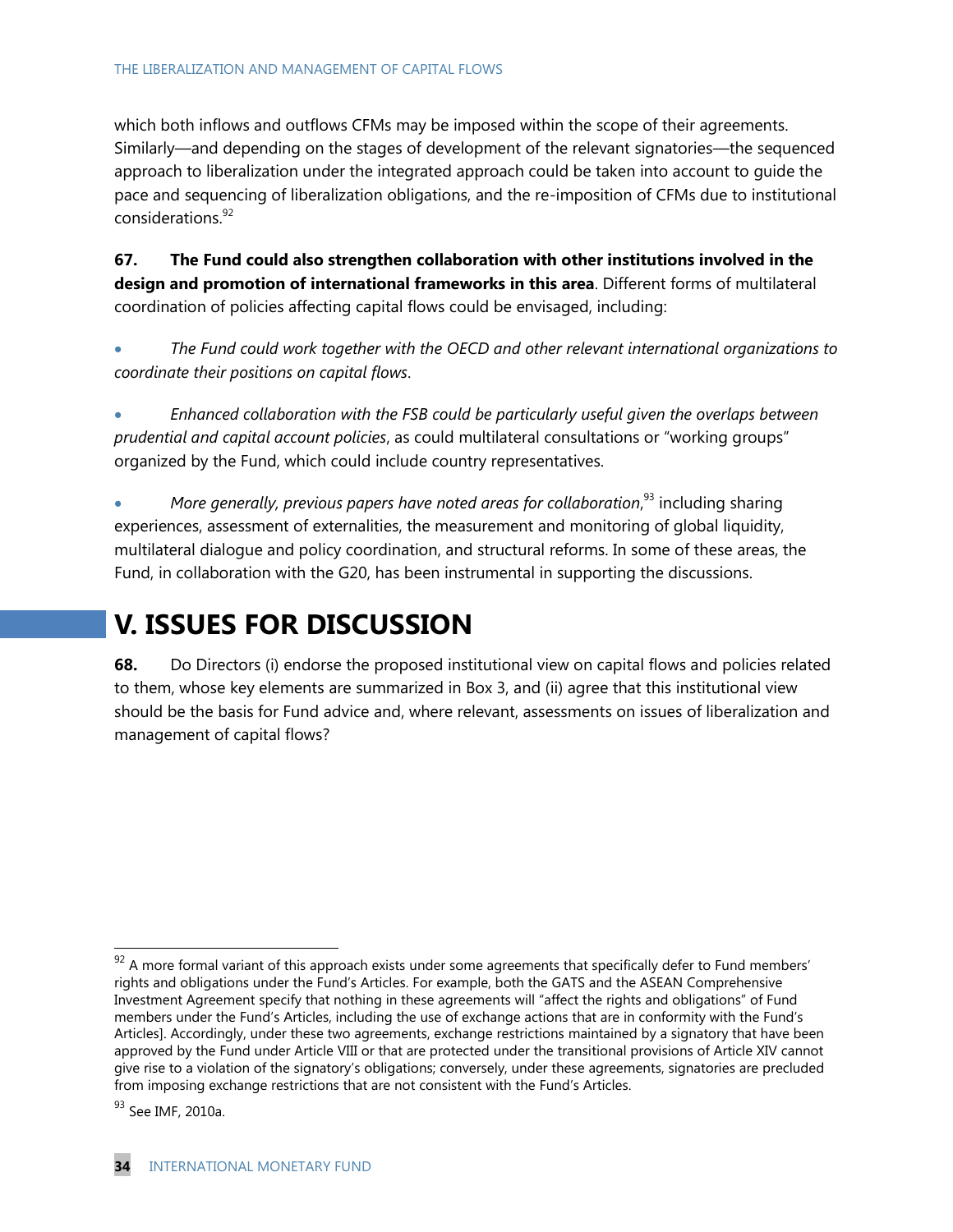#### **Box 3. Institutional View on Liberalization and Management of Capital Flows: Key Elements**

This box summarizes the main elements of the proposed institutional view on capital flow liberalization and management. The institutional view will remain flexible and evolve over time to incorporate new country experience, empirical evidence, and analytical insights. It will guide Fund advice to members and, where relevant under the Integrated Surveillance Decision, Fund assessments in the context of surveillance; it would not, however, alter members' rights and obligations as this would require an amendment of the Articles of Agreement. Capital flows can have important benefits for individual countries across the Fund membership and the global economy. They can facilitate the achievement of important objectives, such as enhancing efficiency and financial sector competitiveness, facilitating productive investment and consumption smoothing, and portfolio diversification. And, globally, they can help achieve a better allocation of capital and facilitate the adjustment of imbalances. Capital flows also carry risks, however, as they can be volatile and large relative to the size of domestic markets. The recent global crisis highlights the need for policymakers to be vigilant to those risks.

#### **Capital flow liberalization**

- Capital flow management measures (CFMs) are measures that are specifically designed to limit capital flows (as explained in Annex II). Capital flow liberalization refers to the removal of CFMs. Liberalization does not rule out the maintenance of prudential measures nor the temporary reimposition of CFMs under certain circumstances, if capital flows pose risks to macroeconomic or financial system stability.
- Countries are better placed to benefit from capital flow liberalization if they have achieved certain thresholds of financial and institutional development. Risks can be magnified by gaps in countries' financial and institutional development. Even at high levels of financial and institutional development, risks need to be managed carefully.
- The degree of liberalization that is appropriate for a country at a given time depends on it specific circumstances, notably its financial and institutional development. Countries with extensive and long-standing CFMs would likely benefit from careful further liberalization in an orderly manner. There is, however, no presumption that full liberalization of capital flows is an appropriate goal for all countries at all times. There is some scope for the long-term maintenance of CFMs provided they are not adopted for balance of payments purposes and that there are no less distortive measures available that are effective.
- Capital flow liberalization needs to be well planned, timed, and sequenced, especially in order to ensure that its benefits outweigh the costs, as it could have significant domestic and multilateral effects. The "integrated approach" proposes a systematic approach to liberalization that is consistent with each country's institutional and financial development.

#### **Managing capital flows**

- Countries can better absorb capital flows and reap their benefits by implementing sound macroeconomic policies, deepening financial markets, strengthening financial regulation and supervision, and improving institutional capacity.
- Inflow surges or disruptive outflows can give rise to macroeconomic and financial stability risks. In order to manage these risks, a key role needs to be played by macroeconomic policies, including monetary, fiscal, and exchange rate management, as well as by sound financial supervision and regulation and strong institutions.
- CFMs should not be used to substitute for or avoid warranted macroeconomic adjustment. In certain circumstances, introducing CFMs can be useful for supporting macroeconomic policy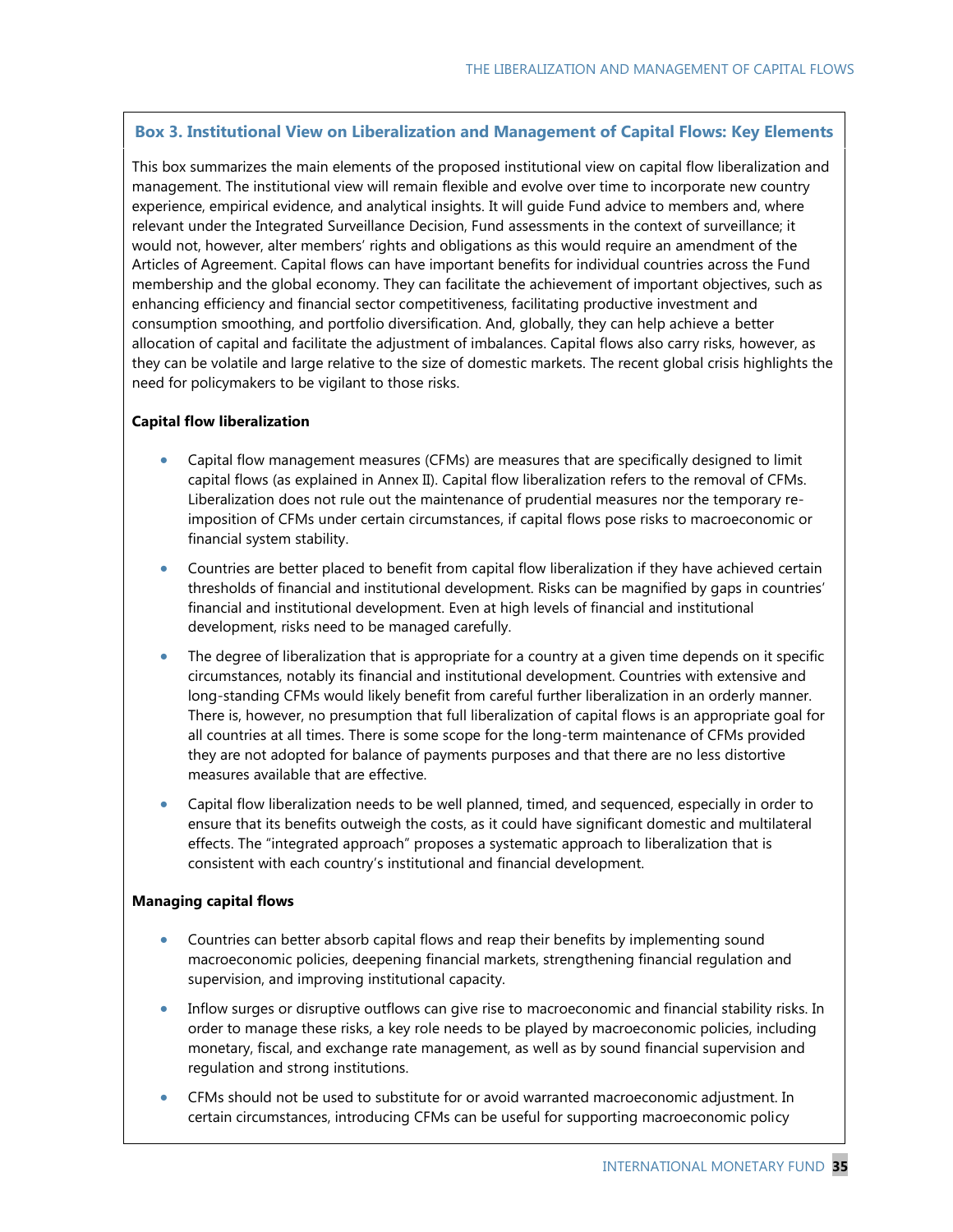adjustment and safeguarding financial system stability. CFMs should seek to avoid discrimination based on residency, and the least discriminatory measure that is effective should be preferred.

- In practice, policy advice on CFMs in response to managing capital inflow surges or disruptive outflows would mainly apply to CFMs introduced to previously open portions of the capital account.
- Policymakers in all countries, including those that generate capital flows, should take into account how their policies affect others. Source countries should better internalize the spillovers from their monetary and prudential policies, because push factors, including changes in global liquidity conditions, also contribute importantly to capital flows, in addition to pull factors.
- Spillovers from prudential policies in source countries include the global economic and financial stability risks associated with cross-border activities of institutions in their jurisdictions. Progress with global financial regulatory and supervisory reform will help in this respect, as will reform and implementation of new macroprudential frameworks in member countries. Members with global systemically important financial institutions and systemic nonbank financial institutions in their jurisdictions would play an important role in this effort.
- Cross-border coordination of policies would help to better harness the benefits of capital flows, mitigate the multilateral risks, and encourage the implementation of policies that are conducive to the effective operation of the international monetary system.

#### *For managing inflow surges:*

- The appropriate policy mix depends on a variety of country-specific conditions, including macroeconomic and financial stability, financial development, and institutional capacity.
- In certain circumstances, introducing CFMs can be useful, particularly when underlying macroeconomic conditions are highly uncertain, the room for macroeconomic policy adjustment is limited, or appropriate policies take undue time to be effective.
- CFMs could also be appropriate to safeguard financial stability when inflow surges contribute to systemic risks in the financial sector. Systemic financial risks that are unrelated to capital flows may be better addressed by macro-prudential measures that are targeted specifically to deal with such challenges.
- CFMs should be targeted, transparent, and generally temporary—being lifted once the surge abates, in light of their costs.
- When capital inflow surges contribute to both macroeconomic and systemic financial sector risks, a measure that is designed to limit capital inflows in order to address such risks can be both a CFM and an MPM. Some prudential measures can continue to be useful after a surge abates for managing systemic risks. Their usefulness relative to their costs needs to be evaluated on an ongoing basis, including by assessing whether there are alternative ways to address the prudential concerns that are not designed to limit capital flows.

#### *For responding to disruptive outflows:*

 When responding to disruptive outflows, CFMs should generally be used only in crisis situations or when a crisis is considered to be imminent. CFMs are more effective when they are implemented as part of a broad policy package that includes sound macroeconomic policies as well as financial regulation. They should be temporary, being lifted once crisis conditions abate, and may need to be adjusted on an ongoing basis in order to remain effective.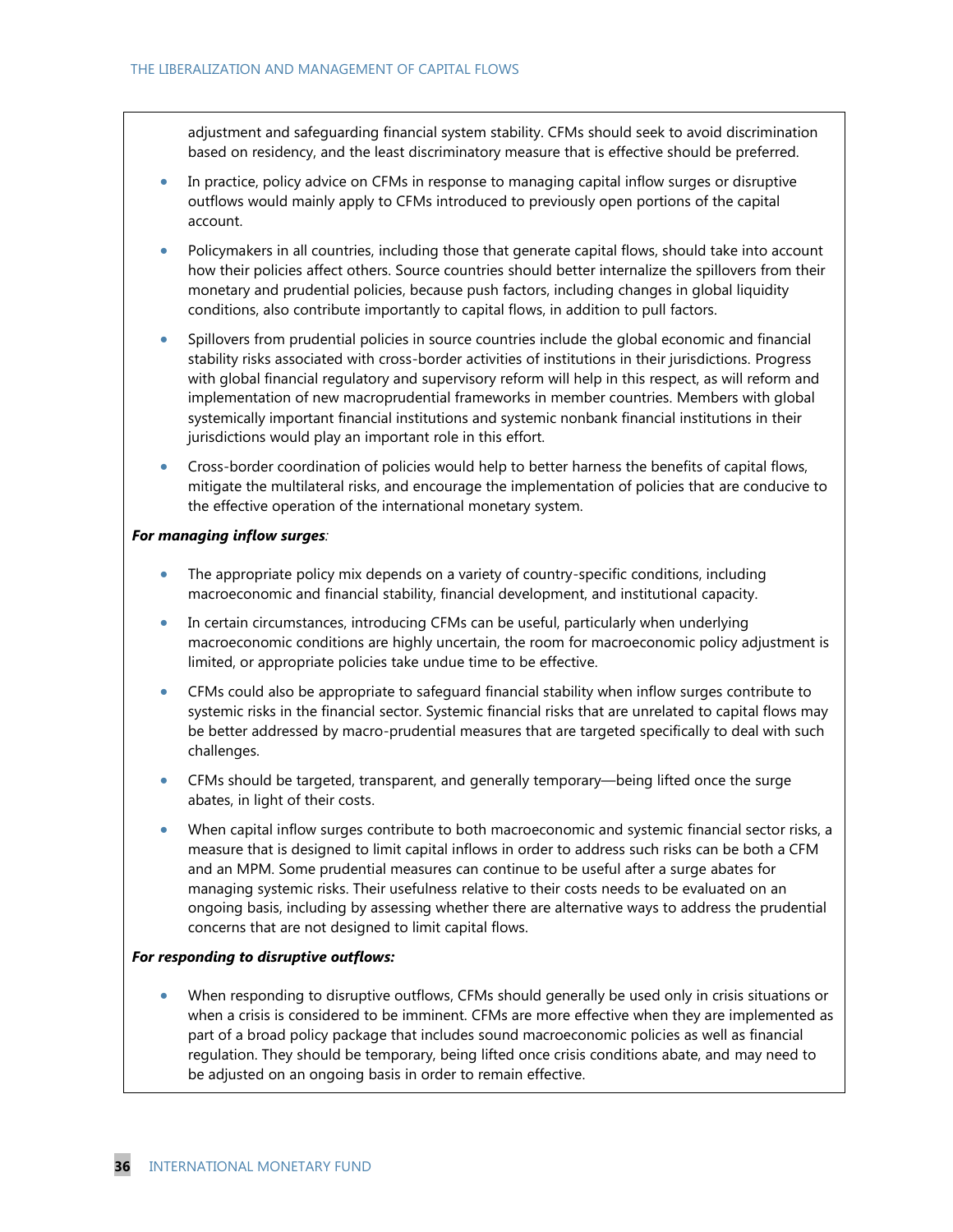# **ANNEX I. G20 Coherent Conclusions for the Management of Capital Flows Drawing on Country Experiences<sup>1</sup>**

#### *November 3-4, 2011*

Capital flows are a central feature of the international monetary system. A key challenge facing policy makers worldwide, and especially among G20 countries, is how to reap the benefits from financial globalization, while preventing and managing risks that could undermine financial stability and sustainable growth at the national and global level. In order to help address the challenges posed by large and volatile capital flows, G20 members, drawing on countries' experiences, have come to the following conclusions, which should be seen as a non-binding contribution to their decision making process regarding capital flow management measures, and not as a limitation of national policy choices.

**1.** Precise classifications of different policy measures are hard to draw in some instances; in particular there is an overlap between capital flow management measures and macro-prudential policies. For the purposes of these conclusions, capital flow management measures are those designed to influence capital flows and comprise residency-based capital flow management measures, often referred to as capital controls, and other capital flow management measures that do not discriminate on the base of residency but are nonetheless designed to influence flows. The latter category would typically include (a) measures that differentiate transactions on the basis of currency, including a subset of prudential measures, and (b) other measures (e.g. taxes on certain investments) that are typically applied in the non-financial sector. $2$ 

**2.** Capital flow management measures may constitute part of a broader approach to protect economies from shocks. In circumstances of high and volatile capital flows, capital flow management measures can complement and be employed alongside, rather than substitute for, appropriate monetary, exchange rate, foreign reserve management and prudential policies.

**3.** The decision about whether and how to use capital flow management measures should be approached from a practical economic and financial risk management perspective, taking into account that the coordinated use of different policy tools is key for an effective and coherent approach. Sound macroeconomic policies bear the prime responsibility for ensuring overall economic health, and an appropriate structural environment, including effective financial regulation and supervision, is important for financial stability.

<sup>&</sup>lt;u>Land Communistiese</u><br><sup>1</sup> Source <u>G20 Cannes Summit: declarations and reports</u>.

 $^2$  Based on this nomenclature, if a measure is not designed to influence capital flows it would not fall under the capital flow management umbrella. These non-capital flow management measures do not discriminate by residency or by currency. Relevant examples are prudential measures to ensure the resilience of financial institutions.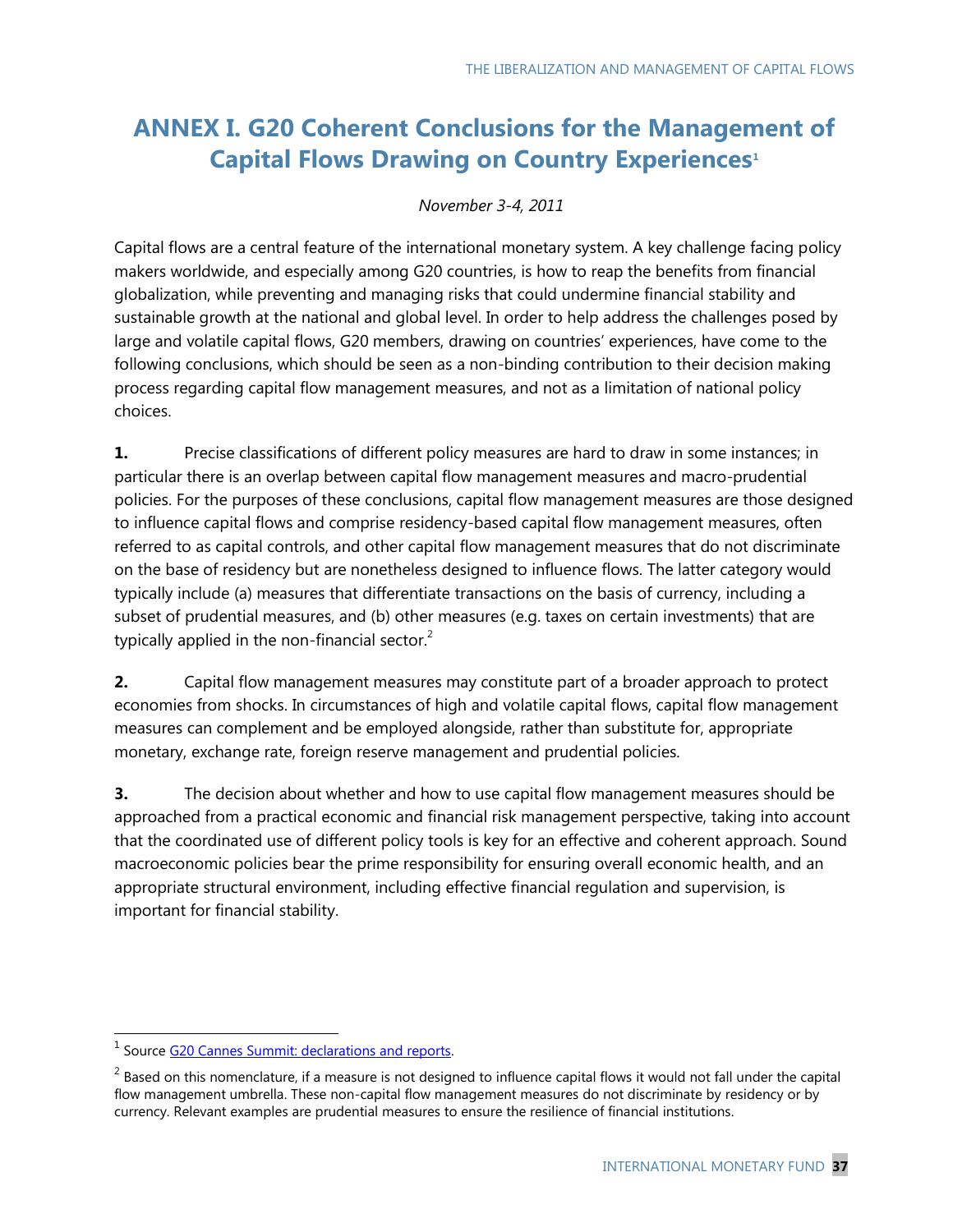**4.** Capital flow management measures should not be used to avoid or unduly delay necessary adjustments in the economy. In particular, we will move towards more market-determined exchange rate systems, enhancing exchange rate flexibility to reflect underlying economic fundamentals and refraining from competitive devaluation of currencies.

**5.** There is no one-size-fits-all approach or rigid definition of conditions for the use of capital flow management measures. Country-specific circumstances have to be taken into account when choosing the overall policy approach to deal with capital flows.

**6.** The size, depth, and level of development of the local financial sector, as well as the institutional and regulatory strength of a country, play a key role in assessing the appropriateness and relative strengths and drawbacks of different policy measures.

**7.** Recognizing that sudden stops and reversals can undermine financial stability, capital flow management measures should operate in a countercyclical fashion, according to the specific global and domestic macroeconomic and financial stability situation. Capital flow management measures should be transparent, properly communicated, and be targeted to specific risks identified. In order to respond properly to the specific risks identified, capital flow management measures should be regularly reviewed by national or regional authorities as appropriate. In particular, capital controls should be adapted or reversed as destabilizing pressures abate. Capital flow management frameworks need to maintain sufficient flexibility in order to be effective under varying circumstances and challenges, including in order to help prevent circumvention efforts.

**8.** It is important to further strengthen domestic financial sectors. The development and deepening of local capital and bond markets can help absorb capital flows and deal with their volatility, direct them to productive activities in the real sector, promote growth and development of the local economy, and maintain a financing base in case of international financial turmoil. As a more sophisticated financial market tends to attract capital flows and, thus, can give rise to sudden outflows, it is important that adequate regulation and prudential practices are set up commensurate with financial sector development and a prudent balance with the real sector economy is maintained. An appropriate macro-prudential framework should also be considered.

**9.** Both push and pull factors, such as global liquidity conditions, long-term growth prospects, and global risk perception, play a role in determining size and composition of capital flows. Any country that has the potential to affect others through its national policy decisions (including, in this particular context, exchange rate management policies, monetary policy in reserve currency issuing countries and regions, regulatory and supervisory policies, and capital flow management measures) should take the potential impact of such spillovers into account when weighing different policy options consistent with national macroeconomic frameworks. These policies should be the object of regular, credible and even-handed multilateral surveillance to assess both their individual impact and aggregate spillover effects.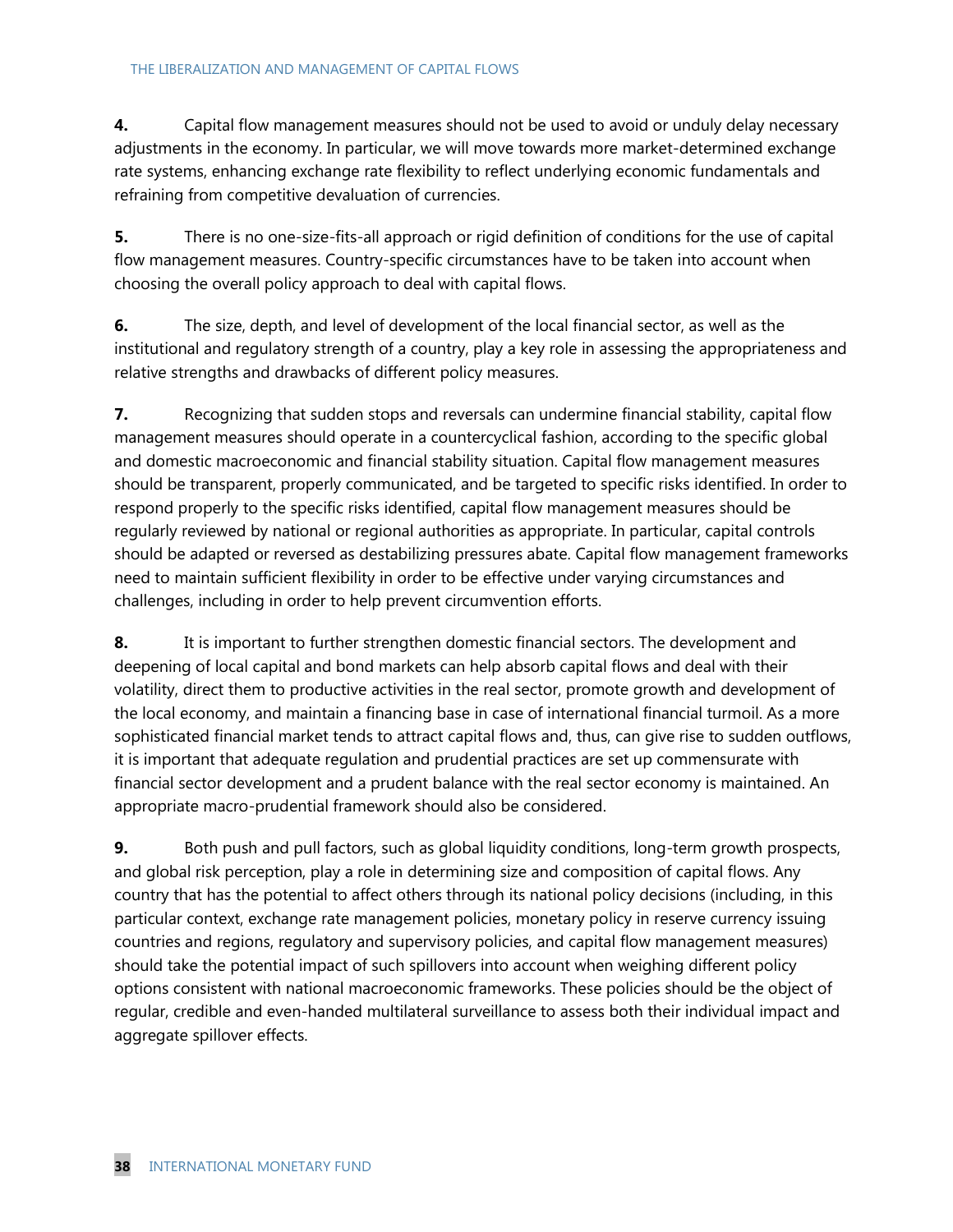**10.** The macroeconomic policies of reserve currency issuers can have a central impact on global liquidity and, therefore, on capital flows. Those countries bear a special responsibility in keeping a sound and sustainable macroeconomic policy with a view to avoid excessive imbalances and sharp reversals of policy.

**11.** There is no obligation to capital account liberalization under the IMF's legal framework. However, there is agreement that the flow of capital may entail important benefits for the country concerned as well as the global economy, provided that important preconditions for successful capital account openness, including in particular a robust regulatory and supervisory framework, are sufficiently met. An important long-term goal for G20 countries should be to put in place, domestically and internationally, through enhanced cooperation, the conditions that allow members to reap the benefits from free capital movements, while preventing and managing risks that could undermine financial stability and sustainable growth, and avoiding financial protectionism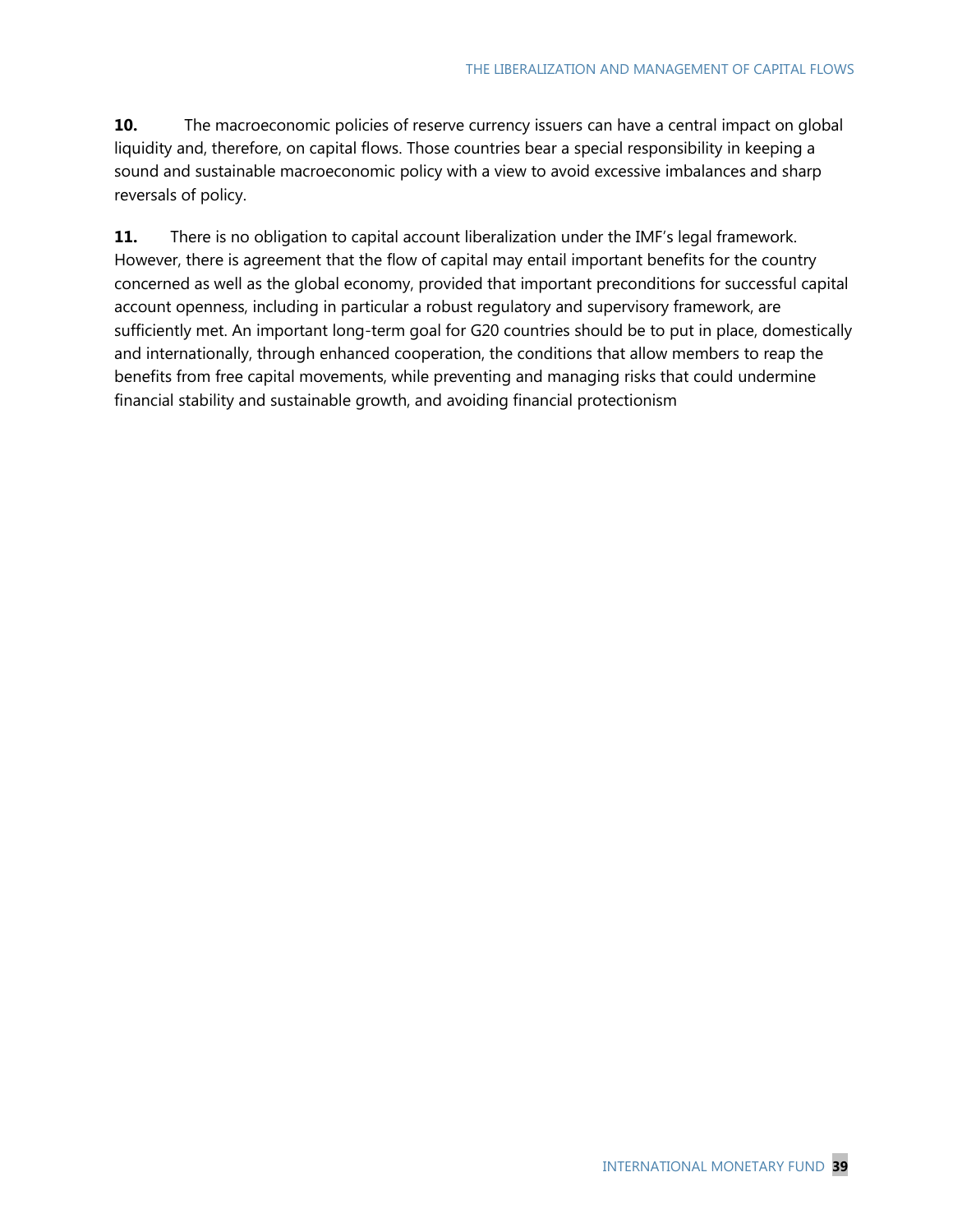# **ANNEX II. Capital Flow Management Measures: Terminology**

### **1. For the purposes of the institutional view, the term capital flow management measures**  (CFMs) is used to refer to measures that are designed to limit capital flows.<sup>1</sup> CFMs comprise:

- *Residency-based CFMs*, which encompass a variety of measures (including taxes and regulations) affecting cross-border financial activity that discriminate on the basis of residency. These measures are also generally referred to as *capital controls*;<sup>2</sup> and
- *Other CFMs*, which do not discriminate on the basis of residency, but are nonetheless designed to limit capital flows. *These other CFMs* typically include measures, such as some prudential measures, that differentiate transactions on the basis of currency as well as other measures (for example, minimum holding periods) that typically are applied to the non-financial sector.

**2. Based on this definition, if a measure is not designed to limit capital flows it would not fall under the CFM nomenclature.** These measures that are not designed to influence capital flows are neutral in their application in that they do not discriminate according to residency and do not, typically, differentiate by currency. Prudential measures such as capital-adequacy requirements, loanto-value ratios, and limits on net open foreign exchange positions, that are not designed to limit capital flows but rather to ensure the resilience and soundness of the financial system are not CFMs. Macroeconomic policies, similarly, would not normally be CFMs and nor would structural and other policies that, while they may directly or indirectly inhibit capital flows, are not designed to limit capital flows. In practice, the classification of a particular measure as a CFM would require judgment as to whether the measure is, in fact, designed to limit capital flows. This assessment in turn needs to be based on country-specific circumstances, such as whether the measure was introduced or intensified in response to an inflow surge or disruptive outflows.

**3. In the proposed institutional view, "capital flow liberalization" is understood as the removal of CFMs, while in other international frameworks the understanding differs in some respects**. For example, the OECD concept of liberalization applies only to the elimination of measures that discriminate between residents and nonresidents, while the obligations with respect to capital flow liberalization in the Treaty on the Functioning of the European Union generally prohibit all restrictions on capital flows even if they do not discriminate based on residency (both among EU members and between members and third countries). $3$ 

<sup>&</sup>lt;sup>1</sup> The CFM nomenclature follows closely the terminology laid out in IMF, 2011d, paragraphs 7 and 43, and IMF, 2012a, paragraph 7.

<sup>2</sup> The term *capital controls* is used interchangeably with the term *restrictions*.

 $3$  The OECD framework does, however, include coverage of ""equivalent" measures, which could bring within the OECD's ambit measures that do not expressly differentiate on the basis of residency, but nonetheless have effects equivalent to residency-based limits.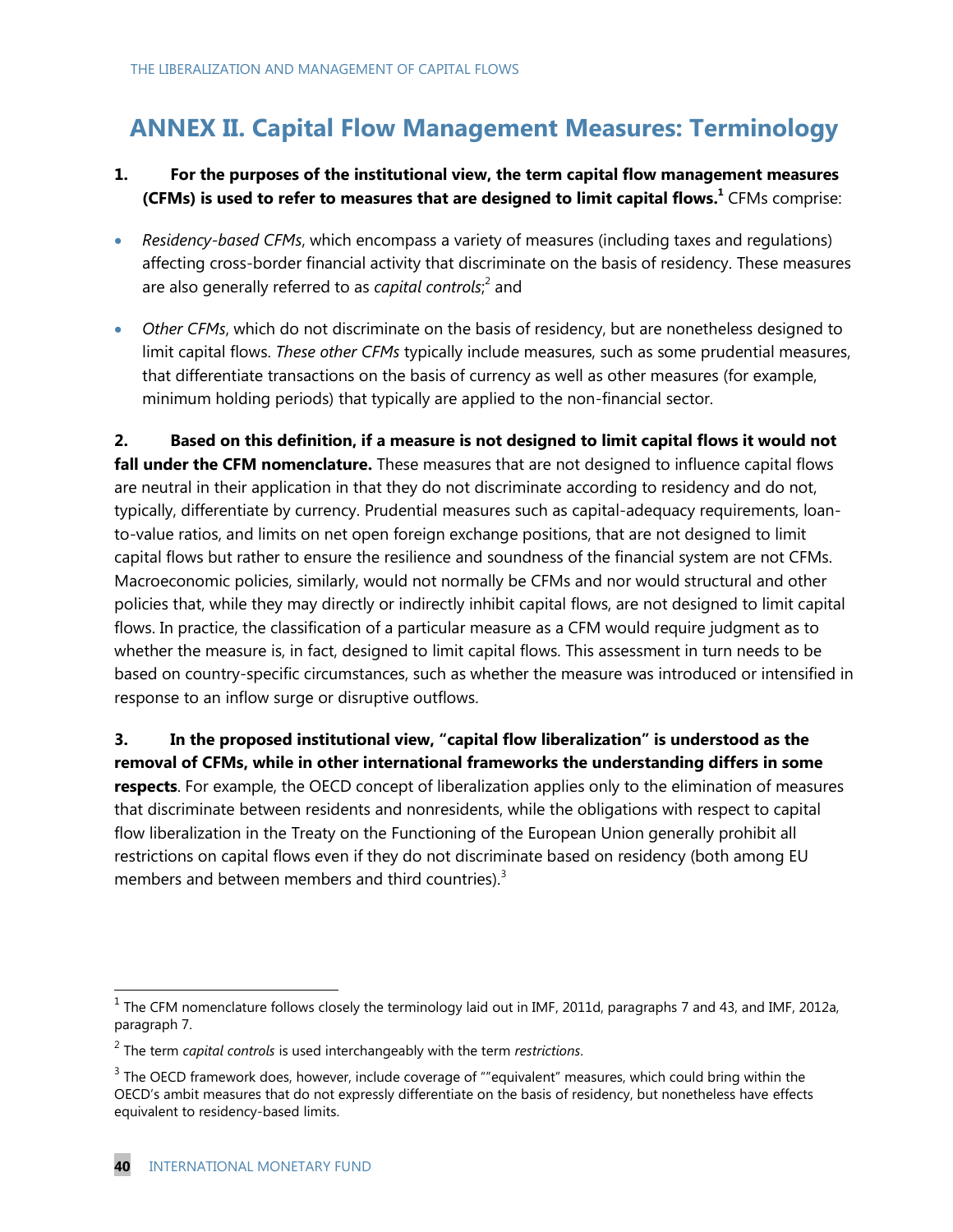|                                    | Selected Capital Flow Management Measures <sup>1</sup>                                                                                                                                                                |  |
|------------------------------------|-----------------------------------------------------------------------------------------------------------------------------------------------------------------------------------------------------------------------|--|
| Measures designed to limit inflows |                                                                                                                                                                                                                       |  |
| <b>Brazil</b>                      | 2009 - Introduction of a 2 percent tax on portfolio equity and debt inflows.                                                                                                                                          |  |
| Indonesia                          | 2011 - Imposition of a six-month holding period on central bank bonds and of a limit on short-term foreign borrowing<br>by banks to 30 percent of capital.                                                            |  |
| Korea                              | 2011 - Restoring withholding taxes on interest income and transfer gains from foreigners' treasury and monetary<br>stabilization bond investment, leading to equal treatment for both foreign and domestic investors. |  |
| Peru                               | 2010 - Increase of fee on nonresident purchases of central bank paper to 400 basis points (from 10 basis points).                                                                                                     |  |
| Thailand                           | 2010 - Imposition of a 15 percent witholding tax on nonresidents' interest earnings and capital gains on new purchases<br>of state bonds.                                                                             |  |
|                                    | <b>Measures designed to limit outflows</b>                                                                                                                                                                            |  |
| Argentina                          | 2001 - Establishment of <i>Corralito</i> , which limited bank withdrawals and imposed restrictions on transfers and loans in<br>foreign currency.                                                                     |  |
| Iceland                            | 2008 - Stop of convertibility of domestic currency accounts for capital transactions.                                                                                                                                 |  |
| Malaysia                           | 1998 - Imposition of 12-month waiting period for nonresidents to convert proceeds from the sale of Malaysian<br>securities                                                                                            |  |
| Ukraine                            | 2008 - Introduction of a 5-day waiting period for nonresidents to convert local currency proceeds from investment<br>transaction to foreign currency.                                                                 |  |
| Thailand                           | 1997 - Imposition of limits on forward transactions and introduction of export surrender requirements.                                                                                                                |  |

<sup>1</sup>This table provides illustrative examples of adopted measures that are assessed to be CFMs. It is not comprehensive and does not assess appropriateness or effectiveness.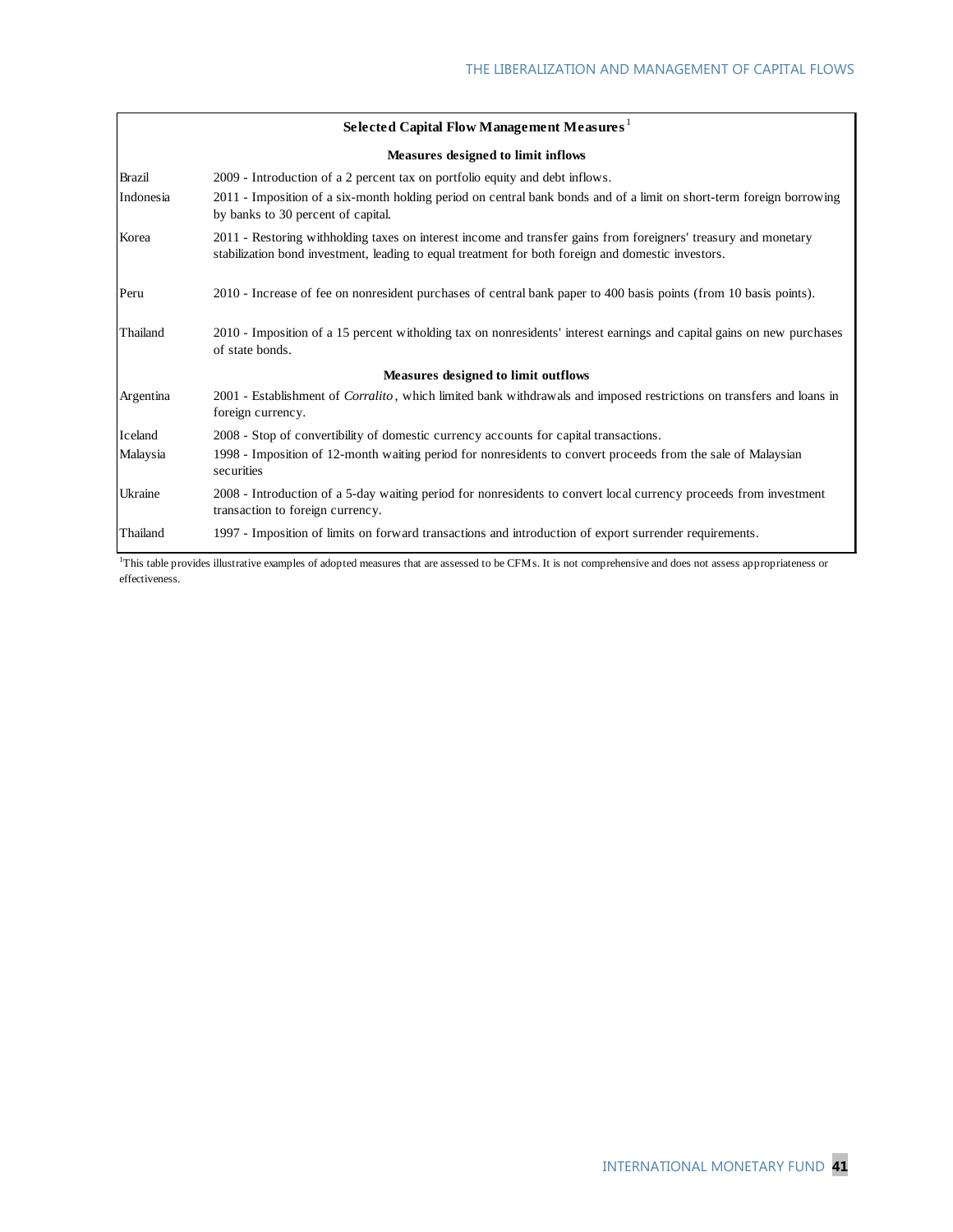# **ANNEX III. Implications of the Fund's Proposed Institutional View for Members' Other International Obligations**

### **1. Capital flows are already the subject of many other international agreements**. In

particular, many Fund members have assumed legal obligations to liberalize capital movements under a broad range of international agreements with varying objectives and scope. As the nature and scope of the Fund's proposed institutional view may differ from those of other agreements, there may be circumstances where differences arise. For example, there are likely to be cases in which other (particularly bilateral and regional) agreements establish liberalization obligations that are broader and more accelerated than recommended under the integrated approach, or where obligations to avoid CFMs are unqualified in a manner that is not compatible with the policy space for both inflow and outflow CFMs that is recommended under the proposed institutional view.<sup>1</sup> Similarly, the proposed view recognizes that there are circumstances in which residency-based CFMs, although generally much less preferred than non-residency based measures, could nonetheless be maintained, but such maintenance could be at odds with the national treatment provisions under many international agreements.<sup>2</sup>

**2. As noted, the Fund's proposed institutional view would not (and legally could not) alter members' rights and obligations under other international agreements**. Rather, conformity with obligations under other agreements would continue to be determined solely by the existing provisions of those agreements. Thus, for example, even where the proposed Fund institutional view recognizes the use of inflow or outflow CFMs as an appropriate policy response, these measures could still violate a member's obligations under other international agreements if those agreements do not have temporary safeguard provisions compatible with the Fund's approach.

 $<sup>1</sup>$  For example, most bilateral and regional agreements do not allow for the introduction of restrictions on capital</sup> outflows in the event of a balance of payments crisis and also effectively limit the ability of signatories to impose controls on inflows.

 $^2$  These provisions generally mandate that residents of the agreement's other counterparties should be allowed to carry out transactions in the territory of a signatory under terms that are no less favorable than those applying to that signatory's own residents.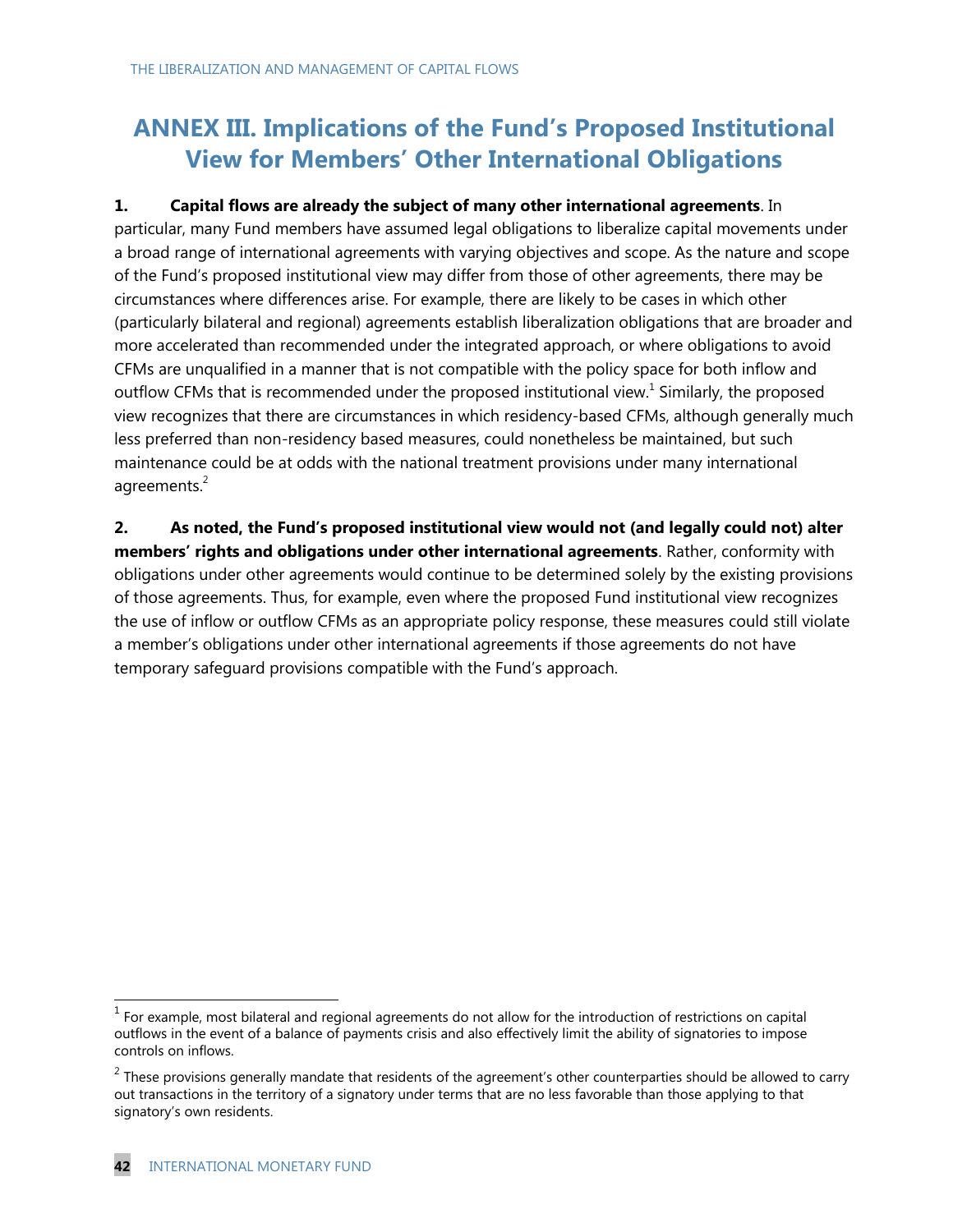## **References**

- Aizenman, J., and R. Glick, 2008, "Sterilization, monetary policy, and global financial integration," NBER *Working Paper* No. 13902, (Cambridge, MA: National Bureau of Economic Research) March.
- Aizenman, J., and V. Sushko, 2011, "Capital Flows: Catalyst or Hindrance to Economic Takeoffs?" NBER *Working Paper* No. 17258, (Cambridge, MA: National Bureau of Economic Research), July.
- Aizenman, J., B. Pinto and A. Radziwill, 2007, "Sources for Financing Domestic Capital–Is Foreign Saving a Viable Option for Developing Countries?‖ *Journal of International Money and Finance*, Vol. 26, No. 5, pp. 682–702.
- Alfaro, L., S. Kalemli-Ozcan, and V. Volosovych, 2007, "Capital Flows in a Globalized World: The Role of Policies and Institutions," in *Capital Controls and Capital Flows in Emerging Economies: Policies, Practices, and Consequences*, ed. Sebastian Edwards, 19–68 (Chicago, IL: University of Chicago Press).
- Antràs, P., and R. J. Caballero, 2009, "Trade and Capital Flows: A Financial Frictions Perspective," Journal *of Political Economy*, Vol. 117, No. 4, pp. 701–744.
- Arora, V., and M. Cerisola, 2001, "How does U.S. Monetary Policy Influence Sovereign Spreads in Emerging Markets,‖ *Staff Papers*, International Monetary Fund , Vol. 48, No. 3, pp. 474-498.
- Aspachs-Bracons, O., and P. Rabanal, 2009, "The Drivers of Housing Cycles in Spain", IMF Working Paper 09/203, (Washington, DC: International Monetary Fund).
- Bank for International Settlements, 2008, *Financial Globalization and Emerging Market Capital Flows*, BIS papers, No. 44, (Basel: Bank for International Settlements), December.
- Binici, M., M. Hutchison, and M. Schindler, 2010, "Controlling Capital? Legal Restrictions and the Asset Composition of International Financial Flows,‖ *Journal of International Money and Finance*, Vol. 29, No. 4, pp. 666–684.
- Brockmeijer, J., M. Moretti, and J. Osinski, 2011, "Macroprudential Policy: An Organizing Framework," International Monetary Fund, March 14.
- Burger, J. D., and F. E. Warnock, 2006, "Foreign Participation in Local Bond Markets," NBER Working *Paper No. 12548*, (Cambridge, MA: National Bureau of Economic Research), October.
- Cardarelli, R., S. Elekdag, and M. A. Kose, 2009, "Capital Inflows: Macroeconomic Implications and Policy Responses," IMF Working Paper 09/40, (Washington, DC: International Monetary Fund).
- Chen, H., L. Jonung, and O. Unteroberdoerster, 2009, "Lessons for China from financial liberalization in Scandinavia,‖ *European Commission Economic and Financial Affairs, Economic papers* 383, August.
- Chen, S., P. Liu, A. Maechler, C. Marsh, S. Saksonovs, and H. S. Shin, 2012, "Exploring the Dynamics of Global Liquidity", IMF Working Paper 12/246, (Washington, DC: International Monetary Fund).
- Chinn, M. D., and H. Ito, 2006, "What Matters for Financial Development? Capital Controls, Institutions, and Interactions,‖ *Journal of Development Economics*, Vol. 81, No. 1, pp. 163–192.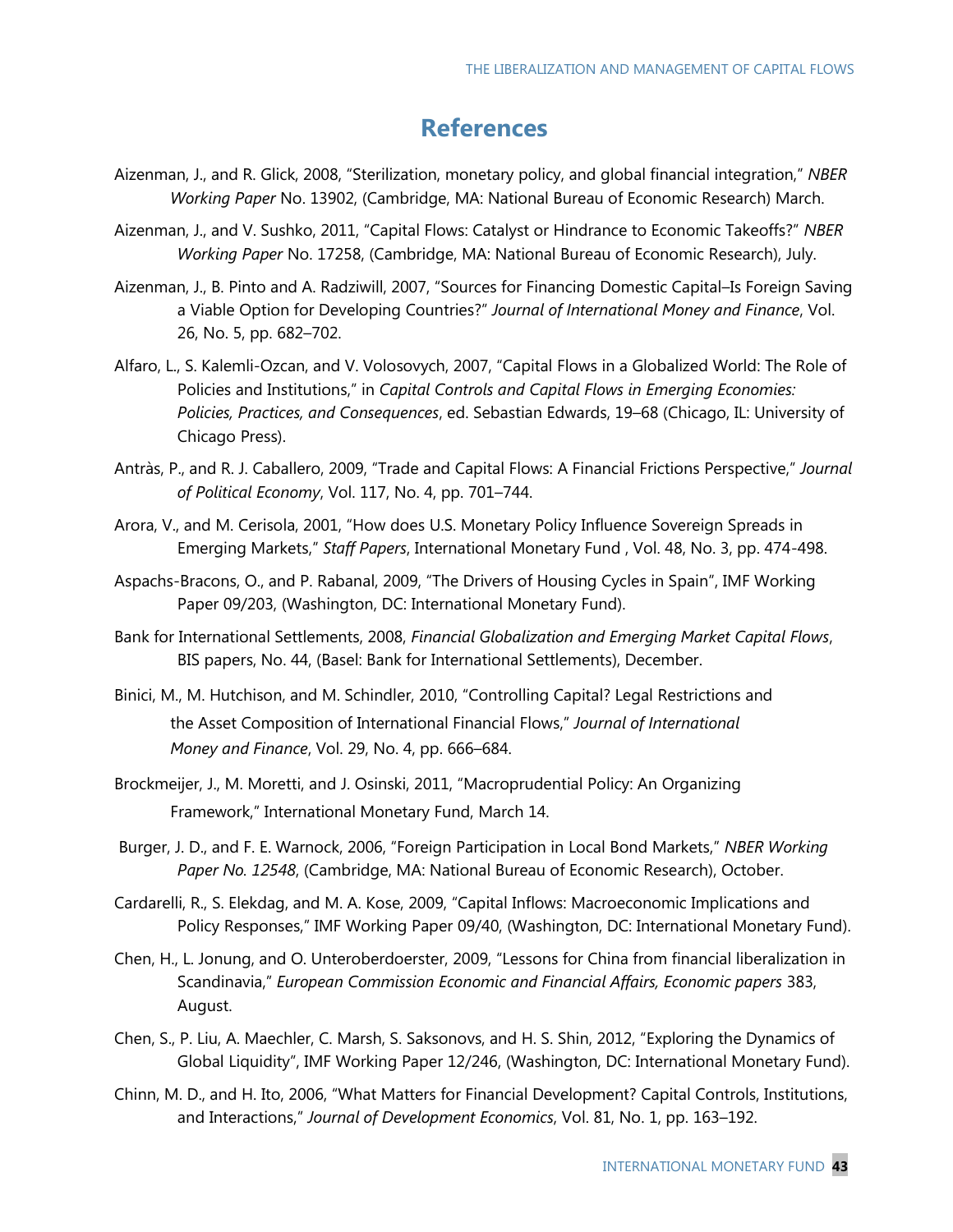- Chowla, P., 2011, "Time for a New Consensus: Regulating Financial Flows for Stability and Development," (London: Bretton Woods Project), December.
- Claessens, S., and K. Forbes, 2004, "International Financial Contagion: The Theory, Evidence and Policy Implications," (November), paper presented at the Conference 'The IMF's Role in Emerging Market Economies: Reassessing the Adequacy of its Resources' in Amsterdam.
- Committee on the Global Financial System, 2009, "Capital flows and emerging market economies," *CGFS Publications* No. 33 (Basel: Bank for International Settlements), January.
- De Haas, R., Y. Korniyenko, E. Loukoianova, and A. Pivovarsky, 2012, "Foreign Banks and the Vienna Initiative: Turning Sinners into Saints?" IMF Working Paper 12/117 (Washington, DC: International Monetary Fund).
- Dell'Ariccia, G., J. Di Giovanni, A. Faria, A. Kose, P. Mauro, J. Ostry, M. Schindler, and M. Terrones, 2008, *Reaping the Benefits of Financial Globalization*, IMF Occasional Paper No. 264 (Washington, DC: International Monetary Fund).
- Demirgüç-Kunt, A., and E. Detragiache, 1998, "The Determinants of Banking Crisis in Developing and Developed Countries,‖ *Staff Papers,* International Monetary Fund, Vol. 45, No. 1, pp. 81–109 (Washington, DC: International Monetary Fund).
- Edwards, S., 2007, *Capital Controls, Sudden Stops and Current Account Reversals, in International Capital Flows*, ed. Sebastian Edwards (Chicago, IL: University of Chicago Press).
- Financial Stability Board, 2012, *Overview of Progress in the Implementation of the G20 Recommendations for Strengthening Financial Stability*, Report of the Financial Stability Board to G20 Leaders (Basel: Financial Stability Board), June.
- Forbes, K., M. Fratzscher, T. Kostka, and R. Straub, 2012, "Portfolio effects and externalities from capital controls,‖ *ECB Working papers series* No. 1456 (Frankfurt: European Central Bank), August.
- Forbes, K., 2005, "Capital controls: mud in the wheels of market efficiency," *Cato Journal*, Vol. 25, No. 1 (Winter).
- \_\_\_\_\_\_\_, 2007a, ―The Microeconomic Evidence on Capital Controls: No Free Lunch,‖ In Sebastian Edwards, ed., *Capital Controls and Capital Flows in Emerging Economies: Policies, Practices, and Consequences* (Chicago: University of Chicago Press).

 $\Box$ , 2007b, "One Cost of the Chilean Capital Controls: Increased Financial Constraints for Smaller Traded Firms,‖ *Journal of International Economics*, 71, pp. 294–323.

- Frankel, J. A., and A. K. Rose, 1996, "Currency crashes in emerging markets: An empirical treatment," *Journal of International Economics*, Vol. 41, No. 3-4, pp. 351-366.
- Fratzscher, M., 2002, "On Currency Crises and Contagion," *European Central Bank Working Paper* No. 139, (Frankfurt: European Central Bank), April.
- Gallagher, K. P., S. Griffith-Jones, and J. A. Ocampo, 2012, "Regulating Global Capital Flows for Longrun Development,‖ *Pardee Center Task Force Report* (Boston, MA: Fredrick S. Pardee Center for the Study of the Longer Range Future), March.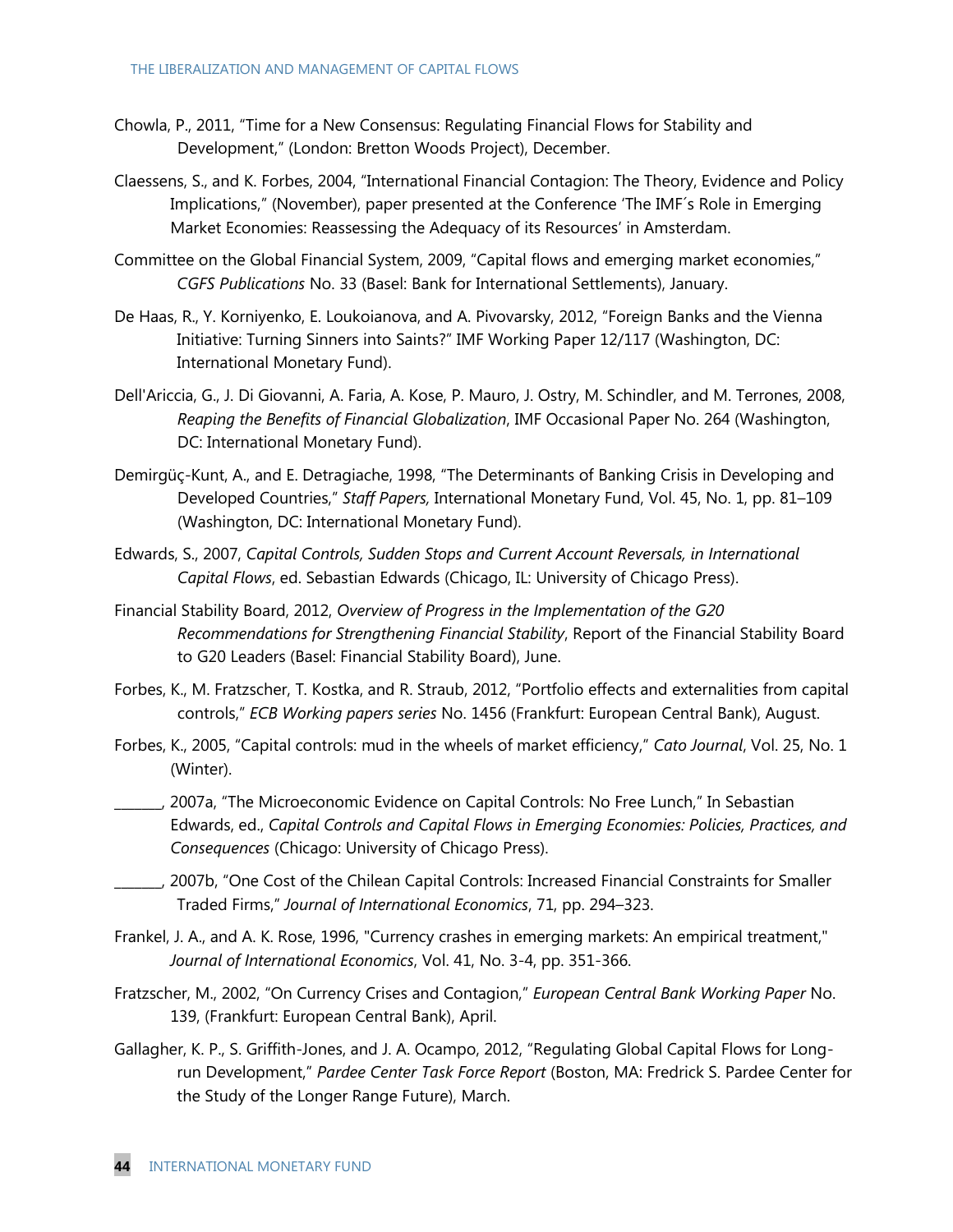- Ghosh, A. R., J. Kim, M.S. Qureshi, and J. Zalduendo, 2012, "Surges," IMF Working Paper 12/22 (Washington, DC: International Monetary Fund).
- Greenwood, J., 2008, "The costs and implications of PBC sterilization," The Cato Journal, Vol. 28, No. 2, pp. 205–17.
- Habermeier, K., A. Kokenyne, and C. Baba, 2011, "The Effectiveness of Capital Controls and Prudential Policies in Managing Large Inflows," IMF Staff Discussion Note 11/14 (Washington, DC: International Monetary Fund).
- Henry, P. B., 2007, "Capital Account Liberalization: Theory, Evidence, and Speculation," Journal of *Economic Literature*, Vol. XLV, pp. 887–935, December.
- Independent Evaluation Office, 2005, *Report on the Evaluation of the IMF's Approach to Capital Account Liberalization*, (Washington, DC), April.
- Ishii, S., K. Habermeier, J. I. Canales-Kriljenko, B. Laurens, J. Leimone, and J. Vadasz, 2002, *Capital Account Liberalization and Financial Sector Stability,* IMF Occasional Paper No. 211 (Washington: International Monetary Fund).
- International Monetary Fund, 2009, *Initial Lessons of the Crisis* (Washington, DC: International Monetary Fund), [http://www.imf.org/external/np/pp/eng/2009/020609.pdf.](http://www.imf.org/external/np/pp/eng/2009/020609.pdf)
- \_\_\_\_\_\_\_, 2010a, *The Fund's Role Regarding Cross-Border Capital Flows*, (Washington, DC: International Monetary Fund), [http://www.imf.org/external/np/pp/eng/2010/111510.pdf.](http://www.imf.org/external/np/pp/eng/2010/111510.pdf)
- \_\_\_\_\_\_\_, 2010b, *Regional Economic Outlook: Asia and Pacific,* (Washington, DC: International Monetary Fund), April, [http://www.imf.org/external/pubs/ft/reo/2011/apd/eng/areo0411.pdf.](http://www.imf.org/external/pubs/ft/reo/2011/apd/eng/areo0411.pdf)
- \_\_\_\_\_\_\_, 2010c, *How Did Emerging Markets Cope in the Crisis?* (Washington, DC: International Monetary Fund), June, [http://www.imf.org/external/np/pp/eng/2010/061510.pdf.](http://www.imf.org/external/np/pp/eng/2010/061510.pdf)
- \_\_\_\_\_\_\_, 2010d, *Reserve Accumulation and International Monetary Stability* (Washington, DC: International Monetary Fund), April, [http://www.imf.org/external/np/pp/eng/2010/041310.pdf.](http://www.imf.org/external/np/pp/eng/2010/041310.pdf)
- \_\_\_\_\_\_\_, 2010e, *The Fund's Mandate—The Legal Framework* (Washington, DC: International Monetary Fund), January, [http://www.imf.org/external/np/pp/eng/2010/022210.pdf.](http://www.imf.org/external/np/pp/eng/2010/022210.pdf)
- \_\_\_\_\_\_\_, 2010f, *Understanding Financial Interconnectedness* (Washington, DC: International Monetary Fund), October, [http://www.imf.org/external/np/pp/eng/2010/100410.pdf.](http://www.imf.org/external/np/pp/eng/2010/100410.pdf)
- \_\_\_\_\_\_\_, 2011a, *The Multilateral Aspects of Policies Affecting Capital Flows* (Washington, DC: International Monetary Fund), October, [http://www.imf.org/external/np/pp/eng/2011/101311.pdf.](http://www.imf.org/external/np/pp/eng/2011/101311.pdf)
- \_\_\_\_\_\_\_, 2011b, *World Economic Outlook: Slowing Growth, Rising Risks* (Washington, DC: International Monetary Fund), September, [www.imf.org/external/pubs/ft/weo/2011/02/pdf/text.pdf.](http://www.imf.org/external/pubs/ft/weo/2011/02/pdf/text.pdf)
- \_\_\_\_\_\_\_, 2011c, *Philippines—2010 Article IV Consultation,* IMF Staff Country Report No. 11/59 (Washington, DC: International Monetary Fund), January, [http://www.imf.org/external/pubs/ft/scr/2011/cr1159.pdf.](http://www.imf.org/external/pubs/ft/scr/2011/cr1159.pdf)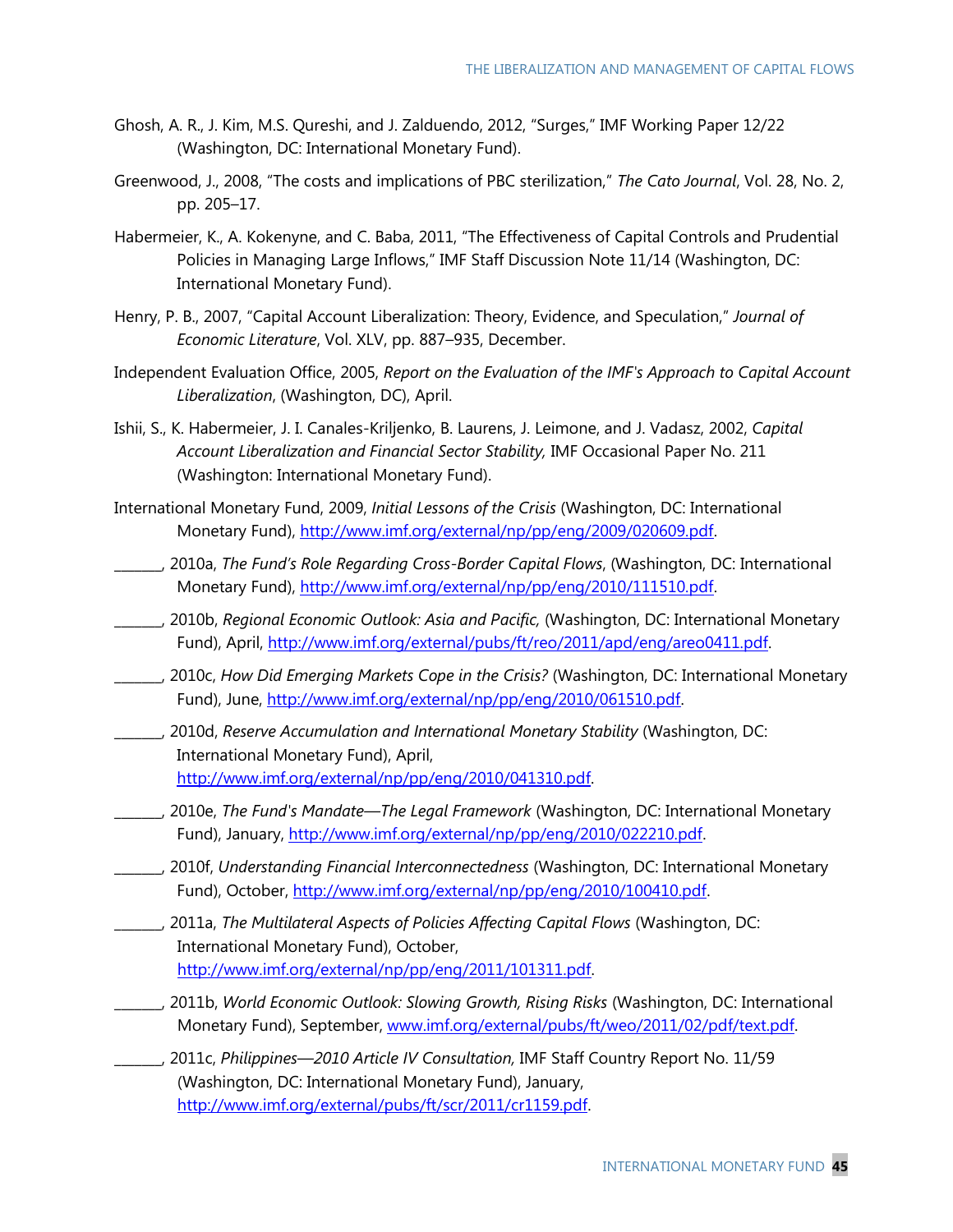- \_\_\_\_\_\_\_, 2011d, *Recent Experiences in Managing Capital Inflows—Cross-Cutting Themes and Possible Guidelines* (Washington, DC: International Monetary Fund), February, [http://www.imf.org/external/np/pp/eng/2011/021411a.pdf.](http://www.imf.org/external/np/pp/eng/2011/021411a.pdf)
- \_\_\_\_\_\_\_, 2011e, *Regional Economic Outlook: Western Hemisphere*, (Washington, DC: International Monetary Fund), April, [http://www.imf.org/external/pubs/ft/reo/2011/whd/eng/pdf/wreo0411.pdf.](http://www.imf.org/external/pubs/ft/reo/2011/whd/eng/pdf/wreo0411.pdf)
- \_\_\_\_\_\_\_, 2011f, *Korea—2011 Article IV Consultation,* IMF Staff Country Report No. 11/246 (Washington, DC: International Monetary Fund), July, [http://www.imf.org/external/pubs/ft/scr/2011/cr11246.pdf.](http://www.imf.org/external/pubs/ft/scr/2011/cr11246.pdf)
- \_\_\_\_\_\_\_, 2011g, *Macroprudential Policy: An Organizing Framework* (Washington, DC: International Monetary Fund), March, [www.imf.org/external/np/pp/eng/2011/031411.pdf](http://www.imf.org/external/np/pp/eng/2011/031411.pdf)*.*
- \_\_\_\_\_\_\_, 2011h, *IMF Committee on Balance of Payments Statistics Annual Report* (Washington, DC: International Monetary Fund), May, <http://www.imf.org/external/pubs/ft/bop/2011/ar/bopcom11.pdf>*.*
- \_\_\_\_\_\_\_, 2011i, *Analytics of Systemic Crises and the Role of Global Financial Safety Nets* (Washington, DC: International Monetary Fund), May, [www.imf.org/external/np/pp/eng/2011/053111.pdf.](http://www.imf.org/external/np/pp/eng/2011/053111.pdf)
- \_\_\_\_\_\_\_, 2012a, *Liberalizing Capital Flows and Managing Outflows* (Washington, DC: International Monetary Fund), March, [http://www.imf.org/external/np/pp/eng/2012/031312.pdf.](http://www.imf.org/external/np/pp/eng/2012/031312.pdf)
- \_\_\_\_\_\_\_, 2012b, *Pilot External Sector Report* (Washington, DC: International Monetary Fund), July, [http://www.imf.org/external/np/pp/eng/2012/070212.pdf.](http://www.imf.org/external/np/pp/eng/2012/070212.pdf)
- \_\_\_\_\_\_\_, 2012c, *Global Financial Stability Report: The Quest for Lasting Stability* (Washington, DC: International Monetary Fund), April, [http://www.imf.org/external/pubs/ft/gfsr/2012/01/pdf/text.pdf.](http://www.imf.org/external/pubs/ft/gfsr/2012/01/pdf/text.pdf)
- \_\_\_\_\_\_\_, 2012d, *Modernizing the Legal Framework for Surveillance An Integrated Surveillance Decision* (Washington, DC: International Monetary Fund), June, [http://www.imf.org/external/np/pp/eng/2012/071712.pdf.](http://www.imf.org/external/np/pp/eng/2012/071712.pdf)
- \_\_\_\_\_\_\_, 2012e, *Brazil— 2012 Article IV Consultation*, IMF Staff Country Report No. 12/191 (Washington, DC: International Monetary Fund), June, [http://www.imf.org/external/pubs/ft/scr/2012/cr12191.pdf.](http://www.imf.org/external/pubs/ft/scr/2012/cr12191.pdf)
- Jeanne, O., A. Subramanian, and J. Williamson, 2012, *Who Needs to Open the Capital Account?* (Washington, DC: Petersen Institute for International Economics), April.
- Jonung, L., 2010, "Lessons from the Nordic Financial Crisis," Paper prepared for the AEA meeting in Denver, CO in January 2011.
- Kaminsky, G., and C. M. Reinhart, 1999, "The Twin Crises: The Causes of Banking and Balance-of-Payments Problems,‖ *The American Economic Review*, pp.473–500.
- Korinek, A., 2011, "The New Economics of Prudential Capital Controls," IMF Economic Review, Vol. 59, No. 3, pp. 523–561.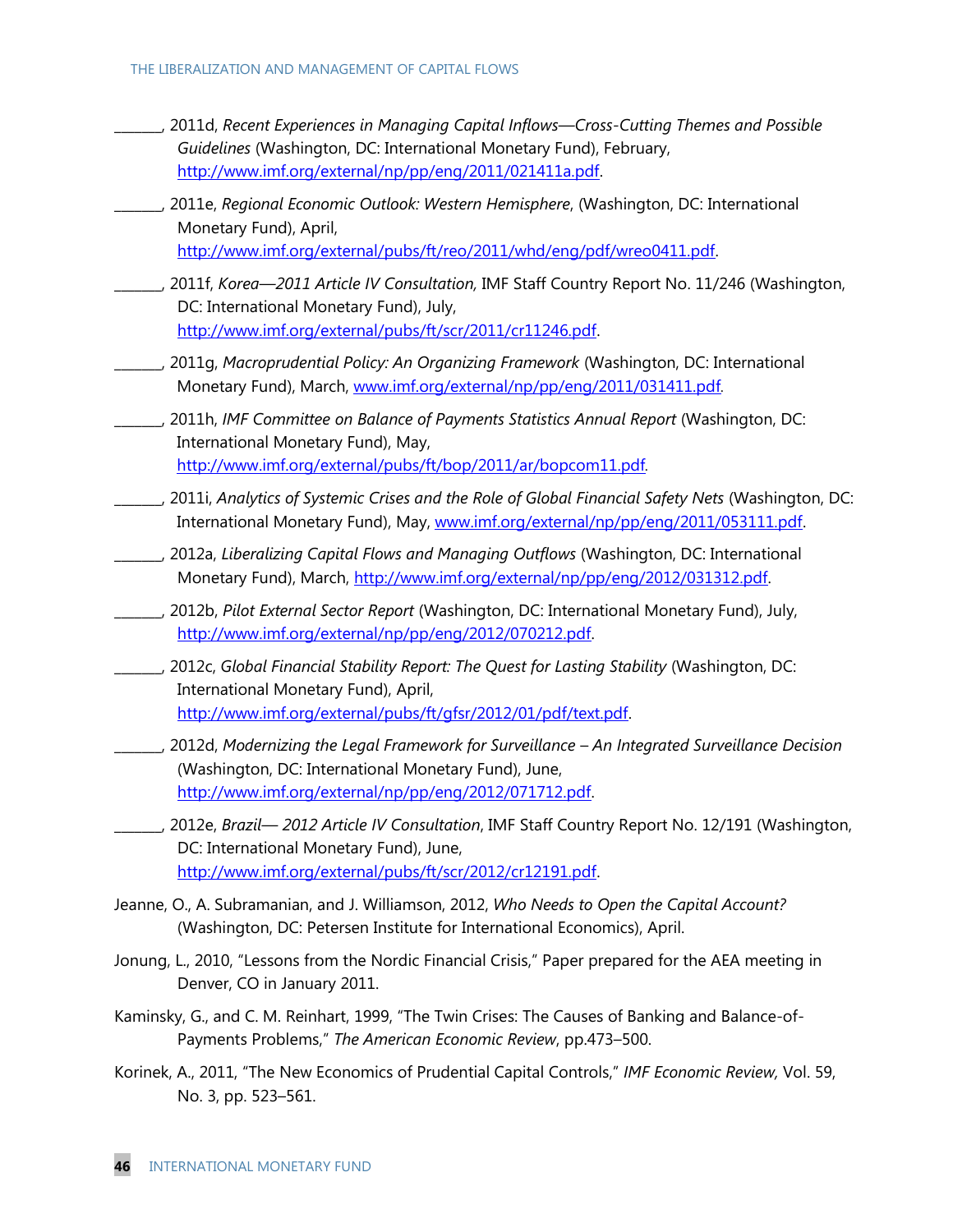- Kose, M. A., and E. S. Prasad, 2004, "Liberalizing Capital Account restrictions," Finance and Development (Washington, DC: International Monetary Fund), September, pp 50-51.
- Kose, M. A., E. S. Prasad, and M.E. Terrones, 2005, "How Do Trade and Financial Integration Affect the Relationship Between Growth and Volatility?" IMF Working Paper 05/19 (Washington, DC: International Monetary Fund).
- \_\_\_\_\_\_\_, 2008, ―Does Openness to International Financial Flows Contribute to Productivity Growth?‖ *NBER Working Paper* No. 14558 (Cambridge, MA: National Bureau of Economic Research), December.
- Kose, M.A., E.S. Prasad, K. Rogoff and S.J. Wei, 2009, "Financial Globalization: A Reappraisal," Staff *Papers,* International Monetary Fund, Vol. 56, No.1, pp.8–62.
- Levine, R., 2005. "Finance and Growth: Theory and Evidence," in Handbook of Economic Growth, edited by P. Aghion and S. Durlauf (Amsterdam; Elsevier).
- Magud, N. E., C. M. Reinhart, and K. S. Rogoff, 2011, "Capital Controls: Myth and Reality—A Portfolio Balance Approach,‖ *NBER Working Paper* No. 16805 (Cambridge, MA: National Bureau of Economic Research), February.
- Martin, P., and H. Rey, 2006, "Globalization and Emerging Markets: With or Without Crash?" American *Economic Review*, Vol. 96, No. 5, pp. 1631–1651.
- Mishkin, F., 2009, "Why We Shouldn't Turn Our Backs on Financial Globalization," Staff Papers, International Monetary Fund, Vol. 56, No.1, pp. 139–170
- N'Diaye, P., 2009, "Countercyclical Macro Prudential Policies in a Supporting Role to Monetary Policy," IMF Working Paper 09/257 (Washington, DC: International Monetary Fund).
- Neely, C. J., 2008, "Central Bank Authorities' Beliefs about Foreign Exchange Intervention," *Journal of International Money and Finance,* Vol. 27, No.1, pp. 1–25.
- Nier, E. W., J. Osiński, L. I. Jácome, and P. Madrid, 2011, Institutional Models for Macroprudential Policy, IMF Staff Discussion Note 11/18 (Washington, DC: International Monetary Fund).
- Obstfeld, M., 2009, "International Finance and Growth in Developing Countries: What Have We Learned?‖ *Staff Papers,* International Monetary Fund, Vol. 56, No.1, pp. 63–111.
- Organisation for Economic Co-operation and Development, 2011, *Structural Reforms and Experience with the OECD Code of Liberalisation of Capital Movements*, Report from the OECD to the G20 Sub-Group on Capital Flow Management (Paris: Organisation for Economic Co-operation and Development), June.
- \_\_\_\_\_\_\_, 2012, *International Capital Mobility: Structural Policies to Reduce Financial Fragility?*, OECD Economics Department Policy Notes, No. 13 (Paris: Organisation for Economic Co-operation and Development).
- Ostry, J. D., A. R. Ghosh, K. Habermeier, M. Chamon, M. S. Qureshi, and D. B. S. Reinhardt, 2010, "Capital Inflows: The Role of Controls," IMF Staff Position Note 10/04 (Washington, DC: International Monetary Fund).